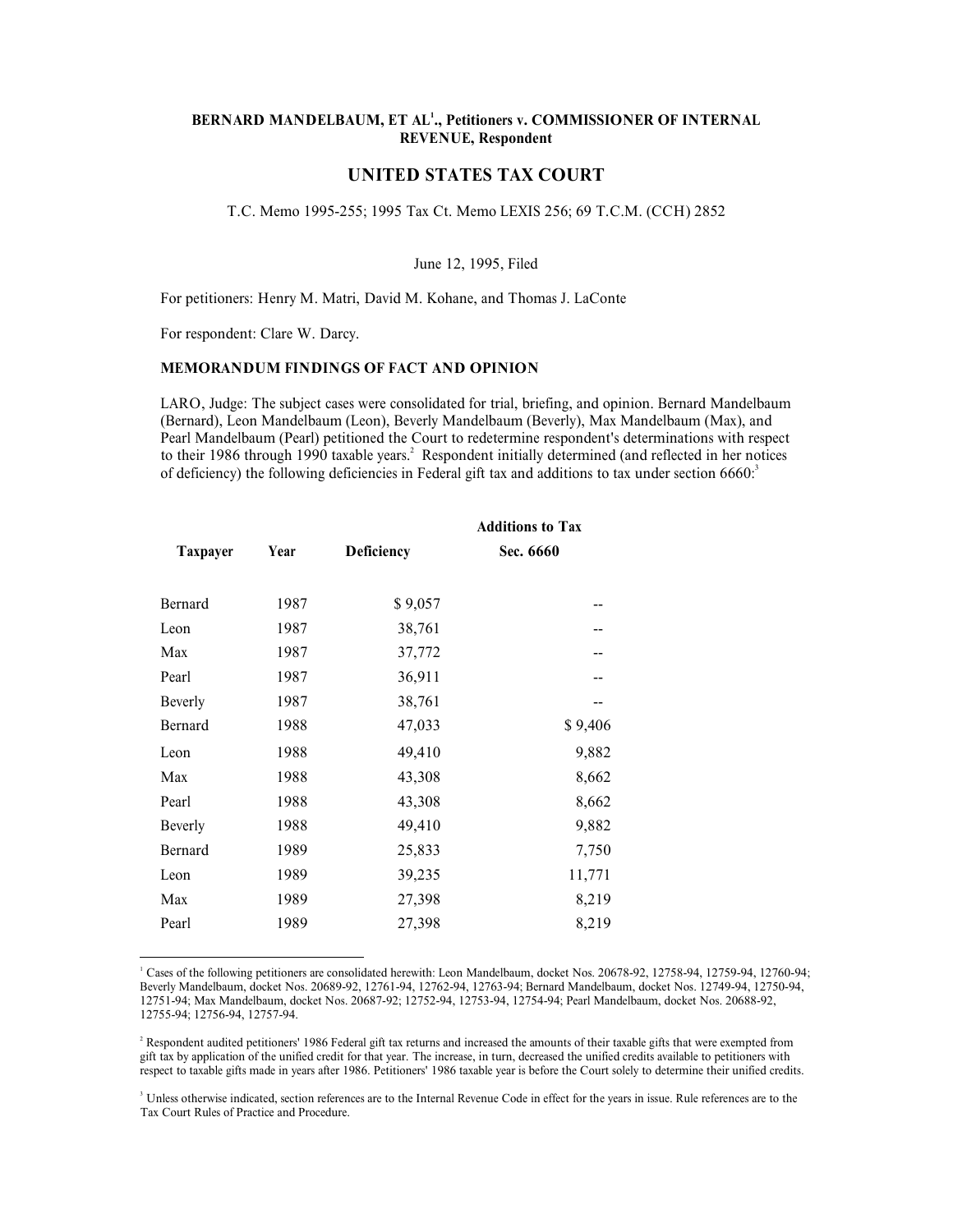| Beverly         | 1989                                                                                                 | 39,235  |                         | 11,771  |
|-----------------|------------------------------------------------------------------------------------------------------|---------|-------------------------|---------|
| Bernard         | 1990                                                                                                 | 472,370 |                         | 94,474  |
| Leon            | 1990                                                                                                 | 752,715 |                         | 150,543 |
| Max             | 1990                                                                                                 | 10,451  |                         | 2,090   |
| Pearl           | 1990                                                                                                 | 486,023 |                         | 97,205  |
| Beverly         | 1990                                                                                                 | 11,292  |                         | 2,258   |
|                 | In her answers (including amendments thereto) for 1987, respondent asserted that the deficiencies in |         |                         |         |
|                 | Federal gift tax and additions under section 6660 are as follows:                                    |         |                         |         |
|                 |                                                                                                      |         | <b>Additions to Tax</b> |         |
| <b>Taxpayer</b> | Deficiency                                                                                           |         | Sec. 6660               |         |
| Bernard         | \$66,134                                                                                             |         | \$19,840                |         |
| Leon            | 122,401                                                                                              |         | 36,720                  |         |
| Max             | 115 577                                                                                              |         | 34.673                  |         |

| Beverly         | 1989                                                                   | 39,235                   | 11,771                                                                                                                                                                                                        |
|-----------------|------------------------------------------------------------------------|--------------------------|---------------------------------------------------------------------------------------------------------------------------------------------------------------------------------------------------------------|
| Bernard         | 1990                                                                   | 472,370                  | 94,474                                                                                                                                                                                                        |
| Leon            | 1990                                                                   | 752,715                  | 150,543                                                                                                                                                                                                       |
| Max             | 1990                                                                   | 10,451                   | 2,090                                                                                                                                                                                                         |
| Pearl           | 1990                                                                   | 486,023                  | 97,205                                                                                                                                                                                                        |
| Beverly         | 1990                                                                   | 11,292                   | 2,258                                                                                                                                                                                                         |
|                 | Federal gift tax and additions under section 6660 are as follows:      |                          | In her answers (including amendments thereto) for 1987, respondent asserted that the deficiencies in                                                                                                          |
|                 |                                                                        | <b>Additions to Tax</b>  |                                                                                                                                                                                                               |
| <b>Taxpayer</b> | Deficiency                                                             | Sec. 6660                |                                                                                                                                                                                                               |
|                 |                                                                        |                          |                                                                                                                                                                                                               |
| Bernard         | \$66,134                                                               | \$19,840                 |                                                                                                                                                                                                               |
| Leon            | 122,401                                                                | 36,720                   |                                                                                                                                                                                                               |
| Max             | 115,577                                                                | 34,673                   |                                                                                                                                                                                                               |
| Pearl           | 114,579                                                                | 34,374                   |                                                                                                                                                                                                               |
| Beverly         | 122,401                                                                | 36,720                   |                                                                                                                                                                                                               |
|                 |                                                                        |                          |                                                                                                                                                                                                               |
|                 | (g), and that the additions to the tax for those years are as follows: |                          | In her answers (including amendments thereto) for 1989 and 1990, respondent asserted that she had<br>erroneously referenced section 6660 in the related notices of deficiency, instead of section 6662(a) and |
|                 |                                                                        | <b>Additions to Tax</b>  |                                                                                                                                                                                                               |
| <b>Taxpayer</b> | Year                                                                   | Sec. $6662(a)$ and $(g)$ |                                                                                                                                                                                                               |
| Bernard         | 1989                                                                   |                          | \$5,167                                                                                                                                                                                                       |
| Leon            | 1989                                                                   |                          | 7,847                                                                                                                                                                                                         |
| Max             | 1989                                                                   |                          | 5.480                                                                                                                                                                                                         |

|                 |                                                                        | <b>Additions to Tax</b>  |                                                                                                                                                                                                               |  |
|-----------------|------------------------------------------------------------------------|--------------------------|---------------------------------------------------------------------------------------------------------------------------------------------------------------------------------------------------------------|--|
| <b>Taxpayer</b> | Deficiency                                                             | Sec. 6660                |                                                                                                                                                                                                               |  |
| Bernard         | \$66,134                                                               | \$19,840                 |                                                                                                                                                                                                               |  |
| Leon            | 122,401                                                                | 36,720                   |                                                                                                                                                                                                               |  |
| Max             | 115,577                                                                | 34,673                   |                                                                                                                                                                                                               |  |
| Pearl           | 114,579                                                                | 34,374                   |                                                                                                                                                                                                               |  |
| Beverly         | 122,401                                                                | 36,720                   |                                                                                                                                                                                                               |  |
|                 | (g), and that the additions to the tax for those years are as follows: |                          | In her answers (including amendments thereto) for 1989 and 1990, respondent asserted that she had<br>erroneously referenced section 6660 in the related notices of deficiency, instead of section 6662(a) and |  |
|                 |                                                                        | <b>Additions to Tax</b>  |                                                                                                                                                                                                               |  |
| Taxpayer        | Year                                                                   | Sec. $6662(a)$ and $(g)$ |                                                                                                                                                                                                               |  |
| Bernard         | 1989                                                                   |                          | \$5,167                                                                                                                                                                                                       |  |
| Leon            | 1989                                                                   |                          | 7,847                                                                                                                                                                                                         |  |
| Max             | 1989                                                                   |                          | 5,480                                                                                                                                                                                                         |  |
| Pearl           | 1989                                                                   |                          | 5,480                                                                                                                                                                                                         |  |
| Beverly         | 1989                                                                   |                          | 7,847                                                                                                                                                                                                         |  |
| Bernard         | 1990                                                                   |                          | 122,284                                                                                                                                                                                                       |  |
| Leon            | 1990                                                                   |                          | 198,860                                                                                                                                                                                                       |  |
| Max             | 1990                                                                   |                          | 2,090                                                                                                                                                                                                         |  |
| Pearl           | 1990                                                                   |                          | 64,232                                                                                                                                                                                                        |  |
| Beverly         | 1990                                                                   |                          | 2,258                                                                                                                                                                                                         |  |
|                 |                                                                        |                          |                                                                                                                                                                                                               |  |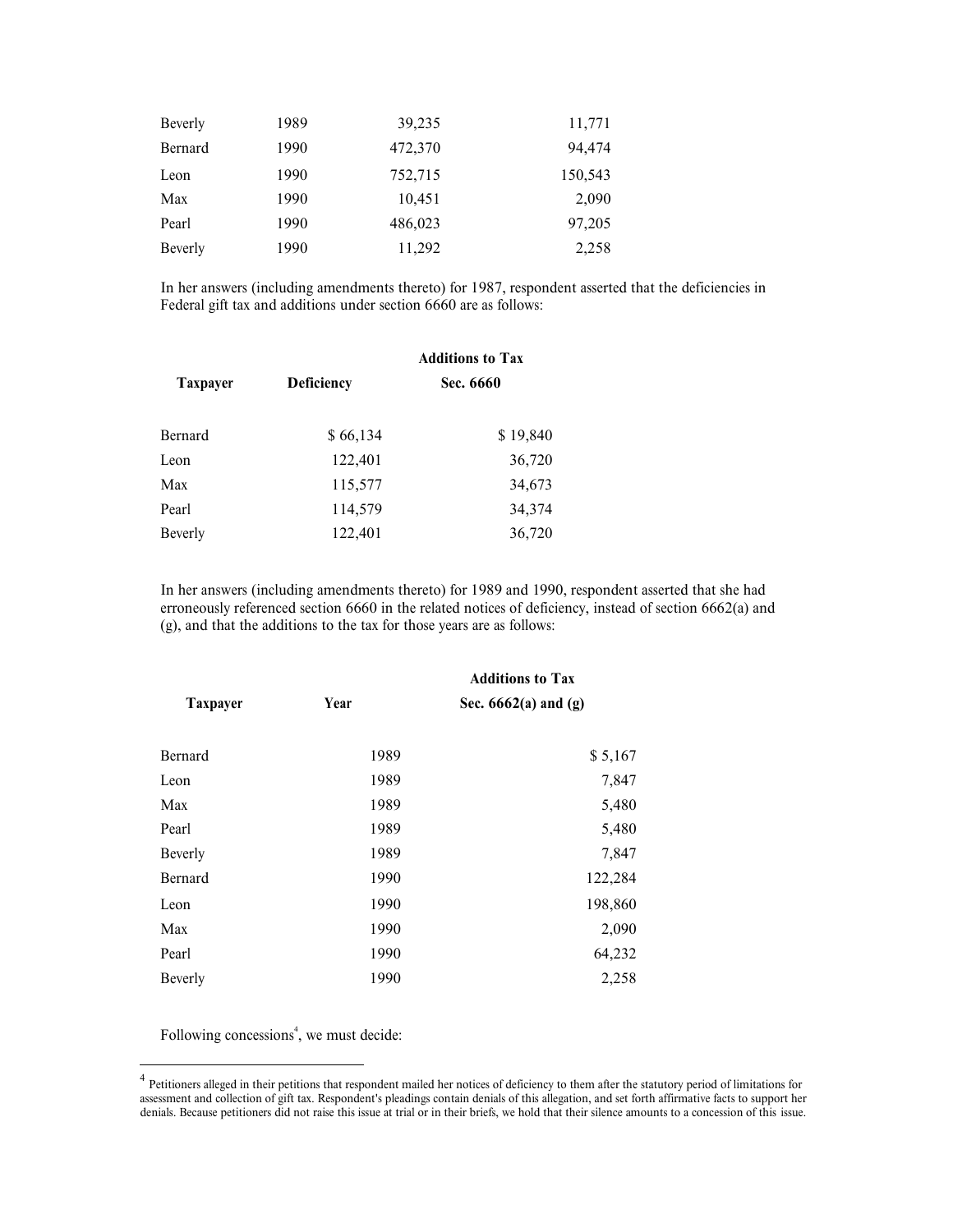1. What discount for lack of marketability should be applied to determine the fair market value of<br>certain shares of stock owned by some or all of petitioners on the following valuation dates: December<br>31, 1986, December 1 1. What discount for lack of marketability should be applied to determine the fair market value of certain shares of stock owned by some or all of petitioners on the following valuation dates: December 31, 1986, December 1 1. What discount for lack of marketability should be applied to determine the fair market value of certain shares of stock owned by some or all of petitioners on the following valuation dates: December 31, 1986, December 1 1. What discount for lack of marketability should be applied to determine the fair market value of certain shares of stock owned by some or all of petitioners on the following valuation dates: December 11, 1986, December 1 1. What discount for lack of marketability should be applied to determine the fair market value of certain shares of stock owned by some or all of petitioners on the following valuation dates: December 31, 1986, December 1 1. What discount for lack of marketability should be applied to determine the fair market value of certions hares of stock womed by some or all of petitioners on the following valuation dates: December 16, 1987, December 1 1. What discount for lack of marketability should be applied to determine the fair market value of<br>ecretin shares of sock owned by some or all of peititioners on the following valuation dates: December<br>31, 1986, December 1

1. What discount for lack of marketability should be applied to determine the fair market value of<br>certain shares of stock owned by some or all of petitioners on the following valuation dates: December<br>11, 1986, December 1 1. What discount for lack of marketability should be applied to determine the fair market value of the facts have a stipulate and to prittioners on the following valuation dates: December 19. [1985, December 19.] 1986, Dec 1. What discount for lack of marketability should be applied to determine the fair market value of certain shares of stock owned by some or all of petitioners on the following valuation dates: December 13, 1986, December 1 **1.** What discount for hack of marketability should be applied to determine the fair market value of correction and the Court. The Court of the Court of the Court of the Court of the Court of the Court of the Court of the 1. What discount for hek of marketability should be applied to determine the fair market value of<br>entrain shares of stock owned by some or all of pertitioners on the following valuation dates: December<br>21, 1986, December 5 1. What discount for lack of marketability should be applied to determine the fair market value of secretion shares of stock owned by some or all of pertitioners on the following valuation dates: December 1964, December 19 1. What discount for lack of marketability should be applied to determine the fair market value of<br>ecrtain shares of stock owned by some or all of petitioners on the following valuation dates: December<br>131, 1986, December 1. What discount for lack of marketability should be applied to determine the fair market value of<br>extrain shares of stock owned by some or all of petitioners on the following valuation dates: December<br>13, 1986, December 1 1. What decount lor hack of Bing Mischellahy should be applied to delerratine the lair market value of the Susan contents and the methanomic terminal and the methanomic SUSA. December 15, 1986, December 15, 1986, December

a. Background

3. Whether petitioners are liable for additions to their 1989 and 1990 Federal girt taxes for substantial gift its valuation understatements under section 6662(a) and (g). We hold they are not.<br> **EINDINGS OF FACT**<br>
Some of gill lax valuation understatements under section 6662(a) and (g). We hold they are not.<br> **EYIMMGS OF FACT**<br>
Some of the facts have been stipulated and are so found. The stipulations and attached exhibits are<br>
incorporated **FINDINGS OF FACT**<br>Some of the facts have been stipulated and are so found. The stipulations and attached exhibits are<br>incorporated herein by this reference. Each petitioner was a resident of New Jersey when he or she<br>dep **FINDINGS OF FACT**<br>Some of the fasts have been stipulated and are so found. The stipulations and attached exhibits are<br>incorporated hereint by this reference. Each petitioner was a resident of New Jersey when he or she<br>per Some of the facts have been stipulated and are so found. The stipulations and attached exhibits are<br>incorporated herein by this reference. Each petitioner was a resident of New Jersey when he or she<br>between the results tha

Tax Return, for the 1986 through 1990 traxable years. Each reported on Form 709 that he or she had Tax Return, for the 1986 through 1990 that he originally Leon, Max, and Bernard are brothers. Leon is married to Beverly, a made a gift of the stock of Big M, Inc. (Big M), during the corresponding year.<br>
1. The Mandelbaum Family to brothers. Leon is married to Beverly, and they have four children: Kenneth, Eech, Max, and Bernard at obverless. 1. The Mandelbaum Family<br>
Leon, Max, and Bernard are brothers. Leon is married to Beverly, and they have four children: Eenneth,<br>
Bern, Joan, and Michael. Max is married to Pearl, and they have three children: Laurence, Al 1. The Mandelbaum Family<br>Leon, Max, and Bernard are brothers. Leon is married to Beverly, and they have four children: Eaurence, Alan, and<br>Beth, Ioan, and Michael. Max is married to Pearl, and they have three children: Lau Leon, Max, and Bernard are brothers. Leon is married to Beverly, and they have four children: Kenneth, Beth, Joon, and Michael. Max is married to Pearl, and they have three children: Laurence, Alan, and<br>Susan. Bernard is public, sell it, or seek nonfamily equity investors. Susan. Bernard is divorced and has three children: Ken, Lee, and Gimi.<br>We hereinafter collectively refer to these 15 people as the Mandelbaum family.<br>
2. Hig M<br>
is a privarely held, family-owned corporation that was incorp We here<br>analter collectively refer to these 15 people as the Mandelbaum family.<br>
2. Hig M<br>
iBig M is a privately held, family-owned corporation that was incorporated as a C corporation under the<br>
Big M is a privately held, 2. Big M<br>
an Mackground<br>
is High is a privately held, family-owned corporation that was incorporated as a C corporation under the<br>
Hay of its State of New Jersey. Big M operated as a C corporation until it elected to be a a. Background<br>
Hig M is a privately held, family-owned corporation that was incorporated as a C corporation under the<br>
laws of the Sate of New Jersey. Hig M operatod as a C corporation until it elected to be an 8 corporati

recapitalized, exchanging 9,643 shares of its common stock for 6 shares of its newly issued class A voting Big M is a privately held, family-owned corporation that was incorporated as a C corporation under the most of the State of New Jersey. Big M operated as a C corporation until the leader loo be an S corporation effective Big M is a privately nietal, than<br>the subject notice of the subsection that was incorporated as a C corporation until it elected to be an S corporation<br>and expenses for redeating on big 26, 1987. Big M uses a fixed year o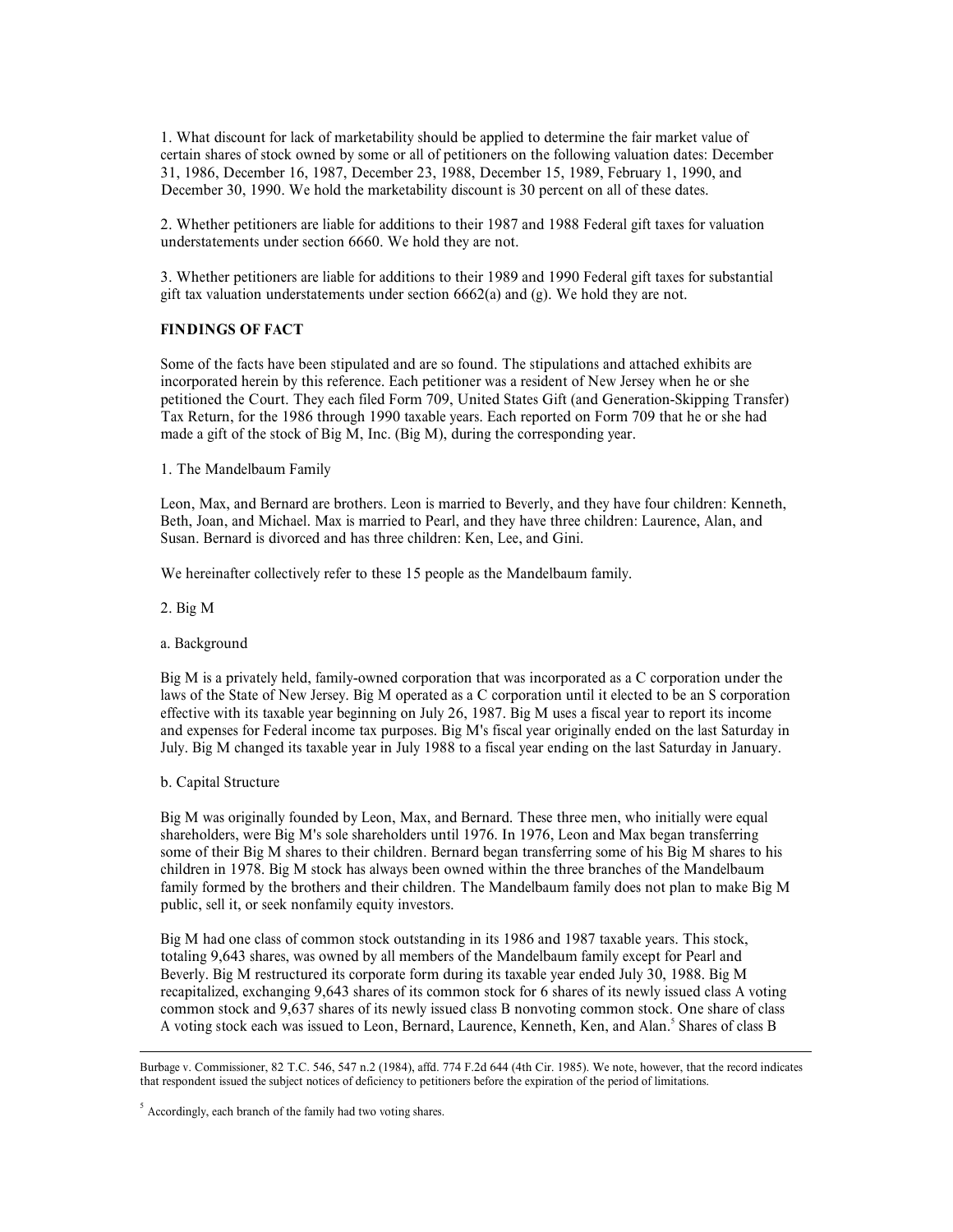nonvoting stock were issued to each member of the Mandelbaum family in the same ownership<br>percentages that they each had held before the recapitalization. All members of the Mandelbaum family,<br>except for Pearl and Beverly nonvoting stock were issued to each member of the Mandelbaum family in the same ownership<br>percentages that they each had held before the recapitalization. All members of the Mandelbaum family,<br>except for Pearl and Beverly monvoting stock were issued to each member of the Mandelbaum family in the same ownership<br>percentages that they each had held before the recapitalization. All members of the Mandelbaum family,<br>except for Pearl and Beverly board of directors (the Board) could restore the voting rights to the transferred share if the transferee was a member of the Board. monvoting stock were issued to each member of the Mandelbaum family in the same overcentages that they each had held before the recapitalization. All members of the Marexcept for Pearl and Beverly (who were not shareholder

moveting stock were issued to each member of the Mandelbaum family in the same ownership<br>percentages that they each had held before the recapitalization. All members of the Mandelbaum family,<br>except for Pearl and Beverly ( nonvoting stock were issued to each member of the Mandelbaum family in the same ewnership<br>percentages that they each had held before the recapitalization. All members of the Mandelbaum family,<br>except for Pearl and Heverly morvoting stock were issued to each member of the Mandelbaum family in the same ownership<br>percentages that they each had hedd before the recapitalization. All members of the Mandelbaum family,<br>except for Pearl and Reverly monvoting stock were issued to each member of the Mandelbaum family in the same ownership<br>percentages that they each had held before the recapitalization. All members of the Mandelbaum family,<br>except for Pearl and Beverly nonvoting stock were issued to each member of the Mandelbaum family in the same ownership<br>percentiges that they cach had held before the receptialization. All member of the Mandelbaum family,<br>except for Pearl and Reverly ( nonvoting stock were issued to each member of the Mandelbaum family in the same ownership<br>except for Pearl and Beverly (who were not shareholders at that time), agreed that as than several because<br>would become a share of c nonvoting stock were issued to each member of the Mandelbaum finnily in the same ewareship<br>percentages that they each had before the receptibilization. All must<br>here of the Mandelbaum family, except for Pearl and Berely (v monvoting stock were issued to each member of the Mandelbaum family in the same ownership<br>precentuage that they useh had held before the recupiulization. All members of the Mandelbaum family,<br>except for Pearl and Beverly ( monvoting stock were issued to each member of the Mandelbaum family in the same ownership<br>precoratings that they each had held before the recopiralization. All members of the Mandelbaum family,<br>except for Pearl and Reverly nonvoting stock were issued to each member of the Mandelbaum family in the same ownership<br>percentages that they each had beld before the recapitalization. All members of the Mandelbaum family,<br>except for Pearl and Beverly procentures that they each had held belche the receptibalization. All members of the Mandelbaum lamity, appeared that a share of class A stock would become a share of class B stock if it was transferred. These members also M operates predominantly in a single industry segment; i.e., women's apparel retail stores, in the<br>stos of New York, New Jersey, Pennsylvania, Delaware, Maryland, and Virginia. Bernard, Max, Leon,<br>their mother opened Big No persuas presonumentary in as single moteon of Norman Area. Norman segment in test, where the any of New York, New Jersey, Pennsylvania, Delaware, Maryland, and Virginia. Bernard, Max, Leon,<br>tes of New York, New Jersey, their mother opened Big M's first store in 1950. All three brothers were eithey involved in the<br>tines then, and they and their children continue to operate the business today. A number of the<br>deren are currently active in

|               | business then, and they and their children continue to operate the business today. A number of the<br>children are currently active in the management of the business on a full-time basis. The oldest of these<br>children is Max's son, Laurence, who is currently Big M's chief executive officer and president. Several<br>of the grandchildren of Leon, Max, and Bernard also work in the business.                                                                                                                                                                                                                                                                                                  |  |
|---------------|-----------------------------------------------------------------------------------------------------------------------------------------------------------------------------------------------------------------------------------------------------------------------------------------------------------------------------------------------------------------------------------------------------------------------------------------------------------------------------------------------------------------------------------------------------------------------------------------------------------------------------------------------------------------------------------------------------------|--|
|               | Big M has two retail divisions: Mandee Shops and Annie Sez. Mandee Shops offers popular-priced<br>contemporary junior fashions. Its average store size is 8,000 square feet. Annie Sez offers off-price,<br>designer, and brand name women's clothing. Its average store size is 15,000 square feet. Each store<br>employs approximately 15 people. Big M employs between 3,500 and 4,000 people, depending on the<br>season, including 250 at its Totowa, New Jersey, headquarters.                                                                                                                                                                                                                      |  |
| indicated:    | "Big M's stores are primarily situated in downtown locations of densely populated cities and "strip center<br>locations on major highways. Big M had the following number of stores as of the end of the years                                                                                                                                                                                                                                                                                                                                                                                                                                                                                            |  |
| Year          | <b>Number of Stores</b>                                                                                                                                                                                                                                                                                                                                                                                                                                                                                                                                                                                                                                                                                   |  |
| 1983          | 48                                                                                                                                                                                                                                                                                                                                                                                                                                                                                                                                                                                                                                                                                                        |  |
| 1984          | 60                                                                                                                                                                                                                                                                                                                                                                                                                                                                                                                                                                                                                                                                                                        |  |
| 1985          | 71                                                                                                                                                                                                                                                                                                                                                                                                                                                                                                                                                                                                                                                                                                        |  |
| 1986          | 105                                                                                                                                                                                                                                                                                                                                                                                                                                                                                                                                                                                                                                                                                                       |  |
| 1987          | 110                                                                                                                                                                                                                                                                                                                                                                                                                                                                                                                                                                                                                                                                                                       |  |
| 1988          | 107                                                                                                                                                                                                                                                                                                                                                                                                                                                                                                                                                                                                                                                                                                       |  |
| 1989          | 115                                                                                                                                                                                                                                                                                                                                                                                                                                                                                                                                                                                                                                                                                                       |  |
| 1990          | 122                                                                                                                                                                                                                                                                                                                                                                                                                                                                                                                                                                                                                                                                                                       |  |
| projects.     | Retail sales of women's apparel is highly competitive. Competition relates to price, style, selection,<br>quality, display, customer service, and store location. Mandee Shops and Annie Sez have different<br>competitors. Their competitors include specialty stores, department stores, factory outlet malls, and mills<br>Big M purchases practically all of its merchandise on the open market from various suppliers. Big M<br>maintains sufficient inventory in its stores throughout the year, and it promotes its goods to the public<br>through different methods of advertisement, such as radio, television, and newspapers. Big M accepts<br>national credit cards and offers layaway plans. |  |
| d. Management |                                                                                                                                                                                                                                                                                                                                                                                                                                                                                                                                                                                                                                                                                                           |  |
|               | andee Shops does business in certain States under the name "Karin Morgan".                                                                                                                                                                                                                                                                                                                                                                                                                                                                                                                                                                                                                                |  |
|               |                                                                                                                                                                                                                                                                                                                                                                                                                                                                                                                                                                                                                                                                                                           |  |
|               |                                                                                                                                                                                                                                                                                                                                                                                                                                                                                                                                                                                                                                                                                                           |  |

projects. 1986<br>
1986<br>
1986<br>
1987<br>
110<br>
1988<br>
107<br>
115<br>
1990<br>
115<br>
1990<br>
115<br>
1990<br>
122<br>
Retail sales of women's apparel is highly competitive. Competition relates to price, style, selection,<br>
quality, display, eustomer service, and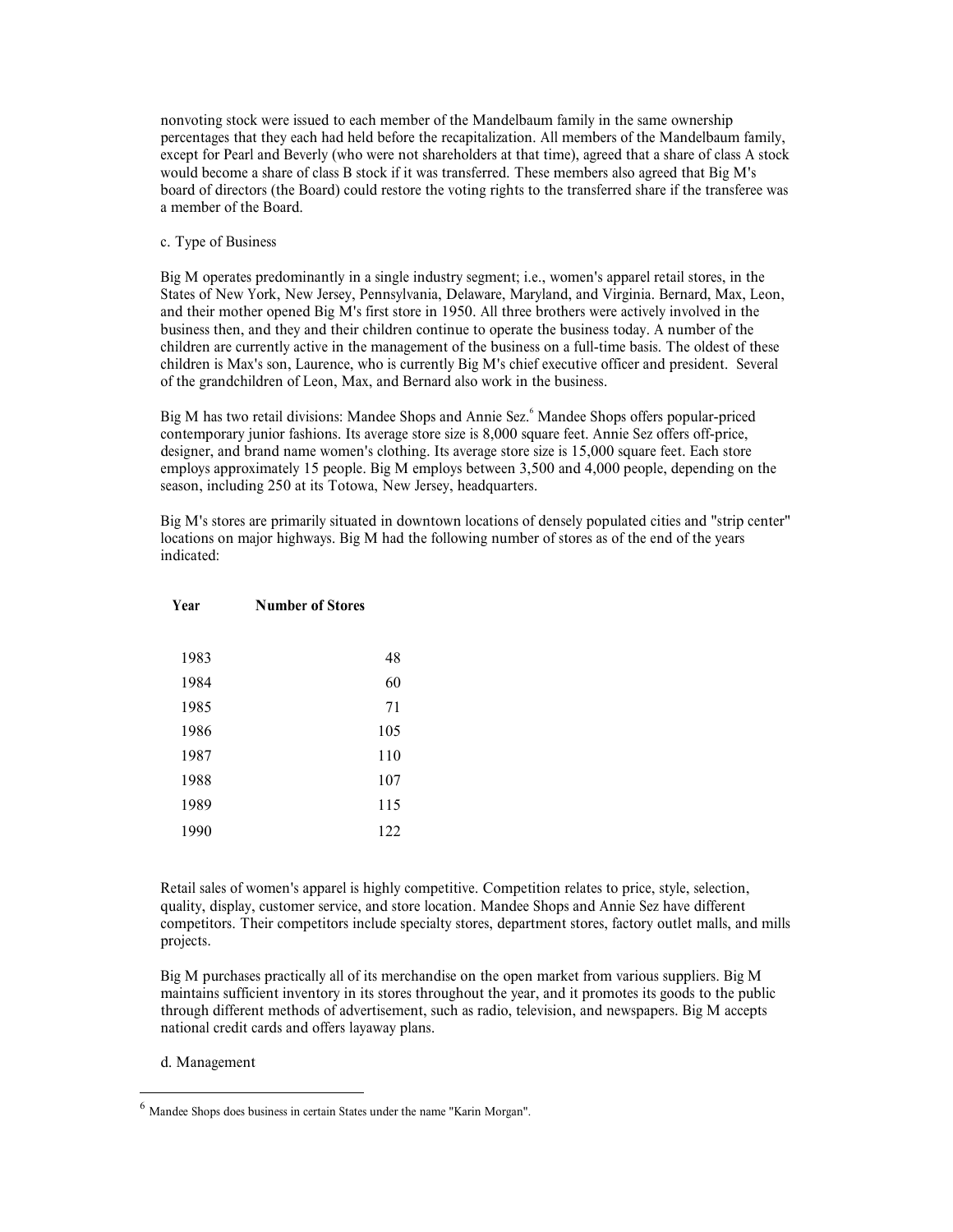On November 4, 1982, Big M and its then shareholders (i.e., all members of the Mandelbaum family<br>except Beverly, Pearl, Lee, and Gini) executed an agreement (First Agreement). The First Agreement<br>required that Laurence be On November 4, 1982, Big M and its then shareholders (i.e., all members of the Mandelbaum family<br>except Beverly, Pearl, Lee, and Gini) executed an agreement (First Agreement). The First Agreement<br>required that Laurence be On November 4, 1982, Big M and its then shareholders (i.e., all members of the Mandelbaum family<br>except Beverly, Pearl, Lee, and Gini) executed an agreement (First Agreement). The First Agreement<br>required that Laurence be

On November 4, 1982, Big M and its then shareholders (i.e., all members of the Mandelbaum family<br>except Beverly, Pearl, Lee, and Gini) executed an agreement (First Agreement). The First Agreement<br>required that Laurence be On November 4, 1982, Big M and its then shareholders (i.e., all members of the Mandelbaum family except Beverly, Pearl, Lee, and Gini) executed an agreement (First Agreement). The First Agreement required that Laurence be On November 4, 1982, Big M and its then shareholders (i.e., all members of the Mandelbaum family<br>except Beverly, Pearl, Lee, and Gini) executed an agreement (First Agreement). The First Agreement<br>required that Laurence be On November 4, 1982, Big M and its then shareholders (i.e., all members of the Mandelbaum family except Beverly, Pearl, Lee, and Gimi) executed an agreement (First Agreement). The First Agreement chat Laurence be lected as On November 4, 1982, Big M and its then shareholders (i.e., all members of the Mandelbaum family<br>except Beverly, Pearl, Lee, and Gimi) executed an agreement (Frist Agreement). The First Agreement<br>required that Laurence be On November 4, 1982, Big M and its then shareholders (i.e., all members of the Mandelbaum family<br>except Beverly, Pearl, I.ee, and Gim) exceuted an agreement (First Agreement). The First Agreement<br>required that Laurence be On November 4, 1982, Big M and its then shareholders (i.e., all members of the Mandelbaum family<br>except Beverly, Pearl, Lee, and Gim) exceuted an agreement (First Agreement). The First Agreement<br>required that Laurence be president of merchandising. On November 4, 1982, Big M and its then shareholders (i.e., all members of the Mandelbaum family<br>except Beverly, Pearl, Lee, and Gim) excested an agreement (first Agreement). The First Agreement<br>required that Laurence be On November 4, 1982, Big M and its then shareholders (i.e., all members of the Mandelbaum family<br>except Beverly, Pearl, Lee, and Gim) exceuted an agreement (First Agreement). The First Agreement<br>required that Laurence be e On November 4, 1982, Big M and its then shareholders (i.e., all members of the Mandelbaum family<br>except Bervary, Pearl, tec, and Gim) executed an agreement (First Agreement). The First Agreement<br>prequired that Laurence be On November 4, 1982, Big M and its then shareholders (i.e., all members of the Mandel<br>except Beverly, Pearl, Lee, and Gini) exceuted an agreement (First Agreement). The First<br>required that Laurence be elected as Big M's p execond Premix, Lee, and Gimi) essested an agreement (First Agreement). The First Agreement and the Board, and that Bernard be elected as secretary and vice chairman of the Board, batternal achievation and the Board, agree

3. Freely Traded Values of Big M Stock 7

The freely traded values of 1 share of the 9,643 shares of Big M common stock outstanding on

by Big M's outside counsel, Arne Siegel (Siegel)<sup>8</sup>, and Big M's outside accountant, Robert Kaye (Kaye). Both Siegel and Kaye are longtime advisers to Big M.

Second Agreements was executed op Hig M and tis then shareholders; i.e., all members of the Big M's prescidents and chairman of the Board; Alta Leon technologies the sected as vice president and chairman of the Board; that as Big M's preselent; that Leon be elected as vice-president and chairman of the Board; that Eernard be clected as vice president of receil easing that Kennelly represented by consel of the Shareholders' Agreements. The el of real estate; that Kee beeted as vice president of retail operations; and that Alan be elected as vice<br>president of merchandsing.<br>3. Freely Traded Values of H share of the 9,643 shares of Big M common stock outstanding o significant changes to the terms of either agreement.

3. Freely Traded Values of Big M Stock<br>
The freely traded values of I shares of Big M some of Big M common stock outstanding on<br>
The freely traded values of I share of the 9,643 shares of Big M class B common stock outsta The freely traded values of 1 share of the 9.643 shares of Big M common stock outstanding on<br>December 31, 1986, and December 31, 1987, were \$7.505 and \$6.631, respectively. The freely traded<br>values of 1 share of the 9.637 The ricely traded values of 1 share of the 9,643 shares of Bg M common stock outstanding on<br>Theorember 31, 1986, sund December 31, 1987, were \$7,505 and \$6,631, respectively. The freely traded<br>values of 1 share of the 9.63 December 31, 1986, and December 31, 1987, were \$7,505 and \$6,631, respectively. The freely trade-<br>United of that vacancies of the 9,637 shares of hig M class B common stock outstanding on December 23,<br>1988, December 15, 19 values of 1 shareholders (Agreement shareholder) and class B common slock outstanding on December 23, the SAS S. December 15, 1989, February 1, 1990, and December 30, 1990, were S7.376, \$8,675, \$7.325, and \$4,397, respecti 1988. December 15, 1989, February 1, 1990, and December 30, 1990, were 87.376, S8,675, S7.325,<br>
and S4,397, respectively.<br>
4. Shareholders' Agreementis<br>
4. Shareholders' The First Agreement and the Second Agreement (collec 4.397, respectively.<br>
4. Shareholders' Agreements<br>
The First Agreements and the Second Agreement (collectively referred to as the Shareholders'<br>
Agreements) were executed with respect to Big M's stock. The Shareholders' Ag 4. Shareholders' Agreements<br>The First Agreements and the Second Agreement (collectively referred to as the Shareholders'<br>Agreements) were executed with respect to Big M's stock. The Shareholders' Agreements were prepared<br> 4. Shareholders' Agreements<br>The First Agreements on the Scoond Agreement (collectively referred to as the Shareholders' Agreements) were executed with respect to Big M's stock. The Shareholders' Agreements were propared<br>b of New Jersey pertaining to the purchase by a corporation of its own shares of stock. Big M was given The First Agreement and the Second Agreement (collectively referred to as the Shareholders' Agreements) were executed with respect to Big M's stock. The Shareholders' Agreements were prepared evidents are propared by Big M desired; (2) a shareholder could freely transfer Big M stock to his or her immediate family; and (3) Agreements) were executed with tespect to big M stock. The Shareholder's Agreements were prepared by Big M's outside accountant, Robert Kaye (Kaye). Both Siegel and Kaye are longtime advisers to Big M.<br>
Hoth Siegel and Kay By Big M's outside cocurast, Ame Siegel), Gradi Eggil), and Eggi M's outside accountant, Robert Kaye (Kaye).<br>Siegel and Kaye are longitime advisers to Big M.<br>
Siegel and Kaye are longitime with Leon to discuss the advanta Stepl and Aaye initially met with Leon to distins the atomings and disastranhage of the Shareholders<br>Agreements. Learn later met with Fig. M's other shareholders to discuss the agreements with them. None<br>of the shareholde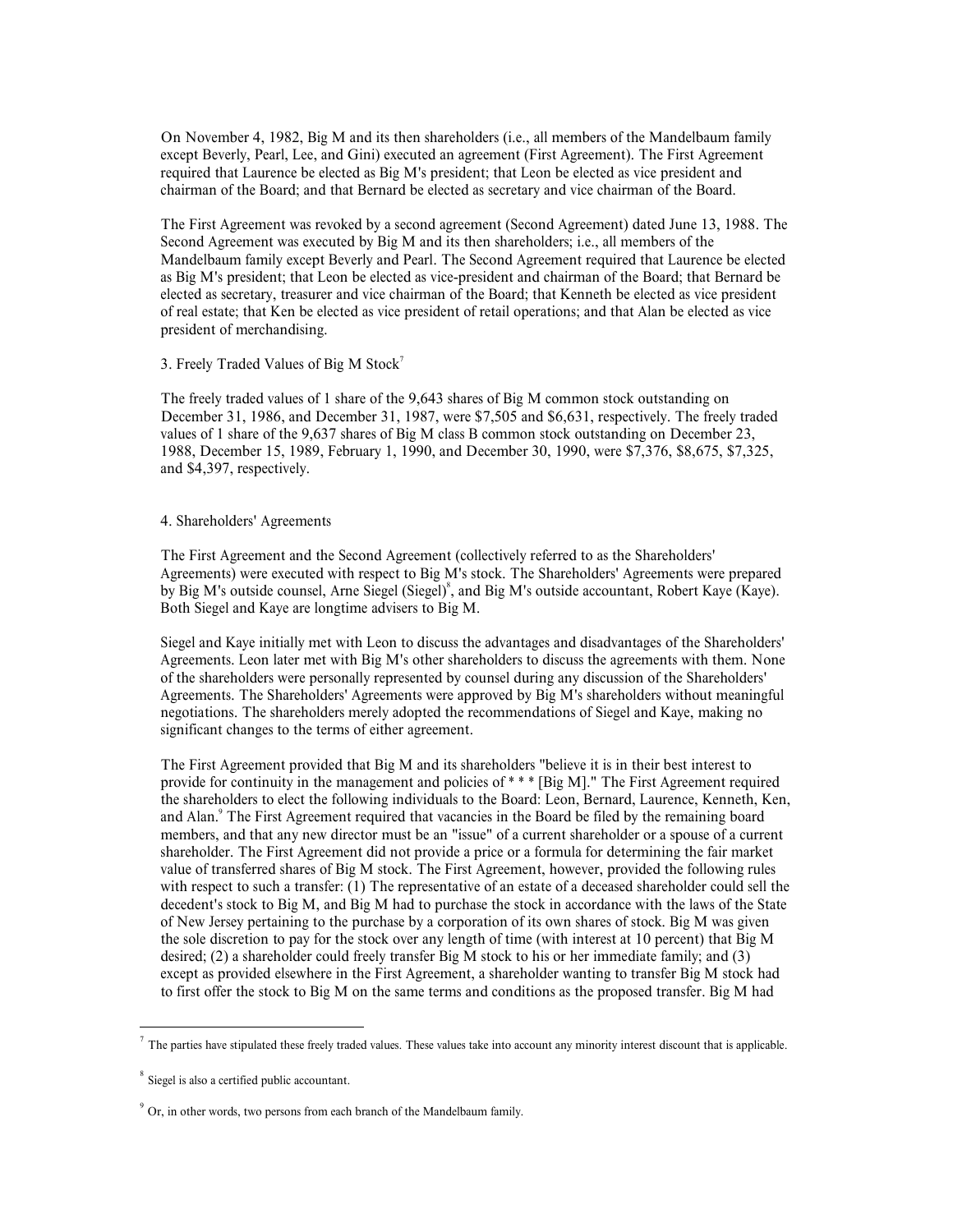90 days to decide whether it would purchase the stock. Big M had the sole discretion to pay for the stock<br>over any length of time (with interest at 10 percent) that Big M desired.<br>The Second Agreement provides that Big M's 90 days to decide whether it would purchase the stock. Big M had the sole discretion to pay for the stock<br>over any length of time (with interest at 10 percent) that Big M desired.<br>The Second Agreement provides that Big M' 90 days to decide whether it would purchase the stock. Big M had the sole discretion to pay for the stock<br>over any length of time (with interest at 10 percent) that Big M's desired.<br>The Second Agreement provides that Big M 90 days to decide whether it would purchase the stock. Big M had the sole discretion to pay for the stock<br>over any length of time (with interest at 10 percent) that Big M desired.<br>The Second Agreement provides that Big M' 90 days to decide whether it would purchase the stock. Big M had the sole discretion to pay for the stock<br>over any length of time (with interest at 10 percent) that Big M desired.<br>The Second Agreement provides that Big M' 90 days to decide whether it would purchase the stock. Big M had the sole discretion to pay for the stock<br>
tower any length of time (with interest at 10 precent) that Big M esimedders "desire to maintain ownership and cont 90 days to decide whether it would purchase the stock. Big M had the sole discretion to pay for the stock over any length of time (with interest at 10 precent) that Big M desired.<br>The Second Agreement provides that Big M' 90 days to decide whether it would purchase the stock. Big M had the sole discretion to pay for the stock over any length of time (with interest at 10 perent) that Big M desired.<br>The Second Agreement provides that Big M's 90 days to decide whether it would purchase the stock. Big M had the sole discretion to pay for the stock over any length of time (with interest at 10 percent) that Big M deired.<br>The Second Agreement provides that Big M's (1) Each shareholder may freely transfer Big M stock to members of his or her family group; (2) if a 90 days to decide whether it would purchase the stock. Big M had the sole discretion to pay for the stock<br>
over any length of time (with interest at 10 percent) that Big M desired.<br>
The Second Agreement provides that Big 90 days to decide whether it would purchase the stock. Big M had the sole discretion to pay for the stock over any length of time (with interest at 10 percent) that Big M desired.<br>The Second Agreement provides that Big M' 90 days to decide whether it would purchase the stock. Big M had the sole discretion to pay for the stock over any length of time (with interest at 10 percent) that Big M desired.<br>The Second Agreement provides that Big M' 90 days to decide whether it would purchase the stock. Big M had the sole discretion to pay for the stock<br>voer any length of time (with interest at 10 percent) that Big M desired.<br>The Second Agreement provides that Big M' 90 days to decide whether it would purchase the stock. Big M had the sole discretion to pay for the stock over any length of time (with interest at 10 percent) that Big M desired. The Second Agreement provides that Big M' 90 days to decide whether it would purchase the stock. Big M had the sole discretion to pay for the stock<br>over any length of time (with interest at 10 percent) that Big M desired.<br>The Second Agreement provides that Big M 90 days to decide whether it would purchase the stock. Big M had the sole discretion to pay for the stock over any length of time (with interest at 10 percent) that Big M desired. The Second Agreement provides that Big M' 90 days to decide whether it would purchase the stock. Big M dastied.<br>
Over an Jength of time (with interest at 10 percent) that Big M dsired.<br>
The Second Agreement provides that Big M's shareholders "devire to maintain ow 90 days to decide whether it would purchase the stock. Big M desired.<br>
over any length of time (with interest at 10 percent) that Big M desired.<br>
The Second Agreement provides that Big M's sharcholdes "electro maintain ow 90 days to decide whether it would purchase the stock. Big M had the sole discretion to pay for the stock<br>over any length of time (with interest at 10 percent) that Big M desired.<br>The Second Agreement provides that Big M' over any length of time (with interest at 10 percent) that By M desired.<br>The Second Agreement provides that Big M's sharcholders "desire to maintain ownership and control of<br><sup>1</sup> \* <sup>#</sup> [Big M] among themselves and to provid the holders of the voting stock. Interest of each financial Group in <sup>8</sup> \* F light [*N*].<sup>2</sup> Cluck the First Agenemat, the Second Agenematic statement, the and Alar financial Statement, the consolidated financial statements from the Alar financial stateme mbest, and any new director must be a child of a current shareholder or a spouse of<br>nest, and any new director must be changed at any time by unanimous<br>surface, provides the following rules with respect to a transfer of B (1) Each shareholder muy freely transfer Big M stock to members of this or the fumily group, (2) if a<br>characted consider the secosition state and the stock counterparts of the shareholder must first of the stock to the me 2012 and the Unit of the Scot Sousset of the Scot Sousset of the Scot Sousset of the Scot Sousset of the Scot Sousset of the Scot Sousset of the Scot Sousset of the Scot Sousset of the Scot Sousset of the Scot Sousset of

## 5. Big M's Financial History

| stock is offered to others. The members of the shareholder's family group have 90 days to exercise a right<br>of first refusal. If the family members do not exercise such a right, Big M has 30 days to exercise the right<br>of first refusal. Big M has the sole discretion to pay for the stock over any length of time (with interest at<br>the prime rate) that Big M desires. If Big M does not exercise its right of first refusal, the shareholder<br>may transfer the stock to an outsider. The shareholder must transfer all of his or her stock, and the<br>transferee must agree to be bound by the Second Agreement; and (3) upon the death of a shareholder,<br>the representative of the estate may sell the decedent's stock to Big M, and it must purchase the stock in<br>accordance with the laws of the State of New Jersey that pertain to the purchase by a corporation of its<br>own stock. Big M has the sole discretion to pay for the stock over any length of time (with interest at the<br>prime rate) that Big M desires. The price at which Big M will purchase the stock is determined solely by<br>the holders of the voting stock. |              |              |  |
|----------------------------------------------------------------------------------------------------------------------------------------------------------------------------------------------------------------------------------------------------------------------------------------------------------------------------------------------------------------------------------------------------------------------------------------------------------------------------------------------------------------------------------------------------------------------------------------------------------------------------------------------------------------------------------------------------------------------------------------------------------------------------------------------------------------------------------------------------------------------------------------------------------------------------------------------------------------------------------------------------------------------------------------------------------------------------------------------------------------------------------------------------------------------|--------------|--------------|--|
| 5. Big M's Financial History                                                                                                                                                                                                                                                                                                                                                                                                                                                                                                                                                                                                                                                                                                                                                                                                                                                                                                                                                                                                                                                                                                                                         |              |              |  |
| Relevant data from the consolidated financial statements of Big M and its subsidiaries are as follows:                                                                                                                                                                                                                                                                                                                                                                                                                                                                                                                                                                                                                                                                                                                                                                                                                                                                                                                                                                                                                                                               |              |              |  |
| Taxable year ended                                                                                                                                                                                                                                                                                                                                                                                                                                                                                                                                                                                                                                                                                                                                                                                                                                                                                                                                                                                                                                                                                                                                                   | 7/27/85      | 7/26/86      |  |
| Current assets                                                                                                                                                                                                                                                                                                                                                                                                                                                                                                                                                                                                                                                                                                                                                                                                                                                                                                                                                                                                                                                                                                                                                       | \$25,493,497 | \$30,530,663 |  |
| Other assets                                                                                                                                                                                                                                                                                                                                                                                                                                                                                                                                                                                                                                                                                                                                                                                                                                                                                                                                                                                                                                                                                                                                                         | 22,701,570   | 31,934,578   |  |
| Total assets                                                                                                                                                                                                                                                                                                                                                                                                                                                                                                                                                                                                                                                                                                                                                                                                                                                                                                                                                                                                                                                                                                                                                         | 48,195,067   | 62,465,241   |  |
| Current liabilities                                                                                                                                                                                                                                                                                                                                                                                                                                                                                                                                                                                                                                                                                                                                                                                                                                                                                                                                                                                                                                                                                                                                                  | 12,011,827   | 15,993,239   |  |
| Other liabilities                                                                                                                                                                                                                                                                                                                                                                                                                                                                                                                                                                                                                                                                                                                                                                                                                                                                                                                                                                                                                                                                                                                                                    | 1,850,755    | 7,550,747    |  |
| Total liabilities                                                                                                                                                                                                                                                                                                                                                                                                                                                                                                                                                                                                                                                                                                                                                                                                                                                                                                                                                                                                                                                                                                                                                    | 13,862,582   | 23,543,986   |  |
| Stockholders' equity                                                                                                                                                                                                                                                                                                                                                                                                                                                                                                                                                                                                                                                                                                                                                                                                                                                                                                                                                                                                                                                                                                                                                 | 34, 332, 485 | 38,921,255   |  |
| Total liabilities and equity                                                                                                                                                                                                                                                                                                                                                                                                                                                                                                                                                                                                                                                                                                                                                                                                                                                                                                                                                                                                                                                                                                                                         | 48,195,067   | 62,465,241   |  |
| Net sales                                                                                                                                                                                                                                                                                                                                                                                                                                                                                                                                                                                                                                                                                                                                                                                                                                                                                                                                                                                                                                                                                                                                                            | 122,517,683  | 142,105,100  |  |
| Other income                                                                                                                                                                                                                                                                                                                                                                                                                                                                                                                                                                                                                                                                                                                                                                                                                                                                                                                                                                                                                                                                                                                                                         | 2,381,289    | 2,726,960    |  |
| $^{10}$ Or, in other words, two persons from each branch of the Mandelbaum family.                                                                                                                                                                                                                                                                                                                                                                                                                                                                                                                                                                                                                                                                                                                                                                                                                                                                                                                                                                                                                                                                                   |              |              |  |
|                                                                                                                                                                                                                                                                                                                                                                                                                                                                                                                                                                                                                                                                                                                                                                                                                                                                                                                                                                                                                                                                                                                                                                      |              |              |  |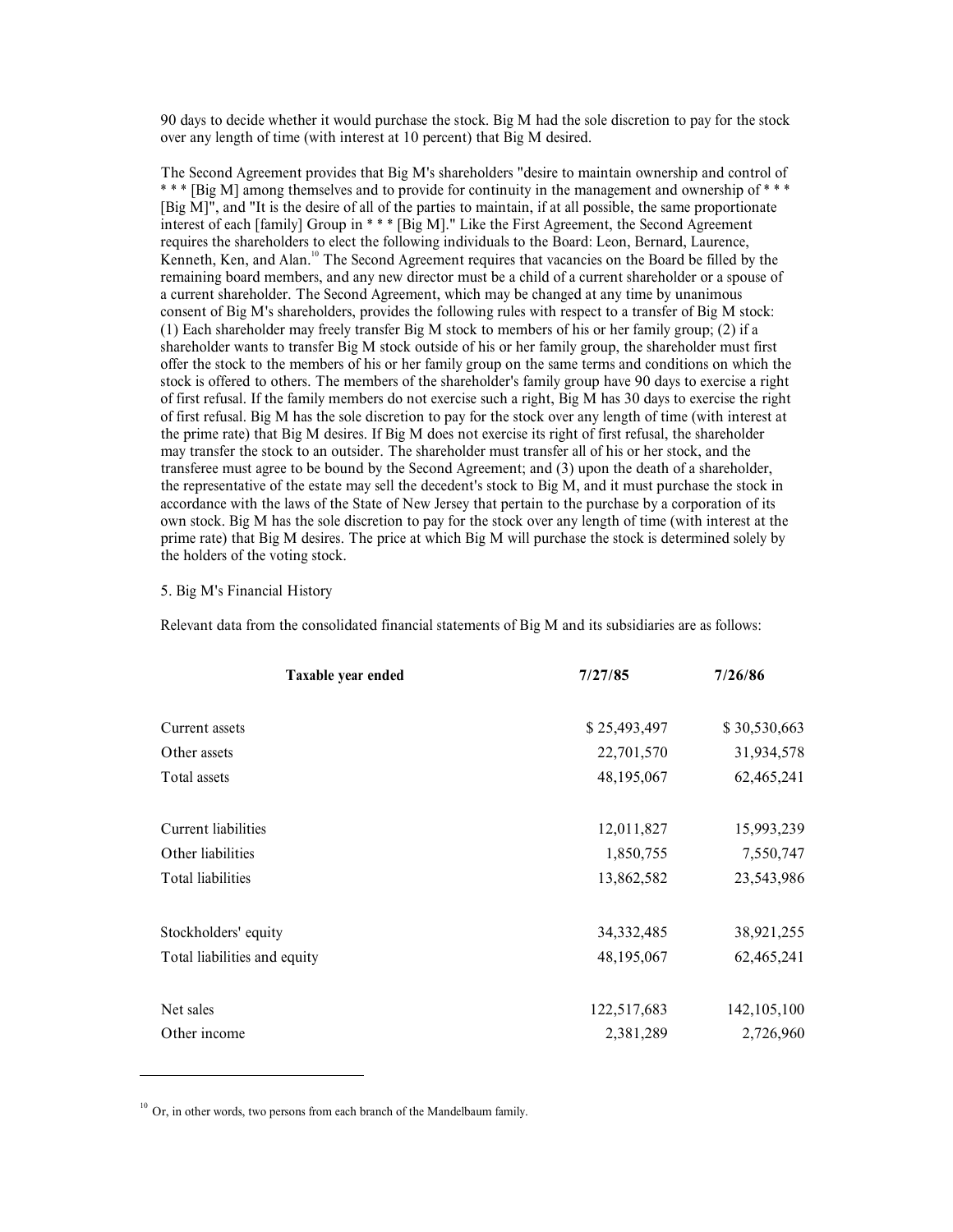| Total revenue                                                                       |          | 124,898,972 | 144,832,060  |
|-------------------------------------------------------------------------------------|----------|-------------|--------------|
|                                                                                     |          |             |              |
| Costs and expenses                                                                  |          |             |              |
| Cost of sales                                                                       |          | 72,211,079  | 82,833,851   |
| Selling and administrative expense                                                  |          | 39,067,790  | 48, 343, 988 |
| Depreciation and amortization                                                       |          | 1,997,689   | 3,278,966    |
| Interest expense                                                                    |          | 154,566     | 258,270      |
| Total expenses                                                                      |          | 113,431,124 | 134,715,075  |
|                                                                                     |          |             |              |
| Income before income taxes and                                                      |          |             |              |
| cumulative effect of a change                                                       |          |             |              |
| in accounting principle                                                             |          | 11,467,848  | 10,116,985   |
| Provision for income taxes                                                          |          | 5,628,000   | 5,480,000    |
|                                                                                     |          |             |              |
| Cumulative effect on prior years<br>of change in method of computing                |          |             |              |
| depreciation, net of income taxes                                                   |          | (468,320)   | $-0-$        |
|                                                                                     |          |             |              |
| Net Income                                                                          |          | 6,308,168   | 4,636,985    |
| Relevant data (in thousands) from the financial statements of Big M are as follows: |          |             |              |
| Taxable year ended                                                                  | 7/25/87  | 1/30/88     | 7/30/88      |
| Current assets                                                                      | \$47,723 | \$53,176    | \$62,088     |
| Other assets                                                                        | 38,397   | 40,998      | 40,862       |
| Total assets                                                                        | 86,120   | 94,174      | 102,950      |
|                                                                                     |          |             |              |
| Current liabilities                                                                 | 24,155   | 22,741      | 26,544       |
| Other liabilities                                                                   | 15,802   | 12,712      | 12,320       |
| Total liabilities                                                                   | 39.957   | 35 453      | 38 864       |

| Provision for income taxes                                                        |          | 5,628,000               | 5,480,000 |
|-----------------------------------------------------------------------------------|----------|-------------------------|-----------|
| Cumulative effect on prior years                                                  |          |                         |           |
| of change in method of computing                                                  |          |                         |           |
| depreciation, net of income taxes                                                 |          | (468,320)               | $-0-$     |
| Net Income                                                                        |          | 6,308,168               | 4,636,985 |
| levant data (in thousands) from the financial statements of Big M are as follows: |          |                         |           |
| Taxable year ended                                                                | 7/25/87  | 1/30/88                 | 7/30/88   |
| Current assets                                                                    | \$47,723 | \$53,176                | \$62,088  |
| Other assets                                                                      | 38,397   | 40,998                  | 40,862    |
| Total assets                                                                      | 86,120   | 94,174                  | 102,950   |
| Current liabilities                                                               | 24,155   | 22,741                  | 26,544    |
| Other liabilities                                                                 | 15,802   | 12,712                  | 12,320    |
| Total liabilities                                                                 | 39,957   | 35,453                  | 38,864    |
| Stockholders' equity                                                              | 46,163   | 58,721                  | 64,086    |
| Total liabilities & equity                                                        | 86,120   | 94,174                  | 102,950   |
| Net sales                                                                         | 194,876  | n/a                     | 217,398   |
| Other income                                                                      | 4,682    | $\mathrm{n}/\mathrm{a}$ | 7,081     |
| Total revenue                                                                     | 199,558  | n/a                     | 224,479   |
| Costs and expenses                                                                |          |                         |           |
| Cost of sales                                                                     | 114,133  | n/a                     | 129,244   |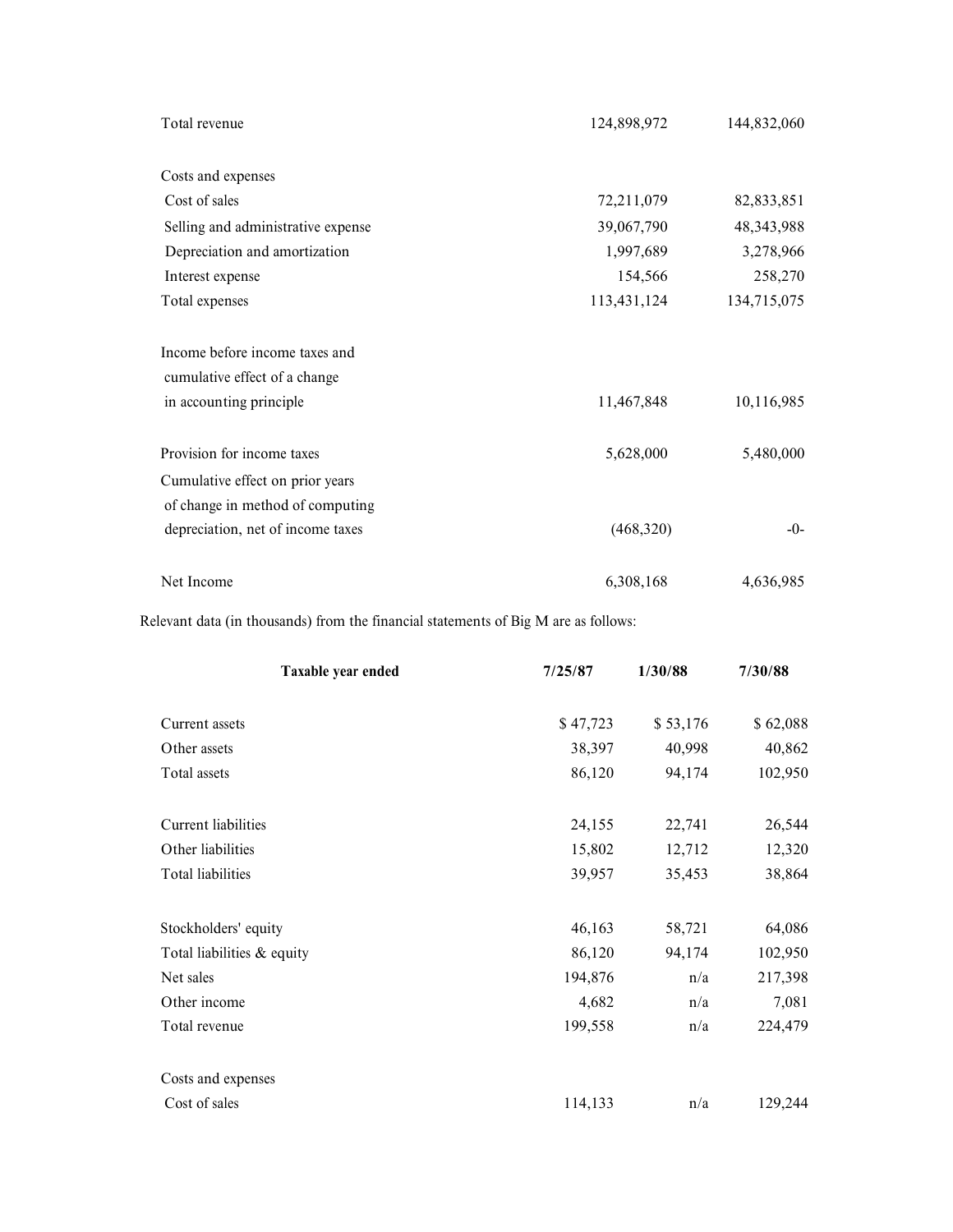| Selling and administrative      |                    |                    |                    |
|---------------------------------|--------------------|--------------------|--------------------|
| expense                         | 65,535             | n/a                | 76,654             |
| Depreciation and amortization   | 4,604              | n/a                | 5,281              |
| Interest expense                | 682                | n/a                | 1,169              |
| Total expenses                  | 184,954            | n/a                | 212,348            |
|                                 |                    |                    |                    |
| Income before income taxes and  |                    |                    |                    |
| cumulative effect of a change   |                    |                    |                    |
| in accounting principle         | 14,604             | n/a                | 12,131             |
| Provision for income taxes      |                    |                    | 848                |
| Release of deferred Federal and | 7,314              | n/a                |                    |
| State income taxes              | $-0-$              | n/a                | (5, 414)           |
| Cumulative effect on prior      |                    |                    |                    |
| years (to July 25, 1987) of     |                    |                    |                    |
| the change in inventory         |                    |                    |                    |
| costing method                  | $-0-$              | n/a                | (1,226)            |
|                                 |                    |                    |                    |
| Net income                      | 7,290              | $\rm n/a$          | 17,923             |
|                                 |                    |                    |                    |
| Taxable year ended              | 1/28/89            | 1/27/90            | 1/26/91            |
|                                 |                    |                    |                    |
| Current assets<br>Other assets  | \$70,988<br>43,089 | \$72,283<br>47,448 | \$76,327<br>48,331 |
| Total assets                    | 114,077            | 119,731            | 124,658            |
| Current liabilities             | 30,484             | 37,381             | 50,985             |
| Other liabilities               | 11,679             | 16,330             | 9,016              |
| Total liabilities               | 42,163             | 47,711             | 60,001             |
| Stockholders' equity            | 71,914             | 72,020             | 64,657             |
| Total liabilities & equity      | 114,077            | 119,731            | 124,658            |
| Net sales                       | 227,057            | 251,602            | 264.100            |
| Other income                    | 8,472              | 9,214              | 8,803              |
| Total revenue                   | 235,529            | 260,816            | 270,903            |
| Costs and expenses              |                    |                    |                    |
| Cost of sales                   | 136,163            | 151,112            | 156.130            |
| Selling and administrative      |                    |                    |                    |
| expense                         | 77,662             | 92,506<br>6,622    | 101,530<br>6,743   |
| Depreciation and amortization   | 6,332              |                    |                    |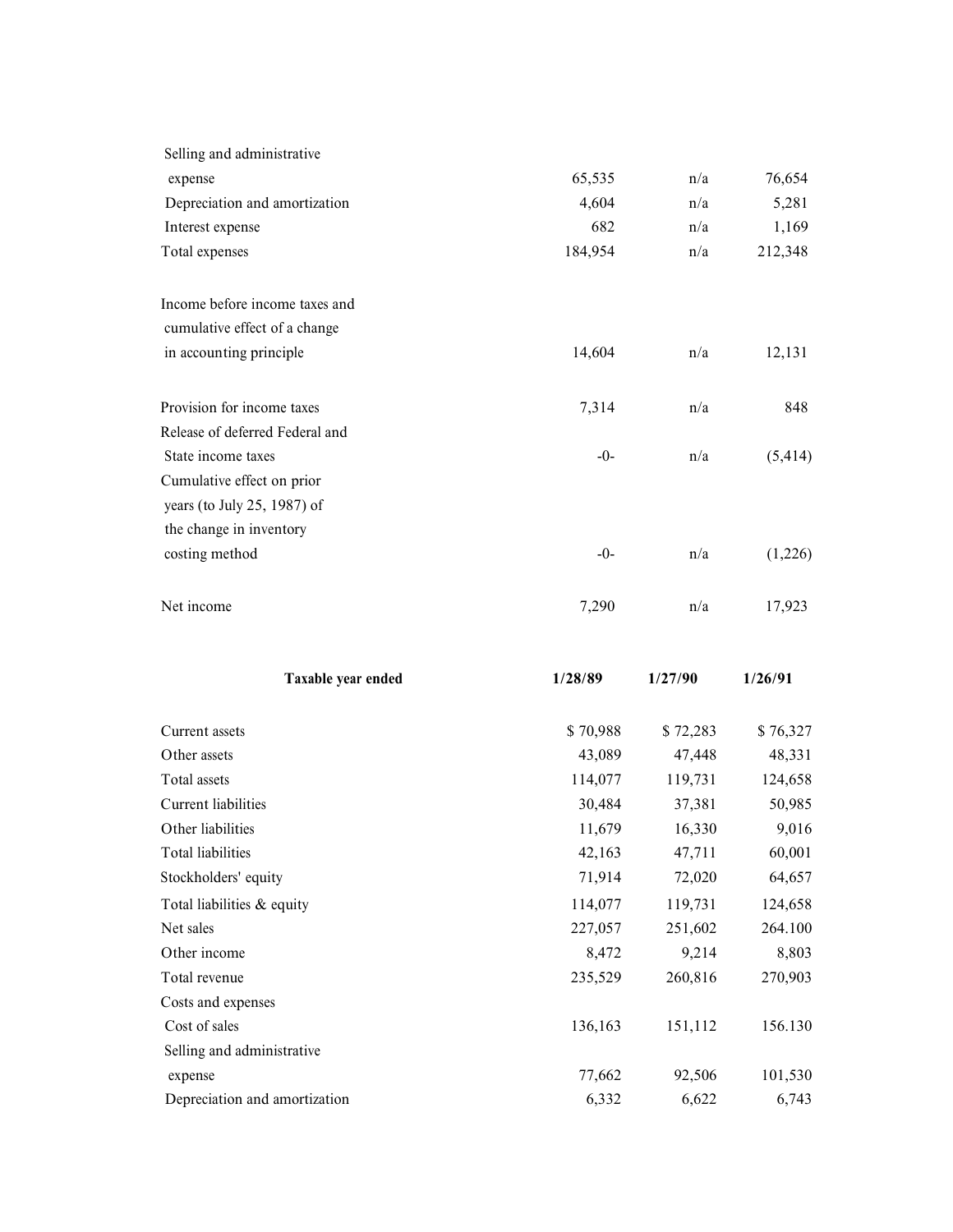| Interest expense<br>Total expenses                                                                                                                                                                                                                                                                                                                                                                                                                  | 1,275<br>221,432 | 4,006<br>254,246 | 4,933<br>269,336 |
|-----------------------------------------------------------------------------------------------------------------------------------------------------------------------------------------------------------------------------------------------------------------------------------------------------------------------------------------------------------------------------------------------------------------------------------------------------|------------------|------------------|------------------|
| Income before income taxes and                                                                                                                                                                                                                                                                                                                                                                                                                      |                  |                  |                  |
| cumulative effect of a change                                                                                                                                                                                                                                                                                                                                                                                                                       |                  |                  |                  |
| in accounting principle                                                                                                                                                                                                                                                                                                                                                                                                                             | 14,097           | 6,570            | 1,567            |
| Provision for income taxes                                                                                                                                                                                                                                                                                                                                                                                                                          | 904              | 406              | 116              |
| Release of deferred Federal and                                                                                                                                                                                                                                                                                                                                                                                                                     |                  |                  |                  |
| State income taxes                                                                                                                                                                                                                                                                                                                                                                                                                                  | $\boldsymbol{0}$ | $\boldsymbol{0}$ | $\boldsymbol{0}$ |
| Cumulative effect on prior                                                                                                                                                                                                                                                                                                                                                                                                                          |                  |                  |                  |
| years (to July 25, 1987) of                                                                                                                                                                                                                                                                                                                                                                                                                         |                  |                  |                  |
| the change in inventory                                                                                                                                                                                                                                                                                                                                                                                                                             |                  |                  |                  |
| costing method                                                                                                                                                                                                                                                                                                                                                                                                                                      | $\theta$         | $\mathbf{0}$     | 0                |
| Net income                                                                                                                                                                                                                                                                                                                                                                                                                                          | 13,193           | 6,164            | 1,451            |
|                                                                                                                                                                                                                                                                                                                                                                                                                                                     |                  |                  |                  |
| n/a -- Data not available                                                                                                                                                                                                                                                                                                                                                                                                                           |                  |                  |                  |
| For its fiscal years that ended before 1983, Big M generally paid annual dividends of \$3.50 per share. Big<br>M paid dividends of \$28,350, \$32,400, \$36,450, \$48,215, and \$48,000 during its fiscal years ended in<br>1983, 1984, 1985, 1986, and 1987, respectively.                                                                                                                                                                         |                  |                  |                  |
| In 1988 and 1989, Big M made distributions sufficient to cover its shareholders' tax liabilities. In 1990,<br>Big M made distributions sufficient to cover its shareholders' tax liabilities, and it distributed<br>approximately \$52 per share to all of its shareholders in connection with the establishment of three<br>grantor trusts. <sup>11</sup>                                                                                          |                  |                  |                  |
| 6. Federal Gift Tax Returns                                                                                                                                                                                                                                                                                                                                                                                                                         |                  |                  |                  |
| a. Overview                                                                                                                                                                                                                                                                                                                                                                                                                                         |                  |                  |                  |
| In 1976, Siegel and Kaye advised Leon, Max, and Bernard that they should establish a program under<br>which they would give stock to their children. Each year thereafter, Siegel and Kaye advised Leon, Max,<br>and Bernard as to the number of shares to give to their children. The following tables show the gifts of<br>Leon, Max, and Bernard on each valuation date and list each shareholder's holding immediately after the<br>$gifts12$ . |                  |                  |                  |
|                                                                                                                                                                                                                                                                                                                                                                                                                                                     |                  |                  |                  |

of the change in inventory<br>
osting method<br>
Net income<br>
Net income<br>
13, 1933 6.164 14.51<br>
Net income<br>
14.51 Detail years that ended before 1983, Big M generally paid annual dividends of \$3.50 per share. Big<br>
My paid dividen Leon and the matter of the state of the state and list each shareholder's holding immediately after the state and Bernard valuation of S2.5.50 per share. Big Dividends of \$3.50 per share. Big Max, 1984, 1985, 1986, and 1 gifts $^{12}$ . . and annual dividends of \$3.50 per share. Big<br>dd \$48,000 during its fiscal years ended in<br>ver its shareholders' tax liabilities. In 1990,<br>tax liabilities, and it distributed<br>ection with the establishment of three<br>tetion wit 11 The these trusts --<br>
16. Federal Gift Tax Returns<br>
16. Federal Gift Tax Returns<br>
1976, Siegel and Kaye advised Leon, Max, and Bernard that they should establish a program under<br>
1976, Siegel and Kaye advised I.com, Max, 6. Federal Gift Tax Returns<br>
a. Overview<br>
In 1976, Siegel and Kaye advised Leon, Max, and Bernard that they should establish a program under<br>
which they would give stock to their children. Each your therefore, Siegel and 6. Federal Gift Tax Returns<br>
a. Overview<br>
10. Nextrieve and Kaye advised Leon, Max, and Bernard that they should establish a program under<br>
11976, Siggel and Kaye advised Leon, Max, and Hermard on each year thereafter, Si

Gifts Holdings

Shares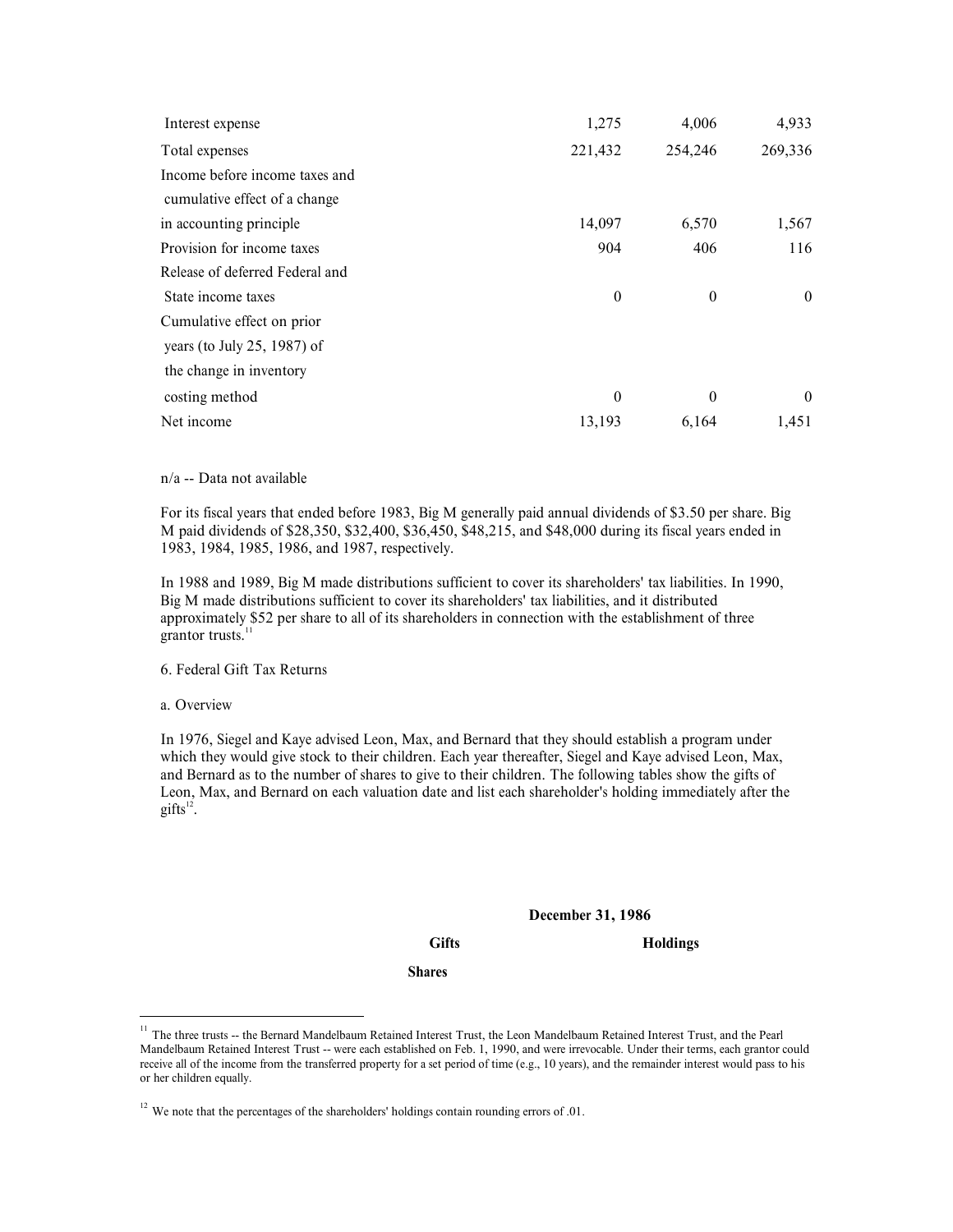| of Stock<br><b>Class A</b><br><b>SHAREHOLDERS OF</b><br>$\frac{0}{0}$<br><b>Received by Gift</b><br><b>RECORDS:</b><br>$\mathord{\hspace{1pt}\text{--}\hspace{1pt}}$<br>60<br>40<br>30<br>30<br>Sub-Total<br>160<br>$\sim$ $\sim$<br>50 | $\overline{\phantom{m}}$ | Common $\%$ |         |
|-----------------------------------------------------------------------------------------------------------------------------------------------------------------------------------------------------------------------------------------|--------------------------|-------------|---------|
|                                                                                                                                                                                                                                         |                          |             |         |
| Leon Mandelbaum                                                                                                                                                                                                                         |                          |             |         |
|                                                                                                                                                                                                                                         |                          |             |         |
| Kenneth A. Mandelbaum *<br>Beth Mandelbaum <sup>*</sup><br>Joan Mandelbaum<br>Michael Mandelbaum *<br>Max Mandelbaum<br>Laurence H. Mandelbaum *                                                                                        |                          | 1,415       | 14.7    |
|                                                                                                                                                                                                                                         | $0.6\,$                  | 835         | $8.7\,$ |
|                                                                                                                                                                                                                                         | $0.4\,$                  | 447         | 4.6     |
|                                                                                                                                                                                                                                         | $0.3\,$                  | 437         | 4.5     |
|                                                                                                                                                                                                                                         | 0.3                      | 437         | 4.5     |
|                                                                                                                                                                                                                                         | 1.7                      | 3,571       | 37.0    |
|                                                                                                                                                                                                                                         | $\overline{a}$           | 1,575       | 16.3    |
|                                                                                                                                                                                                                                         | 0.5                      | 825         | 8.6     |
| Alan W. Mandelbaum *<br>50                                                                                                                                                                                                              | 0.5                      | 825         | 8.6     |
| Susan Mandelbaum *<br>25                                                                                                                                                                                                                | 0.3                      | 346         | $3.6$   |
| $\operatorname{\mathsf{Sub-Total}}$<br>125                                                                                                                                                                                              | 1.3                      | 3,571       | 37.0    |
| Bernard Mandelbaum<br>---                                                                                                                                                                                                               | $\qquad \qquad -$        | 1,585       | 16.4    |
| Ken Mandelbaum<br>$40\,$                                                                                                                                                                                                                | $0.4\,$                  | 648         | 6.7     |
| Lee Elliot Mandelbaum<br>$\overline{0}$                                                                                                                                                                                                 | $0.0\,$                  | 134         | 1.4     |
| Gini Mandelbaum<br>$\boldsymbol{0}$                                                                                                                                                                                                     | 0.0                      | 134         | 1.4     |
| $\operatorname{\mathsf{Sub-Total}}$<br>$40\,$                                                                                                                                                                                           | $0.4\,$                  | 2,501       | 25.9    |
| Total<br>325                                                                                                                                                                                                                            | 3.4                      | 9,643       | 100.0   |
|                                                                                                                                                                                                                                         |                          |             |         |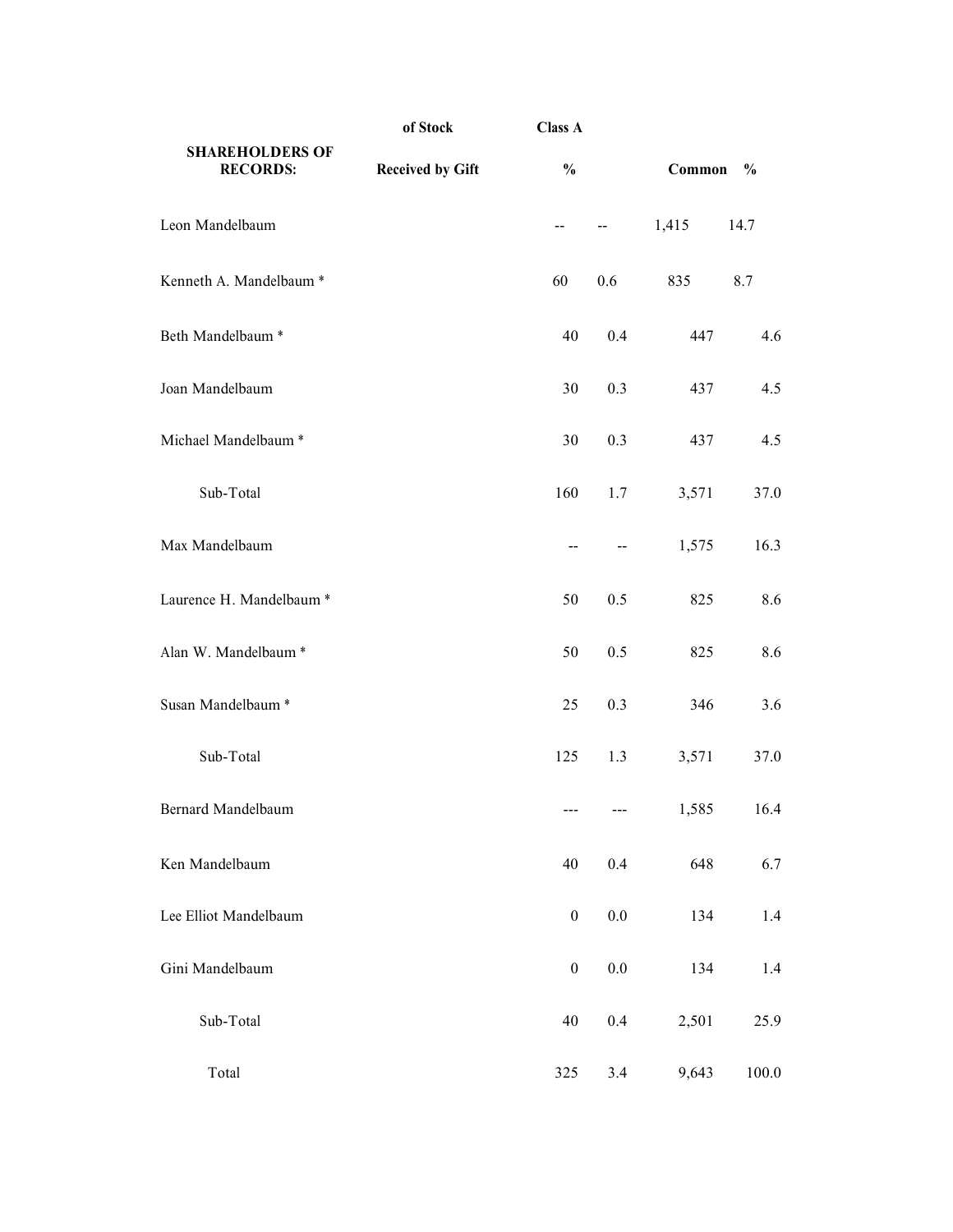| * Note -One-half of these gifts was considered made by the donor's spouse. |                           |                          |                                                         |                                   |                 |         |
|----------------------------------------------------------------------------|---------------------------|--------------------------|---------------------------------------------------------|-----------------------------------|-----------------|---------|
|                                                                            | <b>Gifts</b>              |                          | December 16, 1987                                       |                                   | <b>Holdings</b> |         |
|                                                                            | <b>Shares</b><br>of Stock |                          | Class A                                                 |                                   |                 |         |
| <b>SHAREHOLDERS OF</b><br><b>RECORDS:</b>                                  | <b>Received by Gift</b>   | $\frac{0}{0}$            | Common                                                  |                                   | $\frac{0}{0}$   |         |
| Leon Mandelbaum                                                            | $\overline{\phantom{m}}$  | $\overline{\phantom{m}}$ | 1,200                                                   |                                   |                 | 12.4    |
| Kenneth A. Mandelbaum *                                                    | $80\,$                    | $0.8\,$                  | 915                                                     |                                   |                 | 9.5     |
| Beth Mandelbaum $^\ast$                                                    |                           |                          | 55                                                      | $0.6\,$                           | 502             | 5.2     |
| Joan Mandelbaum                                                            |                           |                          | 40                                                      | $0.4\,$                           | 477             | 4.9     |
| Michael Mandelbaum $^\ast$                                                 |                           |                          | $40\,$                                                  | $0.4\,$                           | 477             | 4.9     |
| $\operatorname{\mathsf{Sub-Total}}$                                        |                           |                          | 215                                                     | $2.2\,$                           | 3,571           | 37.0    |
| Max Mandelbaum                                                             |                           |                          | $\textcolor{red}{\mathbf -} \textcolor{red}{\mathbf -}$ | $\hspace{0.05cm} \dashrightarrow$ | 1,375           | 14.3    |
| Laurence H. Mandelbaum *                                                   |                           |                          | 75                                                      | $0.8\,$                           | 900             | $9.3\,$ |
| Alan W. Mandelbaum $^\ast$                                                 |                           |                          | 75                                                      | $0.8\,$                           | 900             | 9.3     |
| Susan Mandelbaum $^\ast$                                                   |                           |                          | 50                                                      | $0.5\,$                           | 396             | 4.1     |
| $\operatorname{\mathsf{Sub-Total}}$                                        |                           |                          | $200\,$                                                 | 2.1                               | 3,571           | 37.0    |
| Bernard Mandelbaum                                                         |                           |                          | $\hspace{0.05cm} \dashrightarrow$                       | $\qquad \qquad -\qquad -$         | 1,510           | 15.7    |
| Ken Mandelbaum                                                             |                           |                          | 55                                                      | $0.6\,$                           | 703             | 7.3     |
| Lee Elliot Mandelbaum                                                      |                           |                          | $10\,$                                                  | $0.1\,$                           | 144             | 1.5     |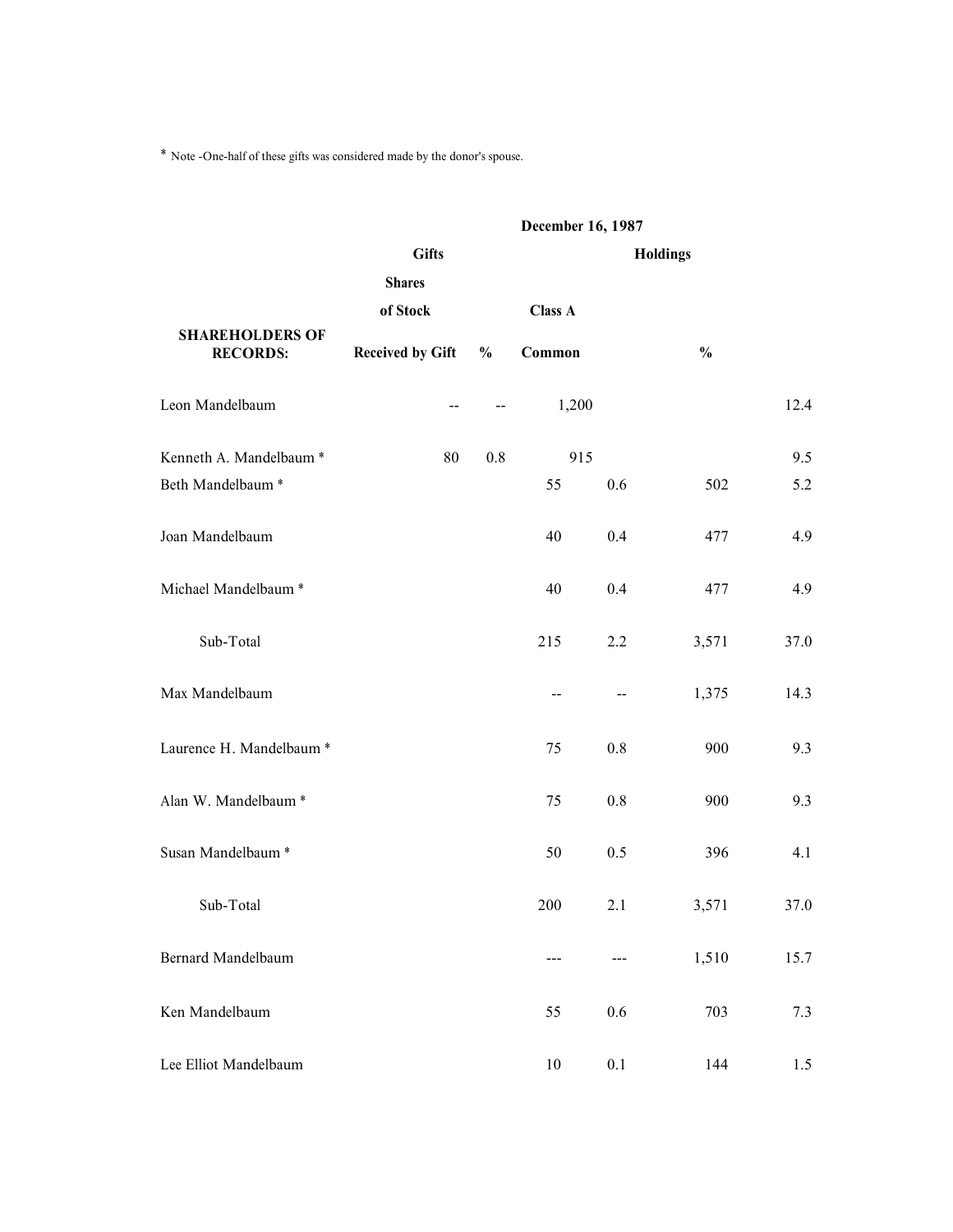| Gini Mandelbaum                     |                                                                             | $10\,$            | 0.1      | 144   | $1.5$     |  |
|-------------------------------------|-----------------------------------------------------------------------------|-------------------|----------|-------|-----------|--|
| $\operatorname{\mathsf{Sub-Total}}$ |                                                                             | 75                | $0.8\,$  | 2,501 | 25.9      |  |
| Total                               |                                                                             | 490               | 5.1      | 9,643 | $100.0\,$ |  |
|                                     | * Note - One-half of these gifts was considered made by the donor's spouse. |                   |          |       |           |  |
|                                     |                                                                             | December 23, 1988 |          |       |           |  |
|                                     | <b>Gifts</b><br><b>Shares</b>                                               |                   | Holdings |       |           |  |
| <b>SHAREHOLDERS</b>                 | of                                                                          |                   |          |       |           |  |

| Total                                                                       |                                     |                |                |                          | 490               | 5.1                |       | 9,643         | 100.0 |
|-----------------------------------------------------------------------------|-------------------------------------|----------------|----------------|--------------------------|-------------------|--------------------|-------|---------------|-------|
| * Note - One-half of these gifts was considered made by the donor's spouse. |                                     |                |                |                          |                   |                    |       |               |       |
|                                                                             |                                     |                |                |                          |                   |                    |       |               |       |
|                                                                             |                                     |                |                |                          | December 23, 1988 |                    |       |               |       |
|                                                                             | <b>Gifts</b><br><b>Shares</b><br>of |                |                |                          |                   | <b>Holdings</b>    |       |               |       |
| <b>SHAREHOLDERS</b><br>OF                                                   | <b>Stock</b>                        |                |                |                          |                   |                    |       |               |       |
|                                                                             |                                     | Cla            | <b>Class B</b> |                          |                   |                    |       |               |       |
| <b>SHAREHOLDERS</b>                                                         |                                     | ss A           |                |                          |                   |                    |       |               |       |
| OF                                                                          | BY                                  |                | Com- Common    |                          | <b>Total</b>      |                    |       |               |       |
| <b>RECORD:</b>                                                              | Gift                                | $\mathbf{mon}$ | (Voting)       |                          |                   | (Nonvoting) Common |       | $\frac{0}{0}$ |       |
|                                                                             |                                     |                |                | $\%$                     |                   |                    |       |               |       |
| Leon Mandelbaum                                                             |                                     |                |                |                          | $\mathbf{1}$      |                    | 1,134 | 1,135         | 11.8  |
| Kenneth A.                                                                  |                                     |                | 25             | 0.3                      | $\mathbf{1}$      |                    | 939   | 940           | 9.7   |
| Mandelbaum <sup>*</sup><br>Beth Mandelbaum *                                |                                     |                | 16             | 0.2                      | $\boldsymbol{0}$  |                    | 518   | 518           | 5.4   |
|                                                                             |                                     |                |                |                          |                   |                    |       |               |       |
| Joan Mandelbaum <sup>*</sup>                                                |                                     |                | 12             | 0.1                      | $\boldsymbol{0}$  |                    | 489   | 489           | 5.1   |
| Michael Mandelbaum <sup>*</sup>                                             |                                     |                | $12 \t 0.1$    |                          | $\boldsymbol{0}$  |                    | 489   | 489           | 5.1   |
| $\operatorname{\mathsf{Sub-Total}}$                                         |                                     |                | 65             | $0.7\,$                  | $\overline{c}$    |                    | 3,569 | 3,571         | 37.0  |
| Max Mandelbaum                                                              |                                     |                | $\sim$ $\sim$  | $\overline{\phantom{m}}$ | $\boldsymbol{0}$  |                    | 1,320 | 1,320         | 13.7  |
| Laurence H.<br>Mandelbaum <sup>*</sup>                                      |                                     |                | 21             | $0.2\,$                  | $\mathbf{1}$      |                    | 920   | 921           | 9.6   |
|                                                                             |                                     |                |                |                          |                   |                    |       |               |       |
|                                                                             |                                     |                |                |                          |                   |                    |       |               |       |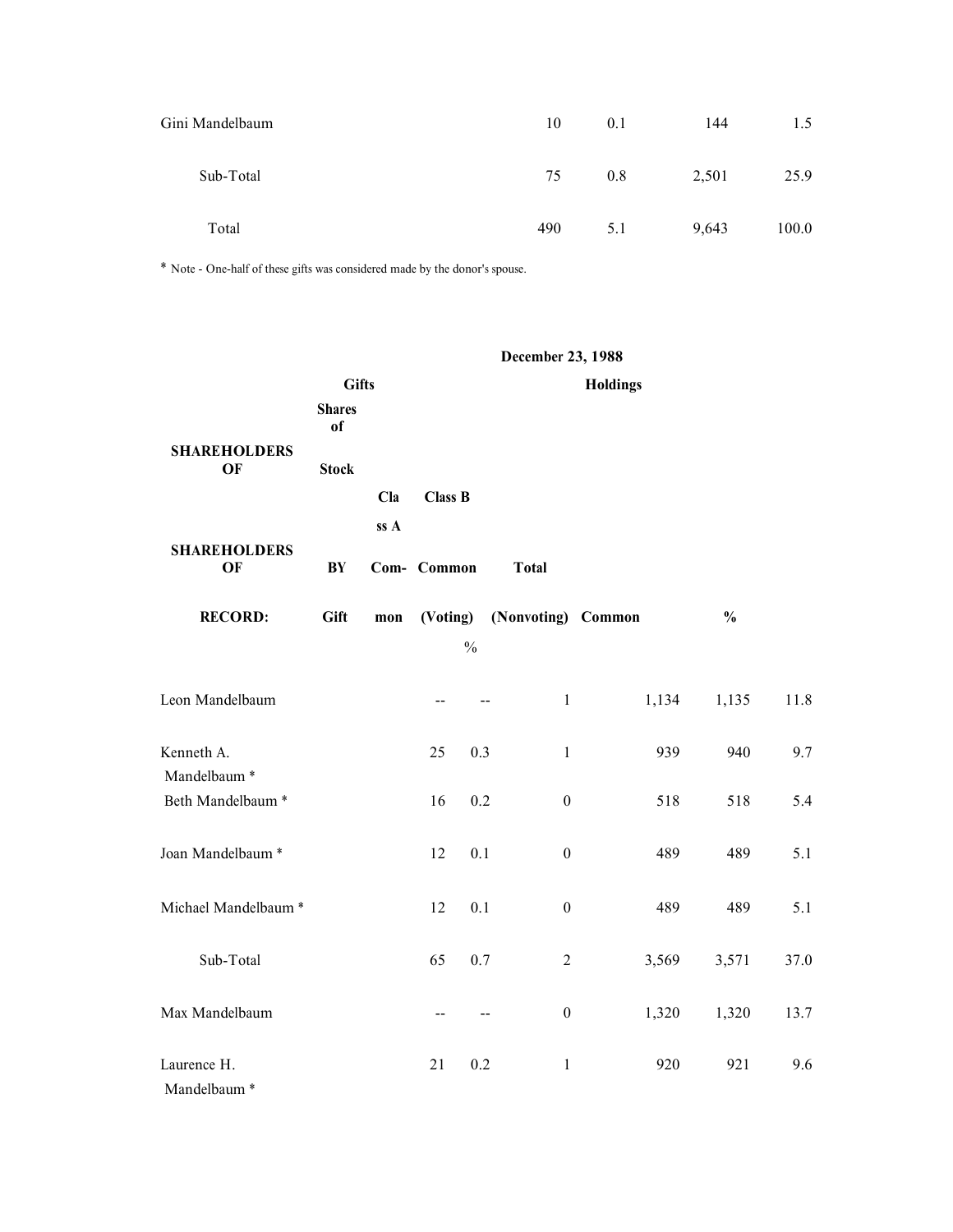| Alan W. Mandelbaum $^\ast$                                                  |                           | $21\,$                                        | $0.2\,$ | $\mathbf{1}$      | 920      | 921   | 9.6       |
|-----------------------------------------------------------------------------|---------------------------|-----------------------------------------------|---------|-------------------|----------|-------|-----------|
| Susan Mandelbaum $^\ast$                                                    |                           | $13\,$                                        | $0.1\,$ | $\boldsymbol{0}$  | 409      | 409   | 4.2       |
| $\operatorname{\mathsf{Sub-Total}}$                                         |                           | 55                                            | $0.6\,$ | $\sqrt{2}$        | 3,569    | 3,571 | 37.0      |
| Bernard Mandelbaum                                                          |                           | $\mathord{\hspace{1pt}\text{--}\hspace{1pt}}$ | $- -$   | $\mathbf{1}$      | 1,479    | 1,480 | 15.3      |
| Ken Mandelbaum                                                              |                           | 20                                            | 0.2     | $\mathbf{1}$      | 722      | 723   | 7.5       |
| Lee Elliot<br>Mandelbaum                                                    |                           | $\mathfrak{S}$                                | 0.1     | $\boldsymbol{0}$  | 149      | 149   | 1.5       |
| Gini Mandelbaum                                                             |                           | 5 <sup>7</sup>                                | $0.1\,$ | $\boldsymbol{0}$  | 149      | 149   | $1.5$     |
| $\operatorname{\mathsf{Sub-Total}}$                                         |                           | $30\,$                                        | 0.3     | $\overline{c}$    | 2,499    | 2,501 | 25.9      |
| Total                                                                       |                           | 150                                           | 1.6     | $\sqrt{6}$        | 9,637    | 9,643 | $100.0\,$ |
| * Note - One-half of these gifts was considered made by the donor's spouse. |                           |                                               |         |                   |          |       |           |
|                                                                             |                           |                                               |         |                   |          |       |           |
| <b>SHAREHOLDERS</b>                                                         | <b>Gifts</b><br>Shares of |                                               |         | December 15, 1989 | Holdings |       |           |
| OF                                                                          | <b>Stock</b>              |                                               |         |                   |          |       |           |

| $\operatorname{\mathsf{Sub-Total}}$                                         |                |                                 | $30\,$                        | 0.3                                   | $\boldsymbol{2}$               | 2,499           | 2,501         | 25.9     |
|-----------------------------------------------------------------------------|----------------|---------------------------------|-------------------------------|---------------------------------------|--------------------------------|-----------------|---------------|----------|
| Total                                                                       |                |                                 | 150                           | 1.6                                   | $\sqrt{6}$                     | 9,637           | 9,643         | 100.0    |
| * Note - One-half of these gifts was considered made by the donor's spouse. |                |                                 |                               |                                       |                                |                 |               |          |
|                                                                             |                |                                 |                               |                                       | December 15, 1989              |                 |               |          |
|                                                                             | <b>Gifts</b>   |                                 |                               |                                       |                                | <b>Holdings</b> |               |          |
| <b>SHAREHOLDERS</b>                                                         | Shares of      |                                 |                               |                                       |                                |                 |               |          |
| OF                                                                          | <b>Stock</b>   |                                 |                               |                                       |                                |                 |               |          |
| <b>SHAREHOLDERS</b><br>OF                                                   | Received<br>BY |                                 | <b>Class A</b><br>Com- Common |                                       | <b>Class B</b><br><b>Total</b> |                 |               |          |
| <b>RECORD:</b>                                                              | Gift           | $\mathbf{mon}$<br>$\frac{0}{0}$ | (Voting)                      |                                       | (Nonvoting) Common             |                 | $\frac{0}{0}$ |          |
| Leon Mandelbaum                                                             |                |                                 |                               | $\hspace{0.05cm}$ – $\hspace{0.05cm}$ | $\mathbf{1}$                   | 1,099           | 1,100         | $11.4\,$ |
| Kenneth A.<br>Mandelbaum $^\ast$                                            |                |                                 | 16                            | $0.2\,$                               | $\mathbf{1}$                   | 955             | 956           | 9.9      |
|                                                                             |                |                                 |                               |                                       |                                |                 |               |          |
|                                                                             |                |                                 |                               |                                       |                                |                 |               |          |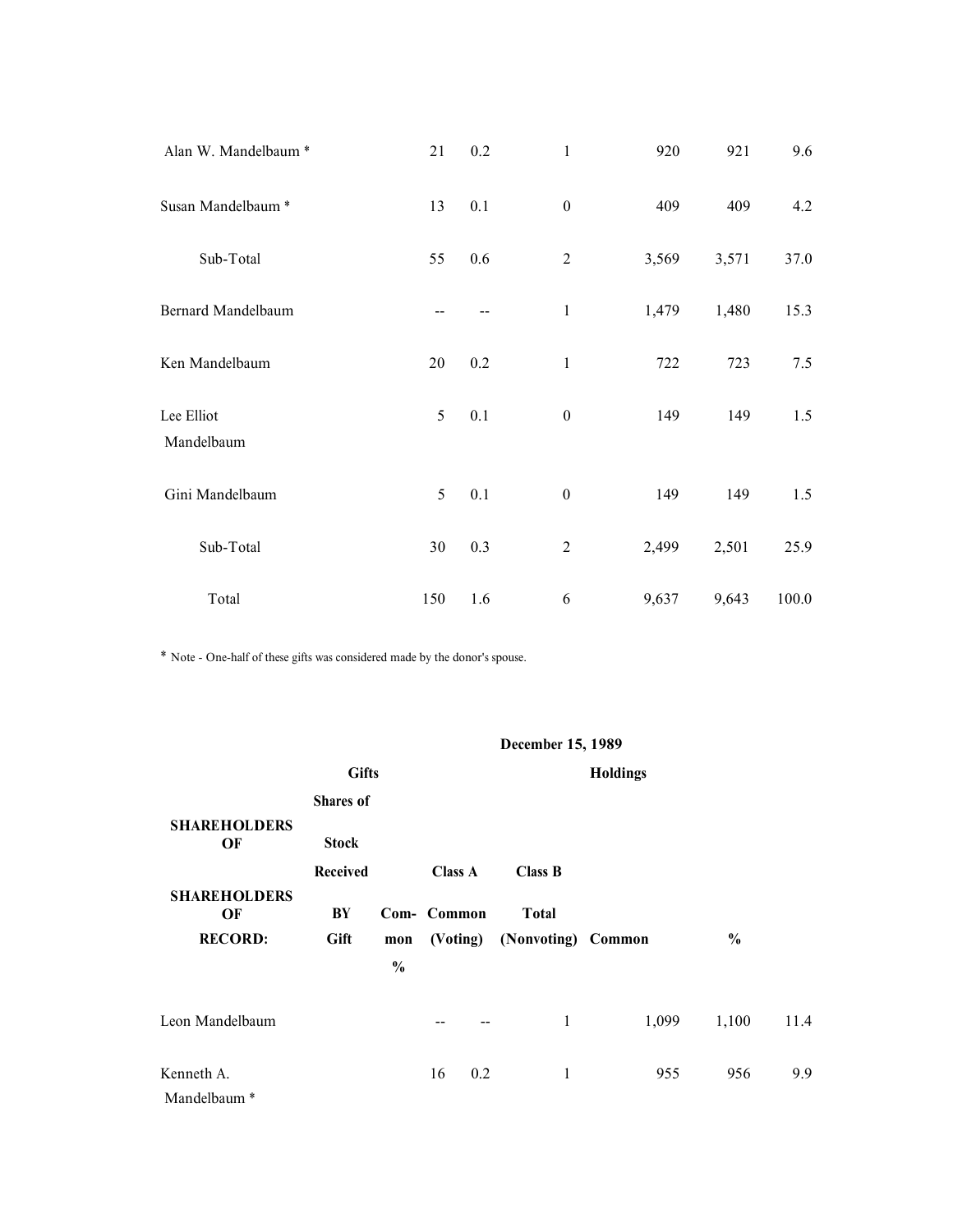| $7\overline{ }$<br>0.1<br>$\boldsymbol{0}$<br>525<br>525<br>5.4<br>0.1<br>$\boldsymbol{0}$<br>$6\,$<br>495<br>5.1<br>495<br>0.1<br>$6\,$<br>$\boldsymbol{0}$<br>495<br>495<br>5.1<br>${\rm Sub\text{-}Total}$<br>$0.4\,$<br>35<br>$\overline{c}$<br>3,569<br>3,571<br>37.0<br>$\boldsymbol{0}$<br>1,295<br>1,295<br>13.4<br>$\hspace{0.05cm}$ – $\hspace{0.05cm}$<br>$\overline{\phantom{m}}$<br>$8\,$<br>$0.1\,$<br>9.6<br>$\mathbf{1}$<br>928<br>929<br>$8\,$<br>$0.1\,$<br>928<br>929<br>9.6<br>$\mathbf{1}$<br>$0.1\,$<br>$\boldsymbol{0}$<br>9<br>418<br>418<br>4.3<br>$\operatorname{\mathsf{Sub-Total}}$<br>0.3<br>3,571<br>37.0<br>25<br>$\overline{c}$<br>3,569<br>1,468<br>1,467<br>15.2<br>$\mathbf{1}$<br>$\overline{\phantom{a}}$<br>$- -$<br>$0.0\,$<br>$\mathbf{1}$<br>726<br>727<br>7.5<br>$\overline{4}$<br>$0.0\,$<br>$\boldsymbol{0}$<br>153<br>$\overline{4}$<br>153<br>1.6<br>$0.0\,$<br>$\boldsymbol{0}$<br>153<br>153<br>$\overline{4}$<br>1.6<br>$\operatorname{\mathsf{Sub-Total}}$<br>$0.1\,$<br>$12\,$<br>$\overline{c}$<br>2,499<br>2,501<br>25.9<br>$0.7\,$<br>Total<br>72<br>9,643<br>$\sqrt{6}$<br>9,637<br>$100.0\,$<br>* Note - One-half of these gifts was considered made by the donor's spouse. |                                        |  |  |  |
|-------------------------------------------------------------------------------------------------------------------------------------------------------------------------------------------------------------------------------------------------------------------------------------------------------------------------------------------------------------------------------------------------------------------------------------------------------------------------------------------------------------------------------------------------------------------------------------------------------------------------------------------------------------------------------------------------------------------------------------------------------------------------------------------------------------------------------------------------------------------------------------------------------------------------------------------------------------------------------------------------------------------------------------------------------------------------------------------------------------------------------------------------------------------------------------------------------------------------------------|----------------------------------------|--|--|--|
|                                                                                                                                                                                                                                                                                                                                                                                                                                                                                                                                                                                                                                                                                                                                                                                                                                                                                                                                                                                                                                                                                                                                                                                                                                     |                                        |  |  |  |
|                                                                                                                                                                                                                                                                                                                                                                                                                                                                                                                                                                                                                                                                                                                                                                                                                                                                                                                                                                                                                                                                                                                                                                                                                                     |                                        |  |  |  |
|                                                                                                                                                                                                                                                                                                                                                                                                                                                                                                                                                                                                                                                                                                                                                                                                                                                                                                                                                                                                                                                                                                                                                                                                                                     |                                        |  |  |  |
|                                                                                                                                                                                                                                                                                                                                                                                                                                                                                                                                                                                                                                                                                                                                                                                                                                                                                                                                                                                                                                                                                                                                                                                                                                     |                                        |  |  |  |
|                                                                                                                                                                                                                                                                                                                                                                                                                                                                                                                                                                                                                                                                                                                                                                                                                                                                                                                                                                                                                                                                                                                                                                                                                                     |                                        |  |  |  |
|                                                                                                                                                                                                                                                                                                                                                                                                                                                                                                                                                                                                                                                                                                                                                                                                                                                                                                                                                                                                                                                                                                                                                                                                                                     | Beth Mandelbaum $^\ast$                |  |  |  |
|                                                                                                                                                                                                                                                                                                                                                                                                                                                                                                                                                                                                                                                                                                                                                                                                                                                                                                                                                                                                                                                                                                                                                                                                                                     | Joan Mandelbaum*                       |  |  |  |
|                                                                                                                                                                                                                                                                                                                                                                                                                                                                                                                                                                                                                                                                                                                                                                                                                                                                                                                                                                                                                                                                                                                                                                                                                                     | Michael Mandelbaum <sup>*</sup>        |  |  |  |
|                                                                                                                                                                                                                                                                                                                                                                                                                                                                                                                                                                                                                                                                                                                                                                                                                                                                                                                                                                                                                                                                                                                                                                                                                                     |                                        |  |  |  |
|                                                                                                                                                                                                                                                                                                                                                                                                                                                                                                                                                                                                                                                                                                                                                                                                                                                                                                                                                                                                                                                                                                                                                                                                                                     | Max Mandelbaum                         |  |  |  |
|                                                                                                                                                                                                                                                                                                                                                                                                                                                                                                                                                                                                                                                                                                                                                                                                                                                                                                                                                                                                                                                                                                                                                                                                                                     | Laurence H.<br>Mandelbaum <sup>*</sup> |  |  |  |
|                                                                                                                                                                                                                                                                                                                                                                                                                                                                                                                                                                                                                                                                                                                                                                                                                                                                                                                                                                                                                                                                                                                                                                                                                                     | Alan W. Mandelbaum $^\ast$             |  |  |  |
|                                                                                                                                                                                                                                                                                                                                                                                                                                                                                                                                                                                                                                                                                                                                                                                                                                                                                                                                                                                                                                                                                                                                                                                                                                     | Susan Mandelbaum *                     |  |  |  |
|                                                                                                                                                                                                                                                                                                                                                                                                                                                                                                                                                                                                                                                                                                                                                                                                                                                                                                                                                                                                                                                                                                                                                                                                                                     |                                        |  |  |  |
|                                                                                                                                                                                                                                                                                                                                                                                                                                                                                                                                                                                                                                                                                                                                                                                                                                                                                                                                                                                                                                                                                                                                                                                                                                     | Bernard Mandelbaum                     |  |  |  |
|                                                                                                                                                                                                                                                                                                                                                                                                                                                                                                                                                                                                                                                                                                                                                                                                                                                                                                                                                                                                                                                                                                                                                                                                                                     | Ken Mandelbaum                         |  |  |  |
|                                                                                                                                                                                                                                                                                                                                                                                                                                                                                                                                                                                                                                                                                                                                                                                                                                                                                                                                                                                                                                                                                                                                                                                                                                     | Lee Elliot<br>Mandelbaum               |  |  |  |
|                                                                                                                                                                                                                                                                                                                                                                                                                                                                                                                                                                                                                                                                                                                                                                                                                                                                                                                                                                                                                                                                                                                                                                                                                                     | Gini Mandelbaum                        |  |  |  |
|                                                                                                                                                                                                                                                                                                                                                                                                                                                                                                                                                                                                                                                                                                                                                                                                                                                                                                                                                                                                                                                                                                                                                                                                                                     |                                        |  |  |  |
|                                                                                                                                                                                                                                                                                                                                                                                                                                                                                                                                                                                                                                                                                                                                                                                                                                                                                                                                                                                                                                                                                                                                                                                                                                     |                                        |  |  |  |
|                                                                                                                                                                                                                                                                                                                                                                                                                                                                                                                                                                                                                                                                                                                                                                                                                                                                                                                                                                                                                                                                                                                                                                                                                                     |                                        |  |  |  |
|                                                                                                                                                                                                                                                                                                                                                                                                                                                                                                                                                                                                                                                                                                                                                                                                                                                                                                                                                                                                                                                                                                                                                                                                                                     |                                        |  |  |  |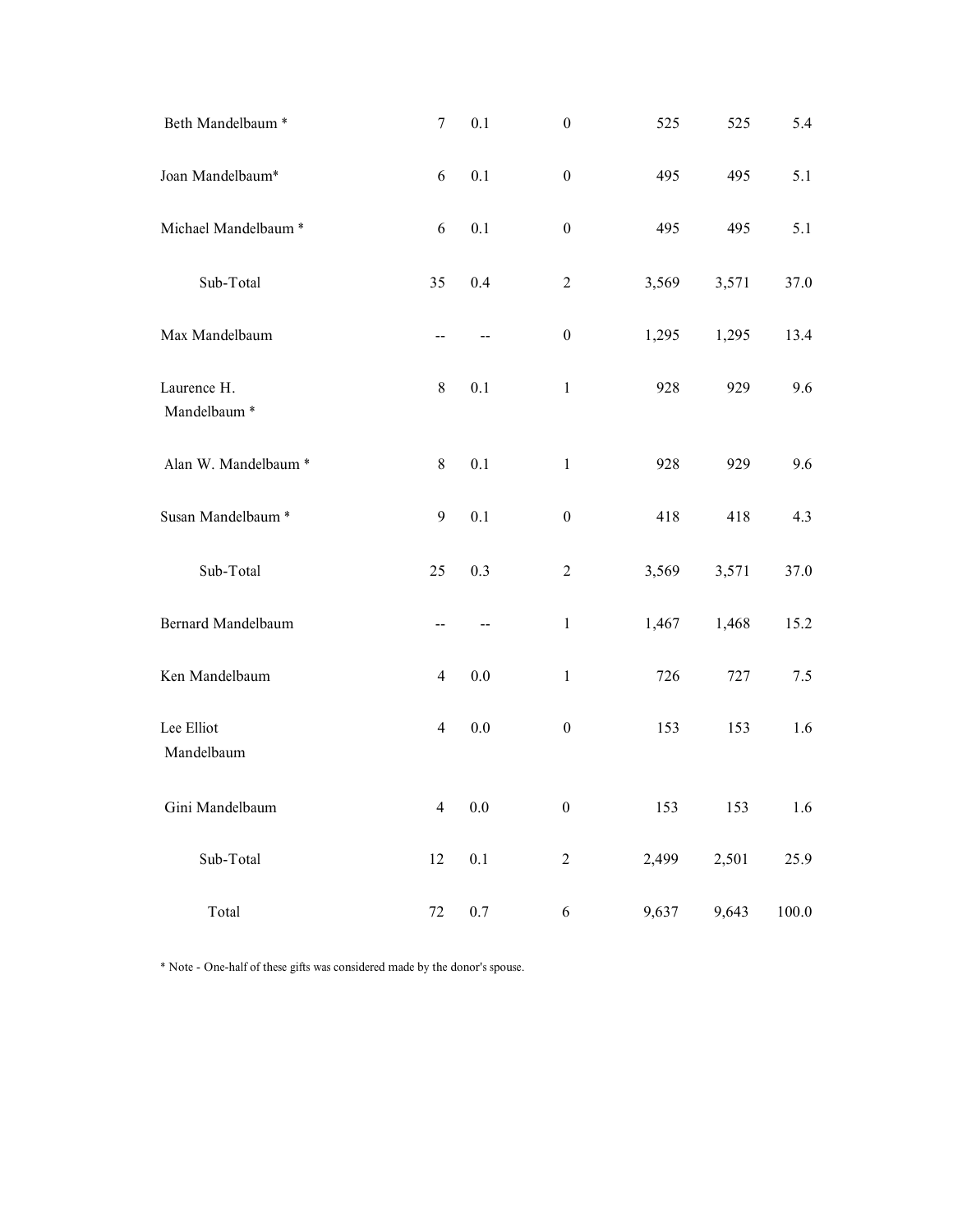|                                                       |                |                                       |                          | <b>February 1, 1990</b>        |                 |               |         |
|-------------------------------------------------------|----------------|---------------------------------------|--------------------------|--------------------------------|-----------------|---------------|---------|
|                                                       | <b>Gifts</b>   |                                       |                          |                                | <b>Holdings</b> |               |         |
| <b>Stock</b>                                          | Shares of      |                                       |                          |                                |                 |               |         |
| <b>SHAREHOLDERS</b><br>OF                             | Received<br>BY | Comm                                  | <b>Class A</b><br>Common | <b>Class B</b><br><b>Total</b> |                 |               |         |
| <b>RECORD:</b>                                        | Gift           | on %                                  | (Voting)                 | (Nonvoting)                    | Common          | $\frac{0}{0}$ |         |
| Leon Mandelbaum                                       |                | $\sim$ $\sim$                         | 1                        | 99                             | 100             |               | $1.0\,$ |
| Kenneth A. Mandelbaum                                 |                | $\boldsymbol{0}$                      | $0.0\,$                  | $\mathbf{1}$                   | 955             | 956           | 9.9     |
| Beth Mandelbaum                                       |                | $\boldsymbol{0}$                      | $0.0\,$                  | $\boldsymbol{0}$               | 525             | 525           | 5.4     |
| Joan Mandelbaum                                       |                | $\boldsymbol{0}$                      | $0.0\,$                  | $\boldsymbol{0}$               | 495             | 495           | $5.1\,$ |
| Michael Mandelbaum                                    |                | $\boldsymbol{0}$                      | $0.0\,$                  | $\boldsymbol{0}$               | 495             | 495           | $5.1\,$ |
| L. Mandelbaum Retained<br>Interest Trust              |                | 1,000                                 | 10.4                     | $\boldsymbol{0}$               | 1,000           | 1,000         | 10.4    |
| $\operatorname{\mathsf{Sub-Total}}$                   |                | 1,000                                 | 10.4                     | $\overline{c}$                 | 3,569           | 3,571         | 37.0    |
| Max Mandelbaum                                        |                | $\hspace{0.05cm}$ – $\hspace{0.05cm}$ | $\sim$                   | $\boldsymbol{0}$               | 295             | 295           | $3.1\,$ |
| Laurence H. Mandelbaum                                |                | $\boldsymbol{0}$                      | $0.0\,$                  | $\mathbf{1}$                   | 928             | 929           | 9.6     |
| Alan W. Mandelbaum<br>Susan Mandelbaum                |                | $\bf{0}$<br>$\boldsymbol{0}$          | $0.0\,$                  | $\mathbf{1}$                   | 928             | 929           | 9.6     |
|                                                       |                |                                       | $0.0\,$                  | $\boldsymbol{0}$               | 418             | 418           | 4.3     |
| P. Mandelbaum Retained<br>Interest Trust <sup>*</sup> |                | 1,000                                 | 10.4                     | $\boldsymbol{0}$               | 1,000           | 1,000         | 10.4    |
| $\operatorname{\mathsf{Sub-Total}}$                   |                | 1,000                                 | $10.4\,$                 | $\overline{c}$                 | 3,569           | 3,571         | 37.0    |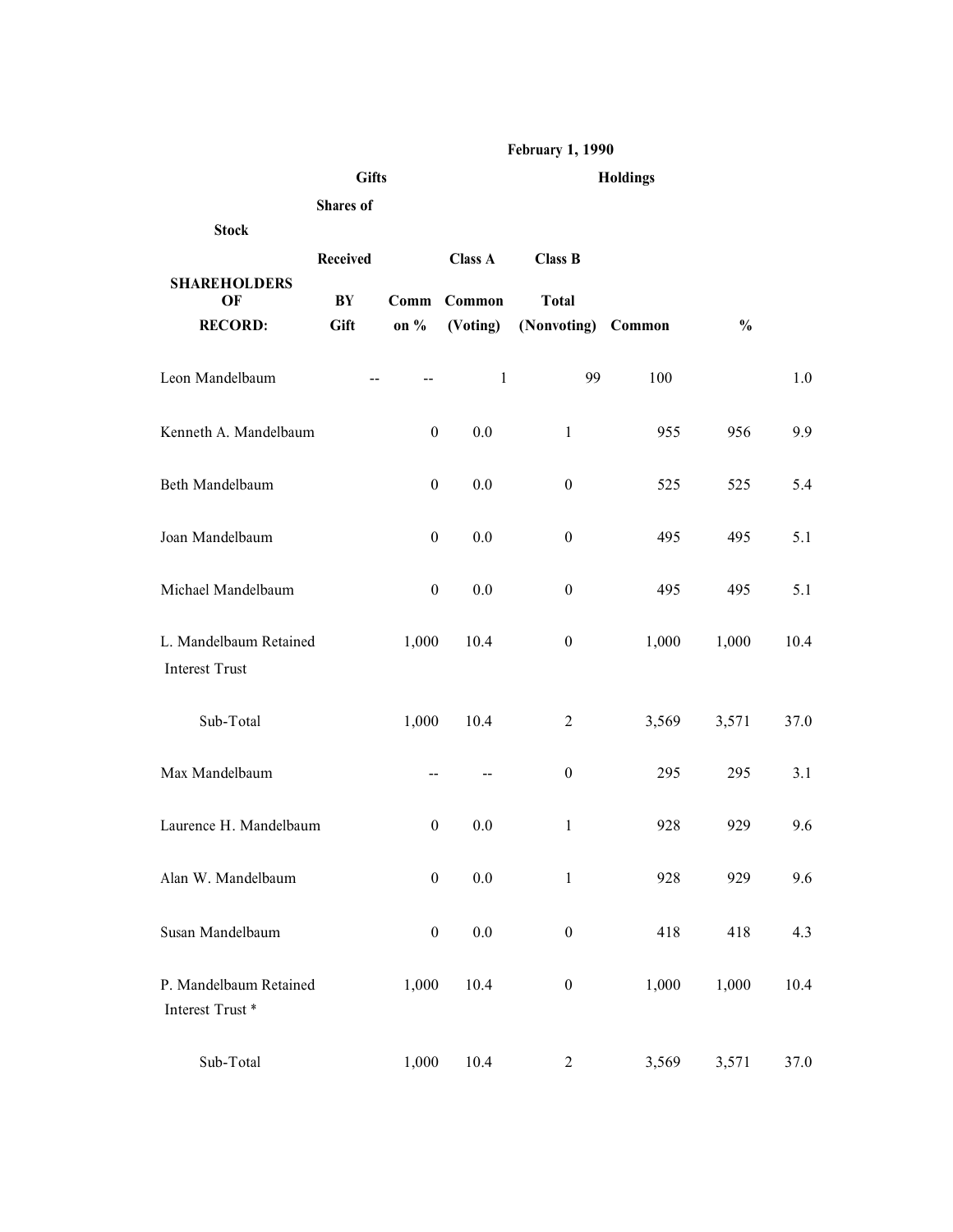| Lee Elliot Mandelbaum<br>Gini Mandelbaum |       | $\boldsymbol{0}$<br>$0.0\,$<br>$\boldsymbol{0}$<br>$0.0\,$ | $\bf{0}$<br>$\boldsymbol{0}$ | 153<br>153 | 153<br>153 | 1.6<br>1.6 |
|------------------------------------------|-------|------------------------------------------------------------|------------------------------|------------|------------|------------|
| B. Mandelbaum Retained                   | 1,000 | 10.4                                                       | $\boldsymbol{0}$             | 1,000      | 1,000      | 10.4       |
| Interest Trust                           |       |                                                            |                              |            |            |            |
| Sub-Total                                | 1,000 | 10.4                                                       | $\overline{2}$               | 2,499      | 2,501      | 25.9       |
|                                          |       |                                                            |                              |            |            |            |
| Total                                    | 3,000 | 31.3                                                       | $\sqrt{6}$                   | 9,637      | 9,643      | 100.0      |

| Sub-Total                                                                     |              | 1,000                     |                          | 10.4    | $\overline{c}$                     | 2,499           | 2,501         | 25.9          |  |
|-------------------------------------------------------------------------------|--------------|---------------------------|--------------------------|---------|------------------------------------|-----------------|---------------|---------------|--|
| Total                                                                         |              | 3,000                     |                          | 31.3    | 6                                  | 9,637           | 9,643         | 100.0         |  |
| Note - Max gave these shares to Pearl, who, in turn, gave them to this trust. |              |                           |                          |         |                                    |                 |               |               |  |
|                                                                               |              |                           |                          |         |                                    |                 |               |               |  |
|                                                                               |              |                           |                          |         | December 30, 1990                  |                 |               |               |  |
|                                                                               | <b>Gifts</b> |                           |                          |         |                                    | <b>Holdings</b> |               |               |  |
| <b>SHAREHOLDERS</b>                                                           | Shares of    |                           |                          |         |                                    |                 |               |               |  |
| OF                                                                            | <b>Stock</b> |                           |                          |         |                                    |                 |               |               |  |
| <b>SHAREHOLDERS</b>                                                           | Received     |                           | <b>Class A</b>           |         | <b>Class B</b>                     |                 |               |               |  |
| OF<br><b>RECORD:</b>                                                          | BY<br>Gift   | Com- Common<br>$\bf{mon}$ | (Voting)                 |         | <b>Total</b><br>(Nonvoting) Common |                 | $\frac{0}{0}$ |               |  |
|                                                                               |              | $\frac{0}{0}$             |                          |         |                                    |                 |               |               |  |
| Leon Mandelbaum                                                               |              |                           | $\overline{\phantom{a}}$ | $- -$   | $\mathbf{1}$                       |                 | 59            | 60<br>$0.6\,$ |  |
| Kenneth A.<br>Mandelbaum $^\ast$                                              |              |                           | $10\,$                   | 0.1     | $\mathbf{1}$                       | 965             | 966           | $10.0\,$      |  |
| Beth Mandelbaum *                                                             |              |                           | 10                       | $0.1\,$ | $\boldsymbol{0}$                   | 535             | 535           | 5.5           |  |
| Joan Mandelbaum <sup>*</sup>                                                  |              |                           | 10                       | $0.1\,$ | $\boldsymbol{0}$                   | 505             | 505           | 5.2           |  |
| Michael Mandelbaum <sup>*</sup>                                               |              |                           | 10                       | $0.1\,$ | $\bf{0}$                           |                 | 505<br>505    | 5.2           |  |
|                                                                               |              |                           |                          |         |                                    |                 |               |               |  |
|                                                                               |              |                           |                          |         |                                    |                 |               |               |  |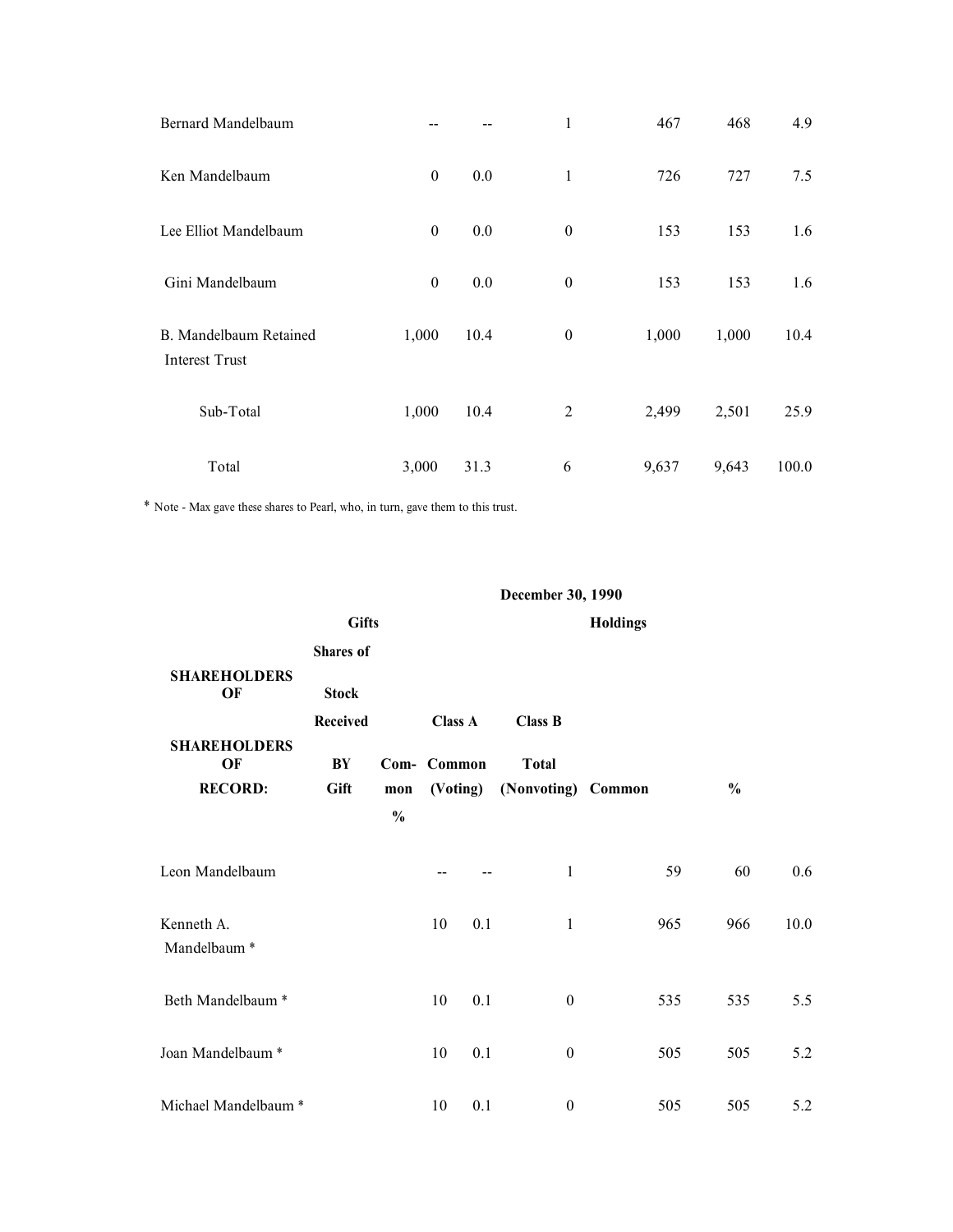| L. Mandelbaum Retained<br>Interest Trust                                    | 1,000                    | 10.4                     | $\boldsymbol{0}$ | 1,000 | 1,000 | 10.4     |
|-----------------------------------------------------------------------------|--------------------------|--------------------------|------------------|-------|-------|----------|
| Sub-Total                                                                   | 40                       | $0.4\,$                  | $\overline{2}$   | 3,569 | 3,571 | 37.0     |
| Max Mandelbaum                                                              | $\overline{\phantom{m}}$ | $\mathbf{H}$             | $\boldsymbol{0}$ | 265   | 265   | 2.7      |
| Laurence H.<br>Mandelbaum <sup>*</sup>                                      | $10\,$                   | 0.1                      | $\mathbf{1}$     | 938   | 939   | 9.7      |
| Alan W. Mandelbaum *                                                        | 10                       | $0.1\,$                  | $\mathbf{1}$     | 938   | 939   | 9.7      |
| Susan Mandelbaum $^\ast$                                                    | $10\,$                   | $0.1\,$                  | $\boldsymbol{0}$ | 428   | 428   | 4.4      |
| P. Mandelbaum Retained<br>Interest ${\rm Trust}~^*$                         | $\boldsymbol{0}$         | $0.0\,$                  | $\boldsymbol{0}$ | 1,000 | 1,000 | $10.4\,$ |
| $\operatorname{\mathsf{Sub-Total}}$                                         | 30                       | $0.3\,$                  | $\boldsymbol{2}$ | 3,569 | 3,571 | 37.0     |
| Bernard Mandelbaum                                                          | $\overline{\phantom{m}}$ | $\overline{\phantom{m}}$ | $\mathbf{1}$     | 452   | 453   | 4.7      |
| Ken Mandelbaum                                                              | $5\overline{)}$          | 0.1                      | $\mathbf{1}$     | 731   | 732   | 7.6      |
| Lee Elliot<br>Mandelbaum                                                    | $5\overline{)}$          | 0.1                      | $\boldsymbol{0}$ | 158   | 158   | 1.6      |
| Gini Mandelbaum                                                             | $5\overline{)}$          | 0.1                      | $\boldsymbol{0}$ | 158   | 158   | 1.6      |
| B. Mandelbaum Retained<br>Interest Trust                                    | $\boldsymbol{0}$         | $0.0\,$                  | $\boldsymbol{0}$ | 1,000 | 1,000 | $10.4\,$ |
| $\operatorname{\mathsf{Sub-Total}}$                                         | 15                       | $0.2\,$                  | $\overline{c}$   | 2,499 | 2,501 | 25.9     |
| $\operatorname{\mathsf{Total}}$                                             | 85                       | 0.9                      | $\sqrt{6}$       | 9,637 | 9,643 | 100.0    |
| * Note - One-half of these gifts was considered made by the donor's spouse. |                          |                          |                  |       |       |          |
| b. Filing of Gift Tax Returns                                               |                          |                          |                  |       |       |          |
|                                                                             |                          |                          |                  |       |       |          |
|                                                                             |                          |                          |                  |       |       |          |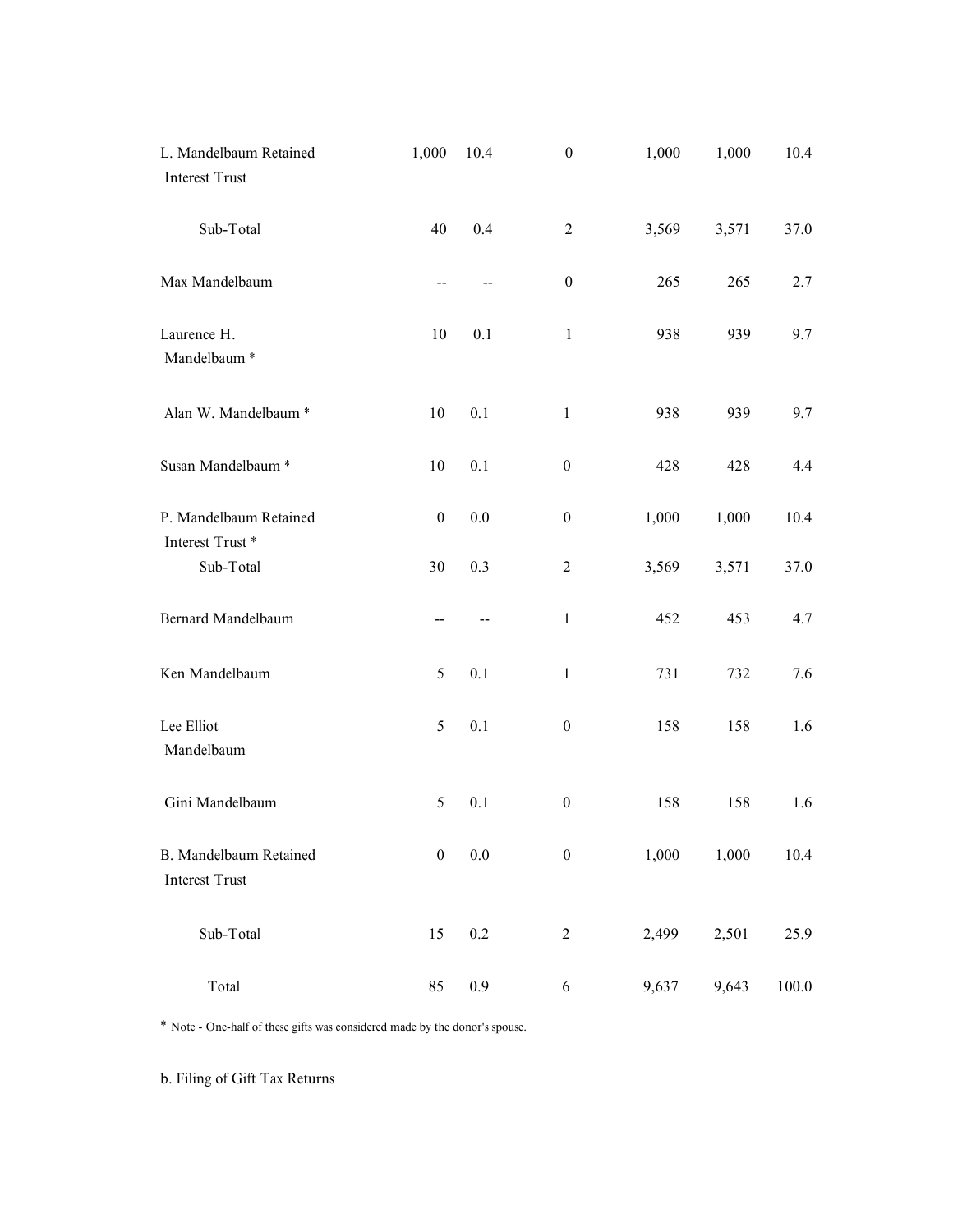Beginning in 1976 and for most years thereafter (including each of the years in issue), Bernard, Leon, and Max filed Federal gift tax returns and reported the transfer of Big M stock to their children and/or the grantor tr Beginning in 1976 and for most years thereafter (including each of the years in issue), Bernard, Leon,<br>and Max filed Federal gift tax returns and reported the transfer of Big M stock to their children and/or<br>the grantor tr Explining in 1976 and for most years thereafter (including each of the years in issue), Bernard, Leon,<br>and Max filed Federal gift tax returns and reported the transfer of Big M stock to their children and/or<br>the grantor tr

Beginning in 1976 and for most years thereafter (including each of the years in issue), Bernard, Leon, and Max filed Federal gift tax returns and reported the transfer of Big M stock to their children and/or the grantor tr Beginning in 1976 and for most years thereafter (including each of the years in issue), Bernard, Leon,<br>and Max filed Federal gift tax returns and reported the transfer of Big M stock to their children and/or<br>the gratnor tr Beginning in 1976 and for most years thereafter (including each of the years in issue), Bernard, Leon, and Max filed Federal gift tax returns and reported the transfer of Big M stock to their children and/or the gifts with Beginning in 1976 and for most years thereafter (including each of the years in issue), Bernard, Leon, each was in the total value of the total value of Big M stock to their children and/or the grantor trusts. For the 1986 Beginning in 1976 and for most years thereafter (including each of the years in issue), Bernard, Leon,<br>each Max filed Federal gift tax returns and reported the transfer of Big M stock to their children and/or<br>the gritts w Beginning in 1976 and for most years thereafter (including each of the years in issue), Bernard, Leon, and Max filed Federal gift tax returns and reported the transfer of Big M stock to their children and/or the grantor tr Regioning in 1976 and for most years thereafter (including each of the wears in issue). Bernard, Leon,<br>and Max filed Federal gift tax returns and reported the transfer of Big M stock to their children and/or<br>the grantor tr Beginning in 1976 and for most years thereafter (including each of the years in issue), Bernard, Leon, and the first of Big M stock to their children and/or the grantor transt. For the 1986 through 1989 calendar years, Bev Beginning in 1976 and for most years thereafter (including each of the years in issue), Bernard, Leon, the garanty date literation of the state of Bigt M stock to their children and/or the garantor reasts. For the 1986 thr Beginning in 1976 and for most years thereafter (including each of the years in issue), Bernard, Leon, and Nax filed Federal gift tax returns and reported the transfer of Big M stock to their children and/or the grantor ru Heginning in 1976 and for most years thereafter (including each of the years in issue), Bernard, Leon,<br>the grantor Its field Federal gift ax returns and reported the transfer of Big M stock to their children and/or<br>the gra Heginning in 1976 and for most years thereafter (including each of the years in issue), Hernard, Leon, and Max filed Federal gift tax returns and reported the transfer of Big M stock to their children and/or the grantor tr Heginning in 1976 and for most years thereafter (including each of the years in issue), Bernard, Leon, Ohar fluel Federal gift tax returns and reported the transfer of Big M stock ot their children and/or the grantor rusts Heginning in 1976 and for most years thereafter (including each of the years in issue), Bernard, Leon, and Max filed Federal gift tax returns and reported the transfer of Big M stock to their children and/or the grantor tr Beginning in 1976 and for most years thereafter (including each of the years in issue), Bernard, Leon,<br>and Max filed Federal gift ax returns and reported the transfer of Big M stock to their children and/or<br>the grantor tru gitls with their husbands, see sec. 2513, and lited Federal gitt tax returns.<br>
Perticonors 1976 through 1989 Federal gift tax returns were prepared by Siegel. Siegel and Kaye valued<br>
the shares of Big M for reporting on th e. Preparation of Gift Tax Returns<br>Petitioners' 1976 through 1989 Federal gift tax returns were prepared by Siegel. Siegel and Kaye valued<br>the shares of Figt M'n reporting on these returns. In valuing the shares. Siegel an c. Preparation of Gift Tax Returns<br>
Pertinoners<sup>3</sup> 1978 from opti by the detail gift tax returns were prepared by Siegel. Siegel and Kaye valued<br>
determined the total value of Hig M stock by subtracting the red asset value Petitioners' 1976 through 1989 Federal gift tax returns were prepared by Siegel. Siegel and Kaye valued<br>the shares of Hig M for reporting on these returns. In valuing the shares, Siegel and Kaye first<br>differentimed the tot Petitioners<sup>-1970</sup> through 1989 Federal gift tax returns were perpared by Segel and Kaye first evalued determined the total value of Hige M 5 scheck hy sublatteding the net assets value of Hig M is lassehold dimprovements

improvements from Big M's shareholders' equity. Sirgel and Kaye then determined the per-<br>Equipment from Big M's stock vast worth Sirgel and Kaye then determined by the sand marketability discount) and dividing the product and manketability discount) and dividuals the product by Big N suctstanding hares (y643). Siegel and 1989 values of deficiency, the system of Cole, Schotz, Bernstein, Meisel & Forming, P.A. (Cole, Schotz). Cole, Schotz wa

respondent's audit of 1982.

Kay determined that each hare of Big M stock was worth \$1,469, \$2,335, and \$2,473 on the 1987,<br>1988, and 1989 valuation dates, respectively.<br>Pertitioners' 1990 Federal gift tax returns were prepared by the firm of Cole, Sc 1988, and 1989 valuation dates, respectively.<br>Peritiones: 1990 Federal girl tax returns were prepared by the firm of Cole, Schotz, Bernstein, Meisel &<br>Forman, P.A. (Cole, Schotz). Cole, Schotz valued the subject shares of Petitioners' 1990 Federal gift tax returns were prepared by the firm of Cole, Schotz, Bernstein, Mesiel &<br>Forman, P.A. (Cole, Schotz, Totels, Schotz first computed Big M stosed on Hig M stock on December 30, income for th , and that the Petitomers' 1990, Federal git lux returns were prepared by the limit of Cole, Schertz, Bernard Morentz (Memoriary 1, Messimin, Messimin, Messimin, Messimin, The Cole, Schertz in trust by Pearl, Cole, Scherz in the subject Forman, P.A. (Cole, Schotz, Cole, Schotz, alued the subject shares of Big M based on Big mean<br>income for the current and prior 4 years. Cole, Schotz first computed Big M's average income for these<br>interest and then reduced meone for the current and prora + years. Cole, Schotz lirst computed Big M's average mount by the stress to the computed by experiments of the section theorem in order to relieve the section both marketbolity. Cole, Schotz interest and lack of marketability. Cole, Schotz determined that each share of Big M stock was sorth<br>and the particle of the gifts in trust<br>made by Pearl, Leon, and Bernard were \$504,638, \$746,972, and \$498,390, espectivel SI, 600 on both valuation dates an 1990, Cole, Schotz determined that the values of the gifts in trust<br>Anade by Pearl, Leon, and Bernard were \$504,638, \$746,972, and \$498,390, espectively.<br>
d. Respondent conducted two sepa made by Pearl, Leon, and Bernard were \$504,638, \$746,972, and \$498,390, respectively.<br>
d. Respondent's Audits of Grift Tax Returns<br>
Kaye represented petitioners during each andit. Respondent conducted the first andit on t nt's Audits of Gift Tax Returns<br>conducted two separate audits with respect to petitioners' gifts of Big M stock. Siegel and<br>retact that performers during each audit. Respondent conducted the forta duit on the 1976,<br>7978 Fe d. Respondent's Audits of Girt Tax Returns<br>Respondent conducted two separate autists with respect to pertitioners' gifts of Big M stock. Siegel and<br>Hay represented pertitioners during each audit. Respondent conducted the f Kay represented petitioners during each audit. Respondent conducted the first audit on the 1976,<br>second audit on the 1981 and 1982 Pederal gift tax returns of Max, Pearl, Leon, and Bererly. Respondent conducted the<br>Leon, M 1977, and 1978 lectarel givit are reunner of Max, Pearl, Leon, and Reverly. Respondent conducts the number of the second and the methods of the second and the second and the second and the cont. Network respondent's addit

petitioners<sup>14</sup> and to assert that petitioners were liable for additions to tax under section 6660 for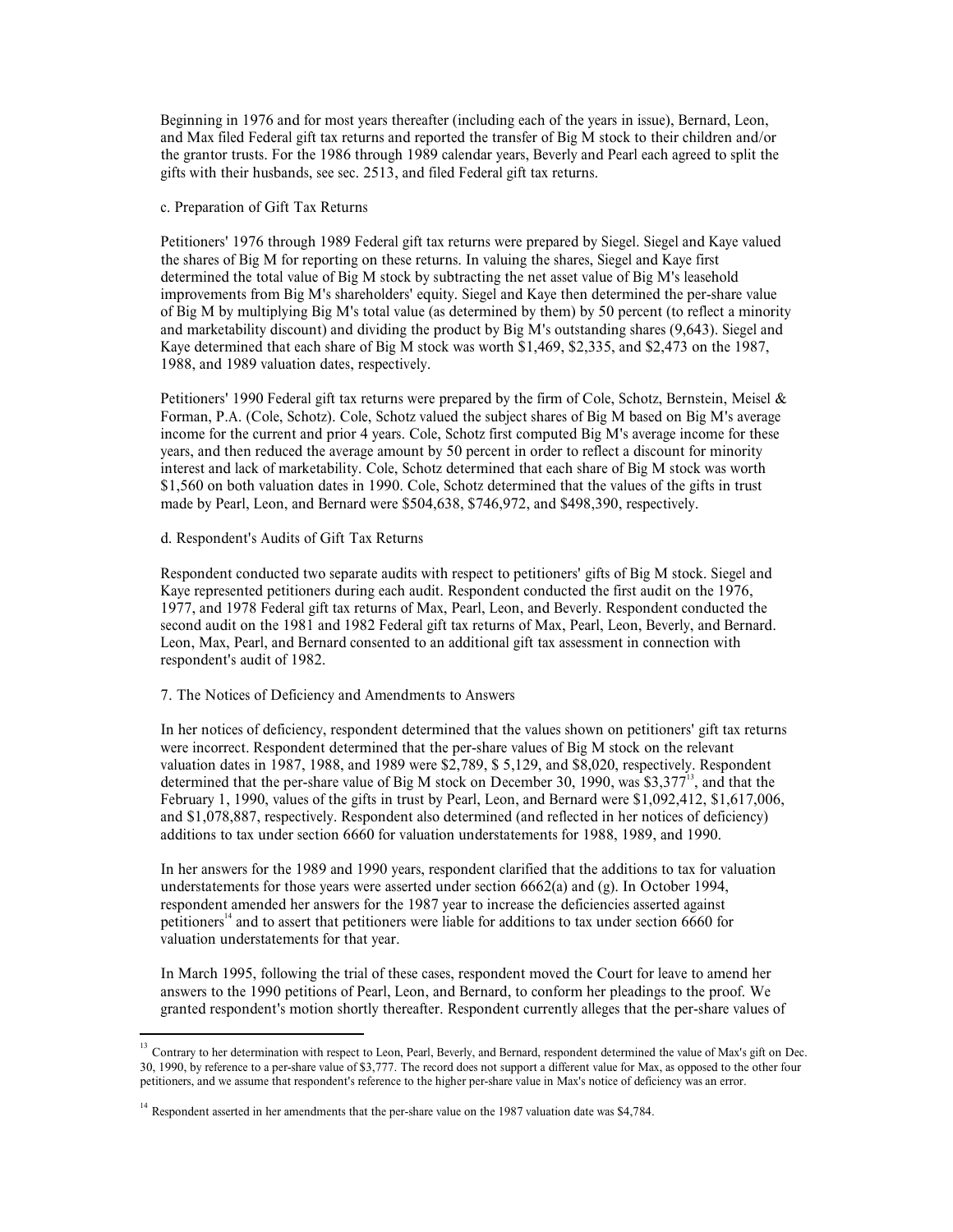Big M stock were \$5,127 and \$3,077 on February 1, 1990, and December 30, 1990, respectively; i.e., the freely traded values of Big M stock, as stipulated to by the parties, less a 30-percent marketability discount. Respond discount. Respondent also currently alleges that Pearl, Leon, and Bernard are liable foradditions to their Big M stock were \$5,127 and \$3,077 on February 1, 1990, and December 30, 1990, respectively; i.e.,<br>the freely traded values of Big M stock, as stipulated to by the parties, less a 30-percent marketability<br>discount. Respond Big M stock were \$5,127 and \$3,077 on February 1, 1990, and December 30, 1990, respect<br>the freely traded values of Big M stock, as stipulated to by the parties, less a 30-percent market<br>discount. Respondent also currently

Big M stock were \$5,127 and \$3,077 on February 1, 1990, and December 30, 1990, re<br>the freely traded values of Big M stock, as stipulated to by the parties, less a 30-percent<br>discount. Respondent also currently alleges that Big M stock were \$5,127 and \$3,077 on February 1, 1990, and December 30, 1990, respectively; i.e.,<br>the freely traded values of Big M stock, as stipulated to by the partics, less a 30-percent marketability<br>discount. Respon Big M stock were \$5.127 and \$3.077 on February 1, 1990. and December 30. 1990, respectively: i.e.,<br>the freely traded values of Big M stock, as stipulated to by the parties, less a 30-percent marketability.<br>discount. Respon Big M stock were \$5,127 and \$3,077 on February 1, 1990, and December 30, 1990, respectively; i.e.,<br>the freely trial dv alus of Dig M stock, as stipulated to by the parties, less a 30-percent marketability<br>discount. Respon Big M stock were \$5,127 and \$3,077 on February 1, 1990, and December 30, 1990, respectively; i.e.,<br>the freely traded values of Big M stock, as stipulated to by the parties, less a 30-pecent marketability<br>discount. Responde Big M stock were \$5,127 and \$3,077 on February 1, 1990, and December 30, 1990, respectively; i.e.,<br>the freely traded values of Big M stock, as sipulated to by the parties, less a 30-percent marketability<br>discount. Responde Big M stock were \$5.127 and \$3.077 on February 1, 1990, and December 30, 1990, respectively; i.e.,<br>the freely indeed values of big M stock, as stipulated to by the parties, less a 30-percent marketability<br>discount. Respond Big M stock were \$5,127 and \$3,077 on February 1, 1990, and December 30, 1990, respectively; i.e.,<br>the firedy traded valuas of Big M stock, as stipulated to by the parties, less a 30-percent marketability<br>discount. Respond Big M stock were \$5,127 and \$3,077 on February 1, 1990, and December 30, 1990, respectively; i.e.,<br>the freely traded values of Big M stock, as stipulated to by the parties, less a 30-percent marketability<br>discount. Respond Hig M stock were S5,127 and S3,077 on February 1, 1990, and December 30, 1990, respectively; i.e.,<br>the firety firacle values of Fig M stock, as stipulated to by the parties, less a 30-percent marketability<br>discount. Respon High stack were S5.127 and \$3.077 on February 1, 1990, and December 30, 1990, respectively i.e., the contrary position is expected to by the parties, less a 30-percent marketability of the surject of the value of the valu the reciy traded values of big M stock, as stipulated to by the partnes, less a 30-percent marketabulity<br>discount. Respondent also currently alleges that Pearl, Leon, and Bernard are liable for additions to their<br>1990 gift discount. Respondent also currently alleges that l'earl, Leon, and Bernard are liable for additions to their<br>1990 gift laxes under section 6662(a) and (g).<br>
Sistee 1. Marketability Discount<br>
a. Overview<br>
The parties have s

1990 git laxes under section 6662(a) and (g).<br> **OPINION**<br>
Issue 1. Marketability Discount<br>
a. Overview<br>
The parties have stipulated the fair market values of the subject shares of Hig M stock on the relevant<br>
valuation da and circumstances of the case, we may reject an expert's opinion in its entirety, accept it in its entirety, or **OPINION**<br>
ISsue 1. Marketability Discount<br>
IThe parties have stipulated the fair market values of the subject shares of Big M stock on the relevant<br>
The parties have stipulated values do not include any discount for lack Issue 1. Marketability Discount<br>
a. Overview<br>
The parties have stipulated the fair market values of the subject shares of Hig M stock on methelability. After<br>
avaluation dates, but their sipulated values do not orbited any a. Overview<br>The parties have stipulated the fair market values of the subject shares of Big M stock on the relevant<br>valuation dates, but their simulated values do not include any discount for lack of marketability. After The parties have stipulated the fair market values of the subject shares of Big M stock on the relevant<br>value ion dates, but their sipulated values do not include any discount for lack of marketabulity. After a<br>trial duri The parties have strpudiated the far macket vialues of the subject shares of the Mot Arock on the relevant<br>trial during which school and the content testimony on the subject of a proper discount, we are<br>trial during which trial during which usels introduced expert lestimony on the subject of a proper discount, we are<br>taked to determine the correct allowance for the ampiest hares' hack of marketahitity. The record is<br>replete with chars, gra asked to determine the correct allowance for the subject shares? lack of markcholitist, The record is previously observed, the valuation of property is an inexact science, and, if not settled by the partics, previously obs replete with chars, graphs, horental data, testmony, and expert oppinan. We must evidence all of the court has<br>revidence and render a judgment. We are not bound by precise approail formulas. As the Court has<br>previously obs must be resolved by the puddicary by way of "Solomon-like" pronouncements. Hurtlab Tool & Die<br>SO2, 512 (1967),<br>SO2, 512 (1967),<br>SO2, 512 (1967),<br>SO2, 512 (1967),<br>Society occurs in a case of valuation, the parties primarily Manufacturing Co. v. Commissioner, 74 T.C. 441, 452 (1980); Messing v. Commissioner, 48 T.C.<br>Soligity occurs in a case of valuation, the parties primarily rely on their experts testimony and<br>As typically occurs in a case o As typically occurs in a case of valuation, the parties primarily rely on their experts 'testimony smotters to support the parties' contrary positions on the valuation issue. Expert testimony sometimes aids the Court in de

deficiency (including additions thereto) asserted in her amended answers<sup>16</sup>. Rule 142(a); Estate of Bowers As typically occurs in a case of valuation, the partic primarily rely in their experts is simpled to the Court in determining valuation is the Court in section of the Court in the Court in the Court in the Court in the Co 582 (3d Cir. 1960), remnanding T.C. Memo. 1959-120.<br>
Proticiones must prove that respondents determinations of value set forth in her notices of deficiency are<br>
internactions (Note that value of determinations of value in Pertitioners must prove that respondent's determinations of value set forth in her notices of deficiency are<br>incorrect Rule 142(a): Welch v. Helvering, 290 U.S. 111, 115 (1933); Estate of Gilford V.<br>Commissioner, 88 T.C. Petitioners must prove that respondent's determinations of value set forth in her notices of deficiency are<br>trecerric Rule 142(og), Welsh V, Helevering, 290 U.S. 111, 115 (1933). ISstan of Gilford v<br>Commissioner, 88 T.C. icororest. Rulle 142(a); Webler, W. Holvering, 290 U.S. 111, 115 (1933); Estate of Gildrod v.<br>Commissioner, 88 T.C. 38, 51 (1987). Respondent hears the burden of proving the increases in the definiency (including additions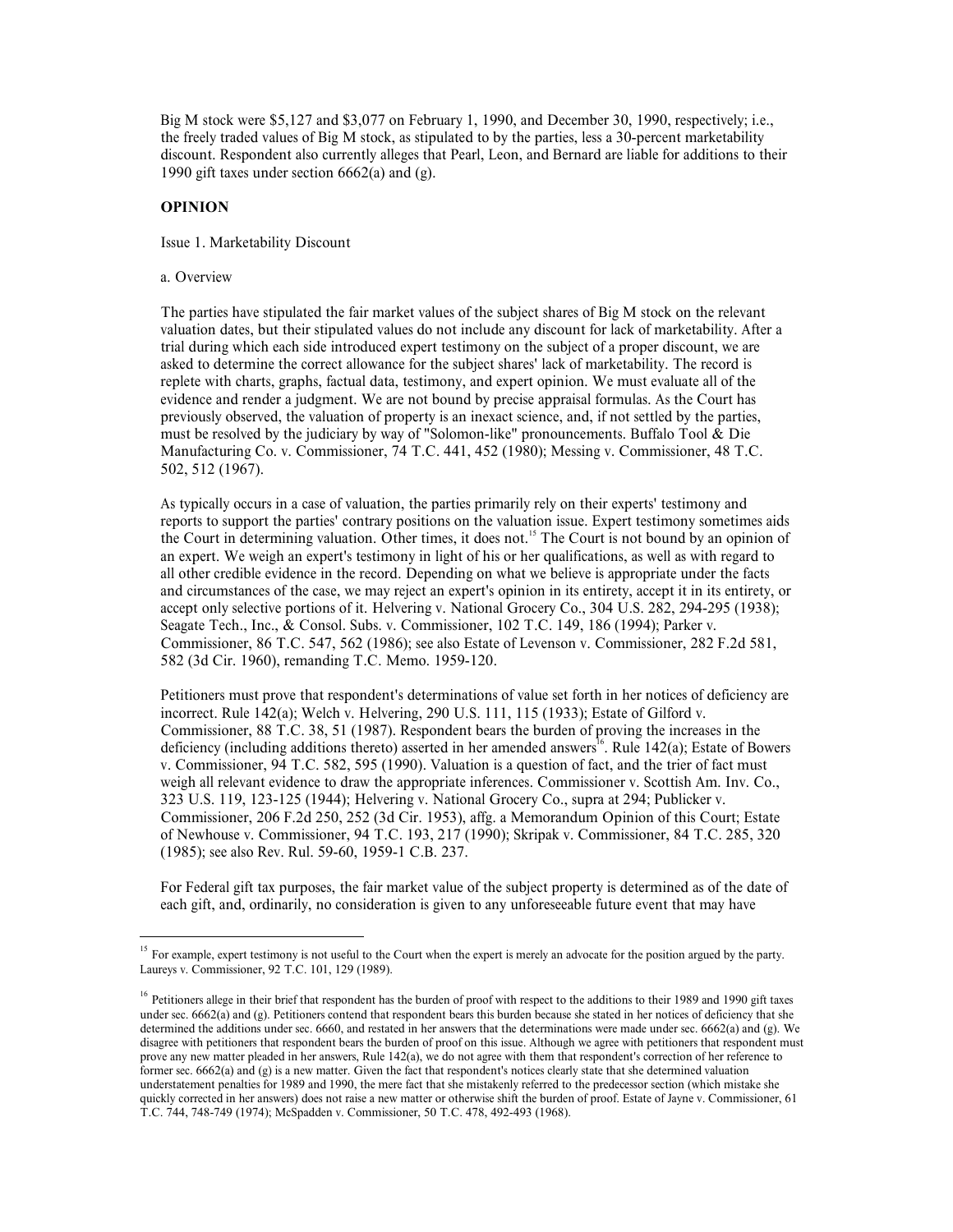affected the value of the property. Sec. 2512(a); sec. 20.2031-1(b), Estate Tax Regs.; see also First Natl.<br>Bank v. United States, 763 F.2d 891, 893-894 (7th Cir. 1985); Estate of Newhouse v. Commissioner,<br>supra at 218; Es affected the value of the property. Sec. 2512(a); sec. 20.2031-1(b), Estate Tax Regs.; see also First Natl.<br>Bank v. United States, 763 F.2d 891, 893-894 (7th Cir. 1985); Estate of Newhouse v. Commissioner, suppra at 218; E affected the value of the property. Sec. 2512(a); sec. 20.2031-1(b), Estate Tax Regs.; see also First Natl.<br>Bank v. United States, 763 F.2d 891, 893-894 (7th Cir. 1985); Estate of Newhouse v. Commissioner, supra at 218; Es affected the value of the property. Sec. 2512(a); sec. 20.2031-1(b), Estate Tax Regs.; see also First Natl.<br>Bank v. United States, 763 F.2d 891, 893-894 (7th Cir. 1985); Estate of Newhouse v. Commissioner, sugar at 218; Es affected the value of the property. Sec. 2512(a); sec. 20.2031-1(b), Estate Tax Regs.; see also First Natl.<br>Bank v. United States, 763 F2d 891, 893-894 (7th Cir. 1985); Estate of Newhouse v. Commissioner, supra at 22-35. F differed the value of the property. Sec. 2512(a); sec. 20.2031-1(b), Estate Tax Regs.; see also First Natl.<br>Hank v. United States, 763 F2d 891, 893-894 (7th Cir. 1985): Estate of Newhouse v. Commissioner, sugar at 218; Est affected the value of the property. Sec. 2512(a); sec. 20.2031-1(b), Estate Tax Regs,; see also First Natl. Bank v. United States, 763 F.2d 891, 893-894 (7th Cir. 1985): Estate of Newhouse v. Commissioner, supra at 4218; E affected the value of the property. Sec. 2512(a): sec. 20.2031-1(b), Estate Tax Regs.; see also First Natl.<br>Bank v. United States, 763 F.2d 891, 893-894 (7th Cir. 1985); Estate of Newhouse v. Commissioner,<br>supra at 218; Es affected the value of the property. Sec. 2512(a); sec. 20.2031-1(b), Estate Tax Regs.; see also First Natl. Bank v. United Stutes, 763 F.2d 891, 893-894 (Td Cit. 1985); Istiate of Newhouse v. Commissioner, suppra at 25-53 affected the value of the property. Sec. 2512(a); sec. 20.2031-1(b), Estate Tax Regs, ; see also First Natl. Bank v. University of EV2a 931, 893-894 (Vh Cir. 1983): Islate of Newhouse v. Commissioner, apprar as 12.25. Heat difected the value of the property. See, 2512(a); see, 20.2031-1(b), Estate Tax Regs.; see also First Nal.<br>Blank v. United States, 763 F.2d 891, 893-894 (7th Cir. 1985); Exitate of Newhouse v. Commissioner, stock are defin affected the value of the property. Sec. 2512(a); sec. 20.2031-1(b), Fatate Tax Regy.; see also First Natl.<br>Bank v. United States, 763 F.2d 891, 893-894 (7th Cir. 1985); Estate of Newhouse v. Commissioner, accelered stock affected the value of the property. Sec. 2512(a); sec. 20.20(31-1(b), Fistate Tax Regs.; see also First Natl.<br>Bank-v, United States, 763 F.2d 891, 893-894 (7th Cir. 1985): Estate of Nevhouse v. Commissioner, suppare at 218 affected the value of the property. Sec. 2512(a); sec. 20.2031-1(b). Fistate Tax Regs.; see also First Natl.<br>Bank v. United States, 763 F.2d 891, 893-894 (7th Cir. 1985); Estate of Newhouse v. Commissioner, and a similar a affected the value of the property. Sec. 2512(a); sec. 20.2031-1(b), Estate Tax Regs.; see also First Natl.<br>Bankv, United Slates, 763 E.2d 891, 893-894 (7th Cir. 1985): Estate of Newhouse v. Commissioner, supra at 218, Hat affected the value of the property. See: 2512(a); see: 2012(031-1(b), its state Tax Regs.; see also First Natt<br>IBrank v. United Stutes, 763 F-2d 891, 893-894 (7dh Cir. 1985); Estate of Newtonse v. Commissioner, superare at

Bunk v. United Shates, 763 F.2.d 991, 993-494 (Uht Cr. 1983): Isstate of Newhouse v. Commissioner, appear and 252.5. Fair market value is defined for both estate tax and gift tax purposes to mean be price that swilling buy styres at 218; Isstets of Gilottol v. Commissioner, supras 32-5.5. Fair murkels ulue is defined for both persons having persons having superations and persons having examples control and neither persons having examples con colate tax and givl tax partposes to mean the presc that a willneg bayer would pay a willneg select. The share and pitch to perform the prescription of the party of the steamed in the steamed of the steamed in the steamed Commissioner, 39 T.C. 5239, 539 (1988); Existed of Hall v. Commissioner, 92 T.C. 3712, 335 (1989). Existed in order to reflect the individual characteristics of these hypothetical persons, rather than specific individuals The will also by the studies and the will also state the prophetical persons are not necessarily the same as the state individual characteristics of the actual selfer indeviated market succinct succinct succinct and the mo the individual characteristies of the actual seller or the ectual buyer. First Notl. Cir. 1983):<br>stagen at 893-894; Extere of Curry v. United States, 706 F.2d 1424, 1428-1429, 1431 (7th Cir. 1983);<br>Ecommissioner, supra at Estate of Higher Unitred States, 658 F.2d 999, 1005-1006 (5th Cir. 1981); Estate of Newhouse v.<br>
Special rules govern the valuation of corporate stock. When stock is listed on an established securities<br>
smarket, the stock' Special rules govern the valuation of corporate stock. When stock is listed on an established securities the stock's value usually equals its listed market the stock's value any he hased on the unlisted stock's recent arm' Special rules gowern the valuation of corporate stock. When stock is listed on an established securities of the molek is not the stock value os unly equals in the contex stipulat and the minimal explorement in the secure a musted, the stock's value usually equals its listed market princ. When stock is not listed on such a market, the stock's value musted is not commissioner, 79 T.C. 928, 940 (1992): Durance indicated is the correct to reflec the stocky value may be based on the unitsted stocky recoron arm's-length sales. Easter of Andrews v.<br>Commissioner, 79 T.C. 938, 940 (1982): Duncan Indust, Inc. v. Commissioner, 73 T.C. 266, 276<br>(1979). In the absence of r

may have to incur a subsequent expense to register the unlisted stock for public sale. See Estate of

Commissioner, 79 Lice, 9386, 940 (1982); Duman Indus, Inc. v. Commissioner, 73 Lic. 266, 26<br>Consideration the value of the comparation is listed took, b, or if the corporation is an alitied stock of corporation is and is s (1979). In the absence of recentraties, the value of unistend stock is determined by taking into the sample on the sample of the corporation's listed stock, or, if the corporation has no listed stock, the Corporation sense value of the subject corporation's privately traded securities vis-a-vis its publicly traded securities (or, if listed stock of corporations engaged in the same or a similar line of business. Sec. 2031(b): Is state of Hall<br>traded stock that is respective carrieg power, it is dividend carrieg to<br>management, it is respective carrieg p v. Commissioner, supra at 336. Unlisted stock mutation stock evaluated micrecly by reference to the subject mutation separation, is position in the industry, the economic outlook for is the subject in the prior energy of t corporation's net worth, its prospective carries for since and accelerating expect, its goodwin, its position in the industry, the coconomic cutlook for its industry, the degree of control<br>proposented by the blook of its s mangement, its position in the industry, the economic coritocs for its industry, the degree of control<br>not considered slewhere. See Estate of Hally c Commissioner, supra at 946; Estate of Andrews v.<br>Commissioner, supra at not considered elements. Be Estate of Hally Commissioner, supra at 948; Estate of Andrews v.<br>Commissioner, supra at 940; sec. 20.2031-2(f), Estate Tax Regs.<br>When determining the value of unlisted stock by reference to list Commissioner, supra at 940; sec. 20.2031-2(1), Estate Tax Regs.<br>
When determining the value of unlisted stock by reference to listed stock, a discount from the isted succes<br>
prime determining the value of undertschilding When determining the value of unlisted stock by reference to listed stock, a discount from the listed correlation in order to redefect the unlisted stock's lack of marketability. Such a discount price is popurised to acco When determining the value of unlisted stock by reference to lated stock, also<br>countrion the listed stock of marketholity disconn<sup>+</sup> (ro, more succinety, a<br>"marketability is society. The absence of a recognized market for ptice is typically warranted in order to redict the unilsted slocks lack of marketability. Such a discount of the shores are accounted to shore and a resource the fact that descept held stock is senerally an tendily transf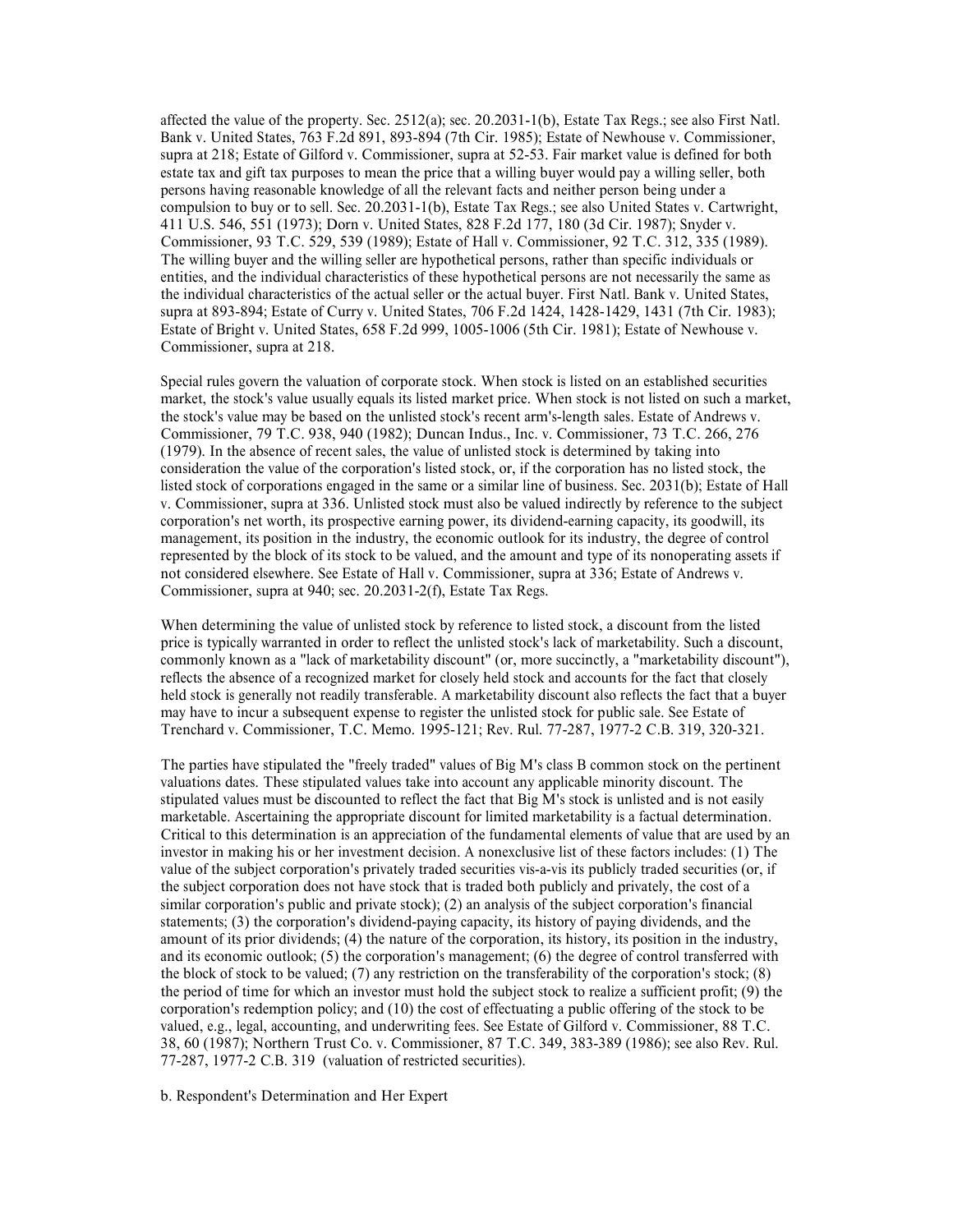Respondent determined that the freely traded value of Big M stock must be discounted by 30 percent to<br>reflect its lack of marketability on the six valuation dates. Respondent supports her determination with<br>the testimony o Respondent determined that the freely traded value of Big M stock must be discounted by 30 percent to<br>reflect its lack of marketability on the six valuation dates. Respondent supports her determination with<br>the testimony o Respondent determined that the freely traded value of Big M stock must be discounted by 30 percent to<br>reflect its lack of marketability on the six valuation dates. Respondent supports her determination with<br>the testimony o Respondent determined that the freely traded value of Big M stock must be discounted by 30 percent to<br>reflect its lack of marketability on the six valuation dates. Respondent supports her determination with<br>the testimony Respondent determined that the freely traded value of Big M stock must be discounted by 30 percent to<br>reflect its lack of marketability on the six valuation dates. Respondent supports her determination with<br>the testimony o Respondent determined that the freely traded value of Big M stock must be discounted by 30 percent to<br>reflect its lack of marketability on the six valuation dates. Respondent supports her determination with<br>the testimony o Financial Analysts. Respondent determined that the freely traded value of Big M stock must be discounted by 30 percent to reflect its lack of marketability on the six valuation dates. Respondent supports her determination with the estimation

Respondent determined that the freely traded value of Big M stock must be discounted by 30 percent to releve it is lack of marketability on the six valuation dates. Respondent supports be rdetermination with the testimony Respondent determined that the freely traded value of Big M stock must be discounted by 30 percent to reflect its lack of marketability on the six valuation dates. Respondent supports the determination with the testimony o Respondent determined that the freely traded value of Big M stock must be discounted by 30 percent to field tise lost of marketability on the six valitation dides. Respondent supports her determination with the testimony Respondent determined that the freely traded value of Big M stock must be discounted by 30 percent to reflect it lack of materahility on the six valuation dates. Respondent supports her determination with the testimony of Respondent determined that the freely traded value of Big M stock must be discounted by 30 percent to the lack of marketability on the six valuation discs. Respondent supports her determination with the testimony of her co Reportlent detrmined that the freely traded value of Big M stock must be discounted by 30 percent to<br>Replect its lack of marketability on the six valuation dates. Reportent supports her determination with<br>the testimony of Respondent determined that the freely traded value of Big M stock must be discounted by 30 precent to the testimany of the respect, Paul K. Mallarkey (Mallarkey is Mallarkey is a Nature Valuation direct for Valuation and A Respondent determined that the freely traded value of Big M stock must be discounted by 30 percent to reflect its lest of marketability on the six valuation dates. Respondent supports the determination with the testimony Respondent determined that the freely traded value of Big M stock must be discounted by 30 percent to<br>trelet its lack of marketability on the six valuation dates. Respondent supports her determination with<br>the testimony of Respondent determined that the freely traded value of Big M stock must be discounted by 30 percent to reflect it leak of marketability on the is whilustney (Mallarkey). Mallarkey is the Northeast regional simulation of re Respondent determined that the freely traded value of Big M stock must be discounted by 30 percent to<br>reflect its lack of marketability on the six valuation dates. Respondent supports her determination with<br>the testimony o Respondent determined that the freely traded value of Big M stock must be discounted by 30 percent to reflect its leak of marketability on the is valuation dates. Repondent supports her determination with reflect its leak Respondent determined that the freely traded value of Big M stock must be discounted by 30 percent to<br>reflect its lack of marketability on the six valuation dates. Respondent supports her determination with<br>the testimony o Respondent determined that the freely traded value of Big M stock must be discounted by 30 percent to reflect its leak of marketability on the aix valuation dates. Respondent supports the determination with the testimony o Reportder dactermuned that the free tytrade value of Hg M stock mush be dissecurated by 30 percent to the fact three restricted in the find these three restricted in the fact three restricted in the studies of the restrict valuation director for Valuation and Appensal Services at BDO, Sedman, a major international<br>eacounting firm. Mallarkey is also a senior member and accredited senior appraiser in business valuation<br>with the American Societ accounting firm. Mallarkey is also a senior member and accordid essince appraising in the<br>six value of Chartered Financial Analysts.<br>
With the American Society of Appraisers, and a chartered financial analyst with the Inst with the American Society of Appraisers, and a chartered financial analyst with the Institute of Chartered<br>Mallarkey used three studies on the sale of "restricted stock"" to necrtain the murketability discount for<br>Report, the subject shares'." The first study, Securities and Exchange Comma, Institutional Investor Study<br>Report, H.R. Doe. 92-64 (Vol. 5), 92d Cong., 1st Sess. (1971), is based on more than 300 private<br>transactions of the restri transactions of the restricted stock of corporations that had shares of the same class of stock which were not<br>non-perpendical contend that that a 20-percent market of the second study. Moreover, "Most Courts<br>Overvalue Clo nonreporting companes is between 30.11 and 40 percent". The second study, Moroney, "Most Courts"<br>Overvalue Closely Held Stocks", 5.1 Taxes 144 (1973), is based on 10 registered investment companies<br>that held a total of 146 Overvalue Cloosky Held Stocks", 5.1 Taxes 144 (1973), is based on 10 registered investment companies<br>which blue to the subject share and the subject share are stated with such a which were not restricted. The third study,

M stock. prevent. Discouss is the hird study were derived by comparing the funds' coasi or the stock to market<br>prevent. Discouss in the hird study were derived by comparison the standard contracted access<br>acquisition days.<br>
35-perc vance or annexarious sourcines or in the same classes to stock in the same companies on in testant<br>acquisition days.<br>
Given the fact that these three restricted stock, Mallarkey concluded that a 30-percent discondinate<br>
su Given the fact that these three restricted stock studies find that restricted stock generally sells at a 30-to<br>35-percent discount from urrestricted stock, Mallarkey conducted that a 30-percent discount is<br>35 organizated Orven the last that there litrere there restricted stock, Studius mut that restricted stock, Studius and the state stock percent discount for the state and the state of the state of the state of the state is a percent of s

the following range of marketability discounts for the shares: is neutralized by its size and stable gaves profits, which have allowed Big M to remain profitable,<br>Mallatkey slso found that the Shareholders' Agreements do not scriously affect the marketability of Big<br>Matuch.<br>C. Petiti

|      | Date | <b>Discount Range</b> |  |
|------|------|-----------------------|--|
|      |      |                       |  |
| 1986 |      | 66-94%                |  |
| 1987 |      | 63-93                 |  |
| 1988 |      | 69-95                 |  |
| 1989 |      | 73-96                 |  |

stock which is publicly traded over the counter.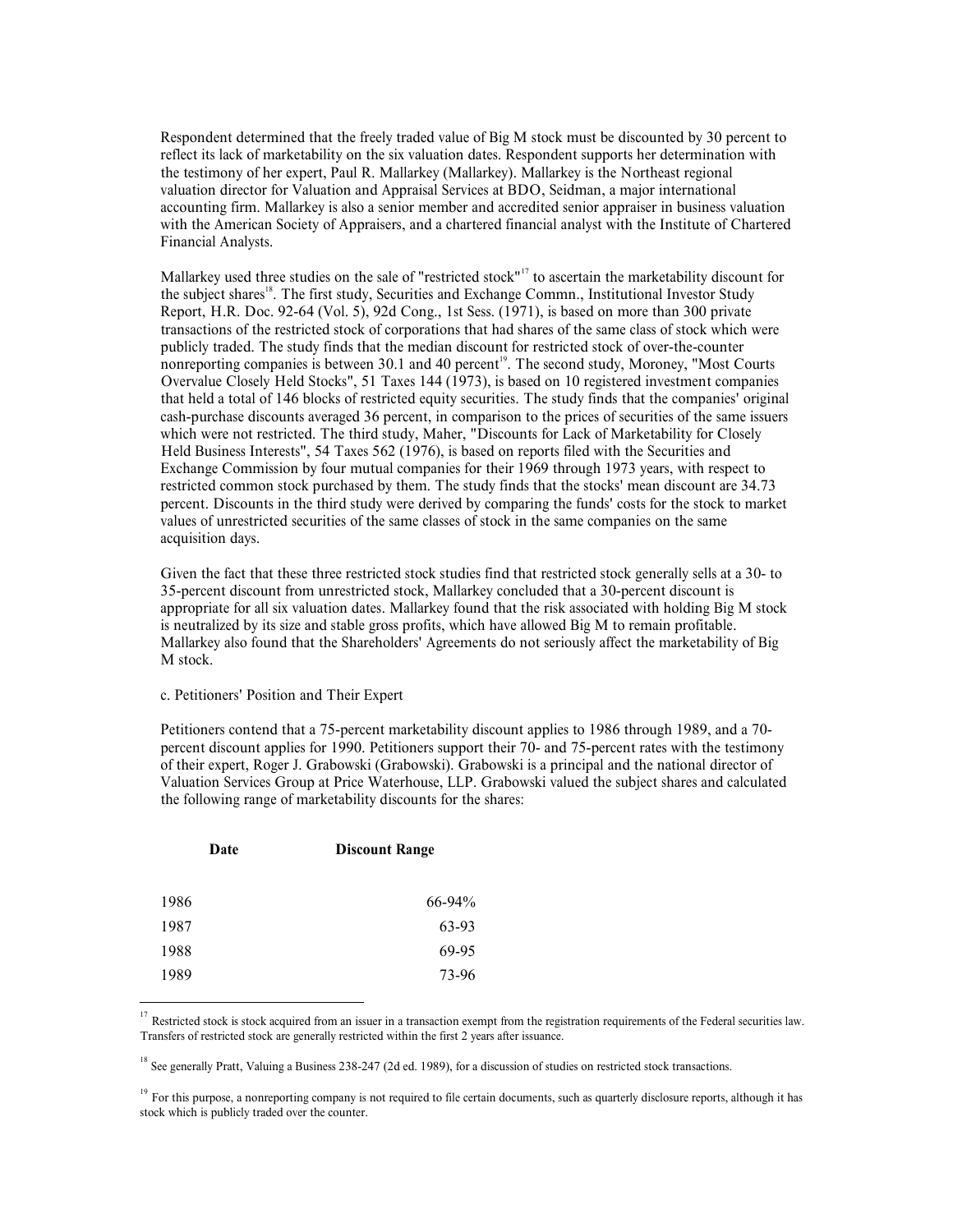| Feb. 1990 | 68-8 |
|-----------|------|
| Dec. 1990 | 64-7 |

Feb. 1990<br>Dec. 1990<br>Grabowski opined that a 75-percent discount applies for 1986 through 1989 and a 70-percent discount<br>applies for 1990. Feb. 1990<br>
Dec. 1990 68-83<br>
Octabowski opined that a 75-percent discount applies for 1986 through 1989 and a 70-percent discount<br>
applies for 1990. applies for 1990.

Feb. 1990<br>
Grabowski opined that a 75-percent discount applies for 1986 through 1989 and a 70-percent discount<br>
applies for 1990.<br>
In reaching his opinion, Grabowski concluded that Big M stock is "virtually illiquid" and a ISO 1990 68-83<br>
Dec. 1990 64-78<br>
Grabowski opined that a 75-percent discount applies for 1986 through 1989 and a 70-percent discount<br>
applies for 1990.<br>
In reaching his opinion, Grabowski concluded that Big M stock is "vir Feb. 1990<br>
Dec. 1990 68-83<br>
Dec. 1990 68-83<br>
Grabowski opined that a 75-percent discount applies for 1986 through 1989 and a 70-percent discount<br>
applies for 1990.<br>
In reaching his opinion, Grabowski concluded that Big M s Feb. 1990<br>
Dec. 1990<br>
Grabowski opined that a 75-percent discount applies for 1986 through 1989 and a 70-percent discount<br>
applies for 1990.<br>
In reaching his opinion, Grabowski concluded that Big M stock is "virtually illi Feb. 1990<br>
Sharehowski opined that a 75-percent discount applies for 1986 through 1989 and a 70-percent discount<br>
applies for 1990.<br>
In reaching his opinion, Grabowski concluded that Big M stock is "virtually illiquid" and Feb. 1990<br>
Dec. 1990<br>
Ocal-2000<br>
Ocal-2000<br>
Ocal-2000<br>
Gal-2000<br>
Gal-2000<br>
In reaching his opinion, Grabowski concluded that Big M stock is "virtually illiquid" and assumed that<br>
In reaching his opinion, Grabowski conclude Feb. 1990<br>
Seek outside interactions of the 475-percent discount applies for 1986 through 1989 and a 70-percent discount<br>
applies for 1990.<br>
Scribtowski based in the senior management is relatively interaction of the manag from 1990<br> **64-78**<br> **Crabowski opined that a 75-percent discount applies for 1986 through 1989 and a 70-percent discount<br>
applies for 1990.<br>
In reaching his opinion, Grabowski concluded that Big M stock is "virtually illiq** Feb. 1990<br>
Bec. 1990<br>
Bec. 1990<br>
Grabowski opined that a 75-percent discount applies for 1986 through 1989 and a 70-percent discount<br>
applies for 1990.<br>
In reaching his opinion, Grabowski concluded that Big M stock is "vir Feb. 1990<br>
Dec. 1990 68-83<br>
Dec. 1990 68-83<br>
Grabowski opiniod that a 75-percent discount applies for 1986 through 1989 and a 70-percent discount<br>
applies for 1990.<br>
In reaching his opinion, Grabowski concluded that Hig M dividends. Feb. 1990<br>
Grabowski opined that a 75-percent discount applies for 1986 fhrough 1989 and a 70-percent discount<br>
applies for 1990.<br>
The reaching this opinion, Grabowski concluded that Big M stock is "virtually illiquid" an Eeb. 1990<br>
Dec. 1990<br>
Grabowski opnied that a 75-percent discount applies for 1986 through 1989 and a 70-percent discount<br>
applies for 1990.<br>
In reaching his opinion, Grabowski concluded that Big M stock is "virtually illi Feb. 1990<br>
Dec. 1990<br>
Ota-1990<br>
Ota-1990<br>
Ota-1990<br>
Ota-1990<br>
Grabowski opined that a 75-percent discount applies for 1986 through 1989 and a 70-percent discount<br>
applies for 1990.<br>
An intending his opinion, Grabowski conc Feb. 1990<br>
(64-78<br>
Dec. 1990<br>
64-78<br>
Grabowski opinion, Grabowski concluded that Hig M stock is "virtually illiquid" and assumed that<br>
an investor in Hig M would have to wait 10 to 20 years for his on fer investment to be

Feb. 1990<br>
Dec. 1990<br>
Ocal-Sowski opined that a 75-percent discount applies for 1986 through 1989 and a 70-percent discount<br>
applies for 1990.<br>
Applies for 1990.<br>
Applies for 1990.<br>
Applies for 1990.<br>
Applies for 1990.<br>
Ap Dec. 1990 64-78 (<br>
Dec. 1990 64-78 (<br>
Grabowski opinion, dirabowski concluded that Big M stock is "virtually illiquid" and assumed that<br>
an investor in Big M would have to wait 10 to 20 years for his on fer investment to b 1968. Travor<br>
1968 to 1989 and a 70-percent discount applies for 1986 through 1989 and a 70-percent discount<br>
applies for 1990.<br>
Engelige for 1990.<br>
The reaching his opinion, Grabowski concluded that Big M stock is "virtua Grabowski opined that a 75-percent discount applies for 1986 through 1989 and a 70-percent discount<br>applies for 1990.<br>In reaching his opinion, Grabowski concluded that Big M stock is "virtually illiquid" and assumed that<br> Grabowski opined that a 75-percent discount applies for 1986 through 1989 and a 70-percent discount<br>applies for 1990.<br>In reaching his opinion, Grabowski concluded that Big M stock is "virtually illiquid" and assumed that<br>I Grabowski opned that a 75-percent discount applies for 1986 through 1989 and a 70-percent discount<br>In reaching his opinion, Grahowski concluded that Big M stock is "virtually illiquid" and assumed that<br>In reaching his opin applies for 1990.<br>
applies for 1990.<br>
In reaching his opinion, Grabowski concluded that Hig M stock is "virtually illiquid" and assumed that<br>
In reaching his ophiomski based his conclusions primarily on the fact that Eig M for transfers of restricted stock. an unvestor in Big M would have to wari 10 to 20 years for his on her investment to become liquid.<br>Grabowski also also constrained to wari 10 to 20 years for his or her investment to become liquid.<br>Shareholders' Agreements Grabowski based has conclustons primarily on the latel that big M's shareholders' executed the Shareholders' Agreement<sup>28</sup>. Grabowski also based his conclusions on the facts that (1) Members of the Mandelburn family have a Shareholder's Agreements". Grabowski also based his conclusions on the lacit slut. (1) Members of the first have a<br>Studies and Marketholder Marketability are analyzed by Grabowski and the studie of the studies and province Mandelbuam family have always owned Big M, (2) the family has no plans to make Big M public or the momen relievant<br>offering or the momen relievant and (4) none of the girls in issue significantly changed the voting power o seek outside investors, (3) lig M's senior management is relatively young and approximately 20 years<br>from normal retirement age; and (4) none of the girls in issue significantly changed the voting power of<br>his ony, Grahows from normal returnent age; and (4) none of the girls in issue significantly changed the voting power of the substitute busines (and that any investor in Big M would be uncertain as to whether he or she would receive regula istory, and that any investor in Big M would be uncertain as to whether he or she would receive regular<br>Grabowski analyzed the same three restricted stock studies analyzed by Mallarkey. Grabowski also<br>Grabowski analyzed of Grabowski analyzed the same three restricted stock studies analyzed by Mallarkey. Grabowski also<br>undured for other testricted stock studies were. Golman, An Economist-Financial Analysts Approach 353 (1972)<br>the router esti Grabowski analyzed the same three restricted stock studies and yzerded by Mallakeey. Grabowski also consider the studies of transmitt-Financial Analysts Approach 353 (1972) (average discock and or the restricted stock purc analyzed for other restricted stock studies and three studies on initial public offerings (IPO). The four expected stock products and the rate studies on interactional one strated and the rate studies over Gelman, An Econo ofter restricted stock. Transfers (Solution Narkon an Economic Financial Analysts Approach 333 (1972)<br>(average discount on restricted stock purchased by four chosed-end investment companies that percialized<br>in restricted s (werenge discount on restricted stock purchased by four closed-end investment companies that spocialized that the Si-Care intest is 5.5 Taxes NR1 (1977) (average discount on estircted stock purchased by mutual finds from S

in estituted stock); Trout, "Estitutation of the Discount Associated with the Transfer of Restricted from Securities", 55 Taxes 381 (1977) (average discount on exticted stock purchased by mutual finds from 1968 to 1972); H Securities,<sup>5</sup>.53 Taxes SN (1977) (avevage discount on testrieted stock purchased by mutual functions (Spirite). 1988 (Spirite) (Spirite) (Spirite) (Spirite) (Spirite) (Spirite) (Spirite) (Spirite) (Spirite) (Spirite) (Spi 1968 to 1972). Plutsck & Stepket, "Revenue Roling 77-287 kevensiof". Skeptistel", SKC Quarteriy Report 1983), and Williamette Management Associates Study, as described in Pratt, Valuing a Basiness 247 (24 ed. 1989) (media Grabowski also analyzed IPO studies". IPO studies report the differences between the sale prices of<br>stacks in IPO's and the sale prices of the same stocks in private sales cocurring shortly before the public<br>transferabili

transactions. The three IPO studies analyzed by Grabowski were: Emory, "The Value of Marketability as a discussion of Studies of Ferrings of Common Stock  $\sim$  January 1980 through June 1981", Business Value of Marketabili

the Shareholders' Agreements.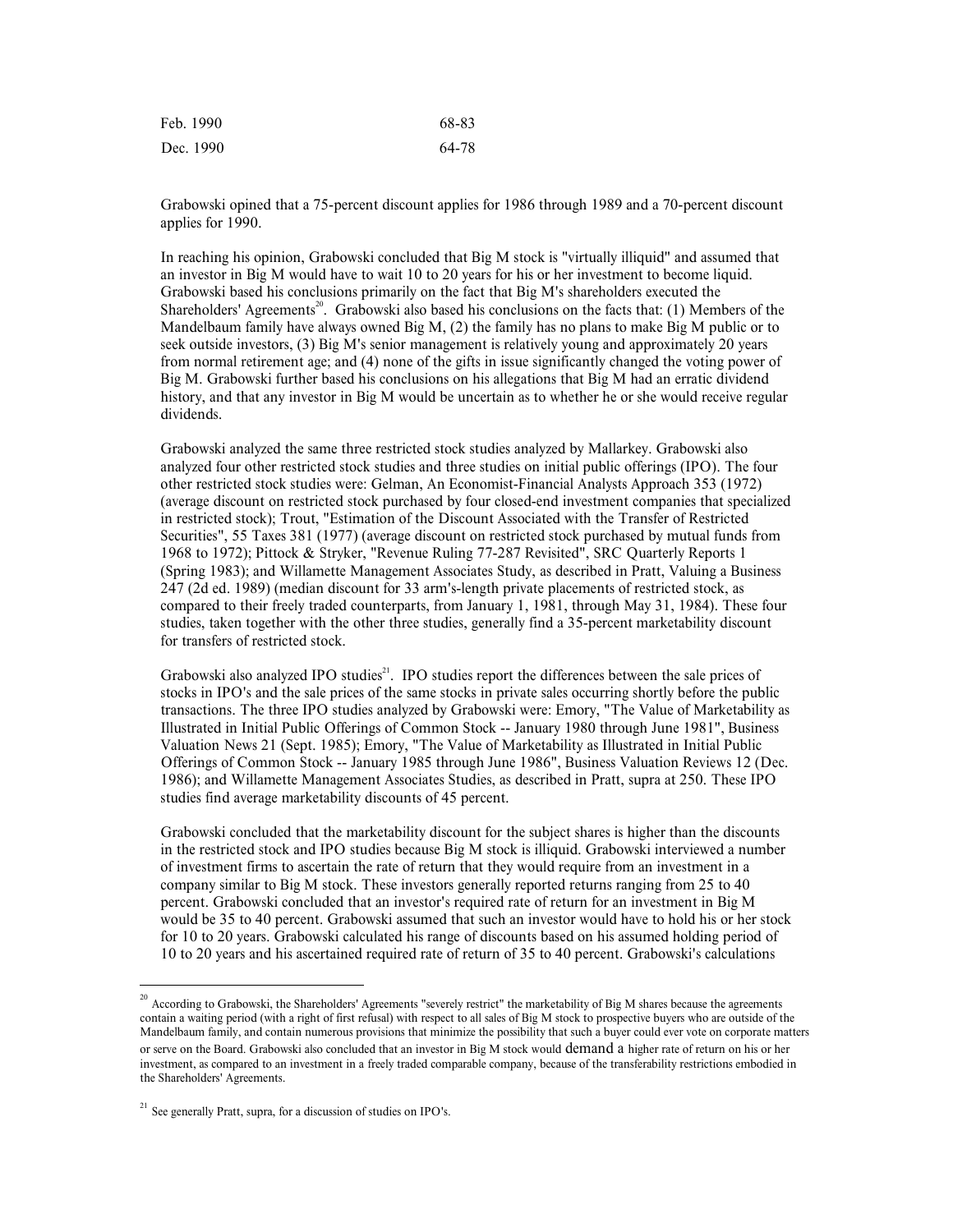for 1990 reflect the fact that Big M made larger distributions during that year than in prior years.<br>d. Court's View on Experts<br>We are unpersuaded by Mallarkey's analysis and conclusions. Given the fact that the record ade for 1990 reflect the fact that Big M made larger distributions during that year than in prior years.<br>d. Court's View on Experts<br>We are unpersuaded by Mallarkey's analysis and conclusions. Given the fact that the record ade for 1990 reflect the fact that Big M made larger distributions during that year than in prior years.<br>
d. Court's View on Experts<br>
We are unpersuaded by Mallarkey's analysis and conclusions. Given the fact that the record a for 1990 reflect the fact that Big M made larger distributions during that year than in prior years.<br>
d. Court's View on Experts<br>
We are unpersuaded by Mallarkey's analysis and conclusions. Given the fact that the record a for 1990 reflect the fact that Big M made larger distributions during that year than in prior years.<br>
d. Court's View on Experts<br>
We are unpersuaded by Mallarkey's analysis and conclusions. Given the fact that the record a for 1990 reflect the fact that Big M made larger distributions during that year than in prior years.<br>
A. Court's View on Experts<br>
We are unpersuaded by Mallarkey's analysis and conclusions. Given the fact that the record a for 1990 reflect the fact that Big M made larger distributions during that year than in prior years.<br>
Court's View on Experts<br>
We are unpersuaded by Mallarkey's analysis and conclusions. Given the fact that the record adeq for 1990 reflect the fact that Big M made larger distributions during that year than in prior years.<br>
d. Court's View on Experts<br>
We are unpersuaded by Mallarkky's analysis and conclusions. Given the fact that the record a for 1990 reflect the fact that Big M made larger distributions during that year than in prior years.<br>
d. Court's View on Experts<br>
We are unpersuaded by Mallarkey's analysis and conclusions. Given the fact that the record a for 1990 reflect the fact that Big M made larger distributions during that year than in prior years.<br>
A. Court's View on Experts<br>
We are unpersuaded by Mallarkey's smalysis and conclusions. Given the fact that the record a The 1990 reflect the first that Big M made larger distributions during that year than in prior years.<br>
We are unpersuaded by Mallarkey's analysis and conclusions. Given the fact that the record adequately<br>
News that the Ma for 1990 reflect the free that Big M made larger distributions during that year than in prior years.<br>
A. Court's View on Experts<br>
We are unpersuded by Mallankey's analysis and conclusions. Given the fact that the record a for 1990 reflect the fact that Big M made larger distributions during that year than in prior years.<br>We are unpersuaded by Mallarkey's analysis and conclusions. Given the fact that the record adequately<br>below that the Mall for 1990 reflect the fact that Hig M made larger distributions during that year than in prior years.<br>
d. Court's View on Experts<br>
We are unpersuaded by Mallarkey's analysis and conclusions. Given the fact that the record a for 1990 reflect the fact that Big M made larger distributions during that year than in prior years.<br>We are unpersuaded by Mallankey's analysis and conclusions. Given the fact that the record adequately belows that the Man d. Court's View on Experts<br>We are unpersuaded by Mallarkey's analysis and conclusions. Given the fact that the record adequately<br>below that the Maladeleaum family plans to keep Big M family controlled and privaty held, we d. Court's View on Experts<br>We are unpersuaded by Mallarkey's analysis and conclusions. Given the fact that the record adequately<br>believe that Mallarkey gave enough weight to the fact that a person ouside of the Mandelbuarn We are unpersuaded by Mallarkey's analysis and conclusions. Given the fact that the record adequately shows that the Mandelbaum family plans to keep Big M family controls beld, we do not show that the Mallarkey gave anoug We are unpersuaded by Maliarkey's and; sinty as and conclusions. Given the fact that the record adequately below that the schotles that when the state and what when the state and Maliarky given consume and weight to the fa

restricted stock of publicly traded corporations. Big M is not a publicly traded corporation.

shows that the Mandelbaum fainty plans to keep Big M infanily controlled and privately held, we do not a<br>show that the Mandelbaum faintify plane in this consideration the first well-est in the company. We also find that<br>Ma believe that Mallarkey have nonelly weaply to the Big M tarical a person outside of the Mandelbaum family<br>Mallarkey did not give enough weaples wheight to the transferability restrictions embodied in the Shareholders'<br>Magn would acquire no meaningula powers in Big M is to resise invested in the Company. We also find that the shareholders'<br>Agreements. Although we conclude below that these restrictions are not determinative with respect to<br>the Mallarkey had not guye enough we wonclude below that these restrictions are not determinative with respect to<br>the valuetion issue, we believe that the Shareholder's Agreements create a chilling effect on proposeries<br>the va a large discount. investors, and, accordingly, that some consideration must be given to the agreements' effect on the issue<br>of markcholing, Spitzer v. Commissioner, 153 F.2d 967 (8th Cir. 1946), affg. a Memorandum Opinion<br>T.C. 239, 260, 265 of marketability. Spirer v. Commissioner, 135 F.2d 967 (8th Cir. 1946), affe, a Menorandum Opinion<br>of this Court; Exate of Hall v. Commissioner, 92 T.C. 312, 313 (1989); Harwood v. Commissioner, 82<br>T.C. 239, 260, 263-264 ( of this Count; Extate of Hall v. Commissioner, 92 T.C. 312, 325 (1989); Hawood v. Commissioner, 82<br>T.C. 239, 260, 263-264 (1984), affd. without published opinion 786 F.24 1174 (9th Cir. 1986).<br>We are further troubled by th T.C. 239, 260, 263-264 (1984), aftd. wurhout published opnion 786 F.2d 1174 (9th Cir. 1986).<br>We are further troubbed by the find that Mallarkey relied primarily (fi not entirically on the restricted stock<br>studies to suppo

We are further troubled by the fact that Mallarkey relied primarily (if not entirely) on the restricted stock<br>statistical stangent his conclusion of a 30-percent fascouries transless the restricted stock studies<br>standayed We are lurther troubled by the last that Maliarkey relied primarnly (it not entired to constrain the scheme of states we are lurther troubled by Systems analyzed only "restricted stock studies smallered to the securities s studies to suspect his conclusion of a 30-percent discount rate. Because the restricted stock studies studies that the most case and a short holding period of the securities studied was approximately 2 years. Mallarkey has analyzed only "restricted slotek", ith bolding period of the securities slutted was approximately 2 years.<br>Whallarkay has not supported such as hort holding period for Big M stock, and we find no persuasyes<br>revictione in t Malarkety has not supported such as then holding penol for EN M stock, and we find no persussive<br>
Microscopic street above for publicly traded corporations. Big M is not a publicly traded corporation.<br>
We are no more persu evidence in the record to otherwise support it". In addition, the restricted stock studes analyzed only the vestricted stock of publicly traded corporations. Eight We are no more persuaded by Grahowski's analysis or conclu restracted stock of publicly traded corporations. Big M is not a publicly traded corporation of We me no more persuaded by Grabowski's advants or conclusions. First, Grabowski's determination of Giar market value from the We are no more persuaded by Grabowski's analyso or conclusions. First, Grabowski's determination of first membershy conclusions. First, Grabowski's determination of first membershy on a hypothetical willing subject and co fair market value for the sell his or the profer that will have be not refer the view of a<br>proportional willing seller. Although the record indicates that pertican daramathy desire to keep the<br>ownership of Egi M within the hypothetral willing aslier. Although the record indicates that petitioners adamnathy desire to keep the<br>hypothetrical willing hypyr and a hypothetrical willing seller. Ignoring the views of a willing seller<br>is probable and ownership of Big M within the r family, the test of fair market value rests on the concept of a<br>propertiesial of the right actual behe considered. In this regard, Grabowski failed to consider any person who could<br>be consid hypothetical widling buyer and a hypothetical willing seller. Ignoring the views of a willing seller for the shareholder of high stock. He also during the present and inproduced a hypothetical willing seller bonded a hypot contrary to this well-established ets. In this regard, Grabowski finided to consider any person who could<br>would sell in so rhe first M are track for a least 70 persent less than its freely traded value. We find<br>would sell merciological to provide the investors in the state of prospectives in the Shareholders' Agreements is a weight than Grabowski. According to Grabowski, the right of first relationed in the Shareholders' Agreements "several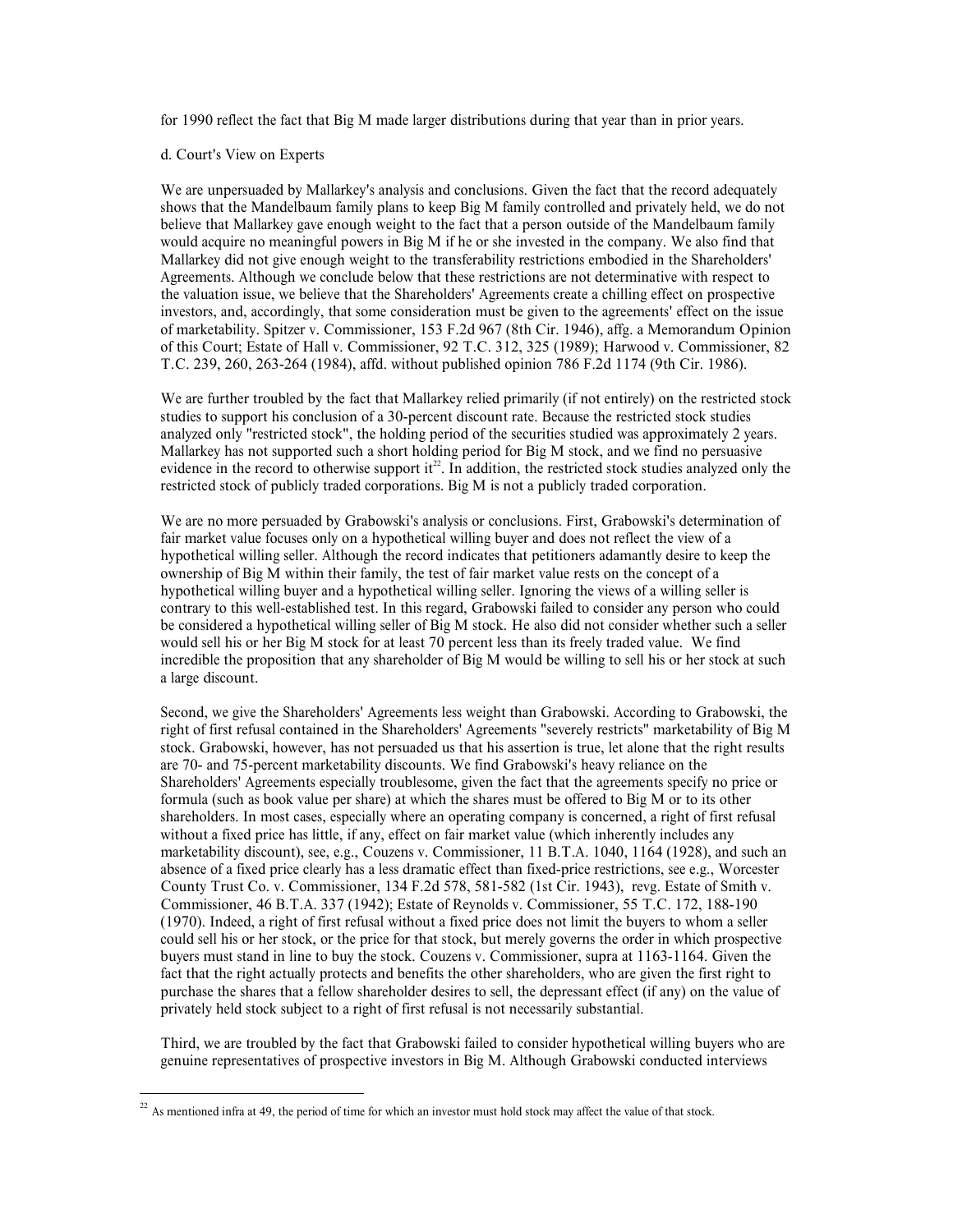with nine investors, Grabowski's interviewees included only leveraged buyout groups, merchant bankers, and venture capitalists. Such a group of investors may (and did) require a higher rate of return than other investors. with nine investors, Grabowski's interviewees included only leveraged buyout groups, merchant bankers,<br>and venture capitalists. Such a group of investors may (and did) require a higher rate of return than other<br>investors. with nine investors, Grabowski's interviewees included only leveraged buyout groups, merchant bankers,<br>and venture capitalists. Such a group of investors may (and did) require a higher rate of return than other<br>investors. with nine investors, Grabowski's interviewees included only leveraged buyout groups, merchant<br>and venture capitalists. Such a group of investors may (and did) require a higher rate of return th<br>investors. Grabowski should that Grabowski's failure to do so weakens his testimony<sup>23</sup>. See Estate of Salsbury v. Commissioner, T.C. may leveraged buyout groups, merchant bankers,<br>
and did) require a higher rate of return than other<br>
roore representative sample of willing buyers of<br>
investors. Grabowski did not do so. We find<br>
. See Estate of Salsbury v with nine investors, Grabowski's interviewees included only leveraged buyout groups, merchand venture capitalists. Such a group of investors may (and did) require a higher rate of return<br>investors. Grabowski should have in

with nine investors, Grabowski's interviewees included only leveraged buyout groups, merchant bankers, and venture capitalists. Such a group of investors may (and did prequire a higher rate of return than other investors. with nine investors, Grabowski's interviewees included only leveraged buyout groups, merchant bankers, and a whore capitalist. Such a group of investors may (and did) require a higher net of relum than other investors. Gra M stock must receive a 35- to 40-percent annual rate of return for his or herinvestment. As mentioned with nine investors, Grabowski's interviewees included only leveraged buyout groups, merchant banken, and venture capitoxits isolud have included in his test a more representative sample of willing buyers of Big M stock, e with rine investors, Grabowski's interviewees included only leveraged buyout groups, merchant bankers, and venture capitalists. Such a group of investors may (and did) require a higher rate of return than other hivestors. with nine investors. Grabowski's interviewees included only leveraged buyout groups, merchant bankers, and venture capitalists. Such a group of investors may (and did) require a higher rate of return than other his base in styth nine investors, Grabowski's interviewees included only leveraged buyout groups, merchant bankers, investors, Grabowski should have included in his test a more representative sample of willing buyers of Big M ot stock with nine investors, Grabowski's interviewees included only leveraged buyout groups, merchant bankers, cordowski should have inducted in his test anore representative sample of willing buyes of Big M stock, e.g., compretio with nine investors, Grabowski's interviewes included only leveraged buyout groups, merchant bankers, and wearenver capitalise. Such a group of investors, Grabowski's should have included in his test a more representative with nine investors, Grabowski's interviewess included only leveraged buyout groups, merchant bankers, any<br>tand wenture capitalies. Such a group of investors may iand did) require a higher rate of return than often<br>investo with nine investors, Grabowski's interviewees included only leveraged buyout groups, merchant bankers, such a group of investors for a galor of interactions (and digit require rate of return than other experts and digit re with nine investors, Grabowski's interviewess included only leveraged buyout groups, merchant bankers, and venture capitalists. Such a group of investors sing (and did) require a higher rate of return than other symbols. G with nine investors, Grabowski's interviewess included only leveraged buyout groups, merchant bankers, since in explored investors. Grabowski should have included in his test a more representative sample of willing buyers with nine investors, Grabowski's interviewes included only leveraged buyout groups, merchant bankers, Grabowski's interivention and wentrower simulation of the state and venture capitalists. Such a group of investors may ( Memo. 1975-333.<br>
Hourth, we have problems with many of the assumptions that Grabowski relied on to determine the<br>
fractiously discount. Grabowski relied on his interviews for the proposition that a willing buyer of Hig<br>
M Fourth, we have problems with many of the assumptions that Grabowski relied on to determine the line of the presention that a willing buyer of By Grabowski relied on this interviews for the proposition that as sumplified b marketability discount. Grabowski relied on his interviews for the proposition that will me buyer of the probability discounts are the average discounts and the base of the restricted on his so thered at the base of reduct M stock must tesewe a 35-10-40-percent annual rate of return for this or her investment. As mentioned by too below, we find this reliance misplaced. Grabowski also relied on his assumption that a buyer would have to bold

.

# 1. Private Versus Public Sales of the Stock

To determine a marketability discount for unlisted stock, sales of similar interests in like companies are

# 2. Financial Statement Analysis

show the current as his 10-to 20-year assumption, Girahowski falst to explain how the current generation's<br>
retitierment will add to the marketability of Big M stock. Grabowski also mentioned petitioners' inetrit to<br>
keep retirement will add to the marketability of Eig, M istock. Grabowski also mentioned petitioners 'intent to electromist will surrender funnily control in 10 to 20 years.<br>
Economist will surrender funnily control in 10 to 20 compativations (an income statement) and the company's operation of the company's status at its yearendom of the company's operations (account Having found limited refuge in the opinions of either expert, we proceed to det e. Court's Determination of Marketability Discount<br>Having found limited refuge in the opinions of either expert, we proceed to determine the value of the<br>marketability discount. We do so by analying the above mentioned fac c. Court's Determination of Marketabulity Discount<br>Havrig found initial ording in the opinions of either capert, we proceed to determine the value of the<br>Having found initial ordings in the opinions of either caper. 1988, Having found limited refuge in the opinions of either expert, we proceed to determine the value of the datascability discount. We do so by analyzing the above mentioned factors as of the following valuation datascability d Having found timted reftige in the oppinons of either expert, we proceed to determine the value of the complex and the companying the above mentioned factors as of the following valuation dates. December 31, 1986, December matextehbility discoruts. We do so by analyzing the above mentioned factors as of the following valuation<br>1990, and December 30, 1990".<br>
1. Private Versus Public Sides of the Stock<br>
1990, and December 30, 1990".<br>
1. Privat 1. Private Versus Public Sales of the Stock<br>To determine a marketability discount for unlisted stock, sales of similar interests in like companies are<br>frequently considered. Numerous studes have been made with respect to t 1. Private Versus Public Sales of the Stock<br>
To determine a medical since, sales of the sime frequently considered. Numerous studies have been made with respect to this factor. We find that the 10<br>
frequently considered b 2. Financial Statement Analysis<br>Investors normally regard the analysis of a company's financial statements include the annual results of a<br>company's operations (sin income statement) and the company's status at its yearen 2. Financial Statement Analysis<br>Investors normally regard the analysis of a company's financial statements as a significate<br>determining the worth of the company's stock. Financial statements include the annual<br>determining

includes the names of Big M and its retail stores.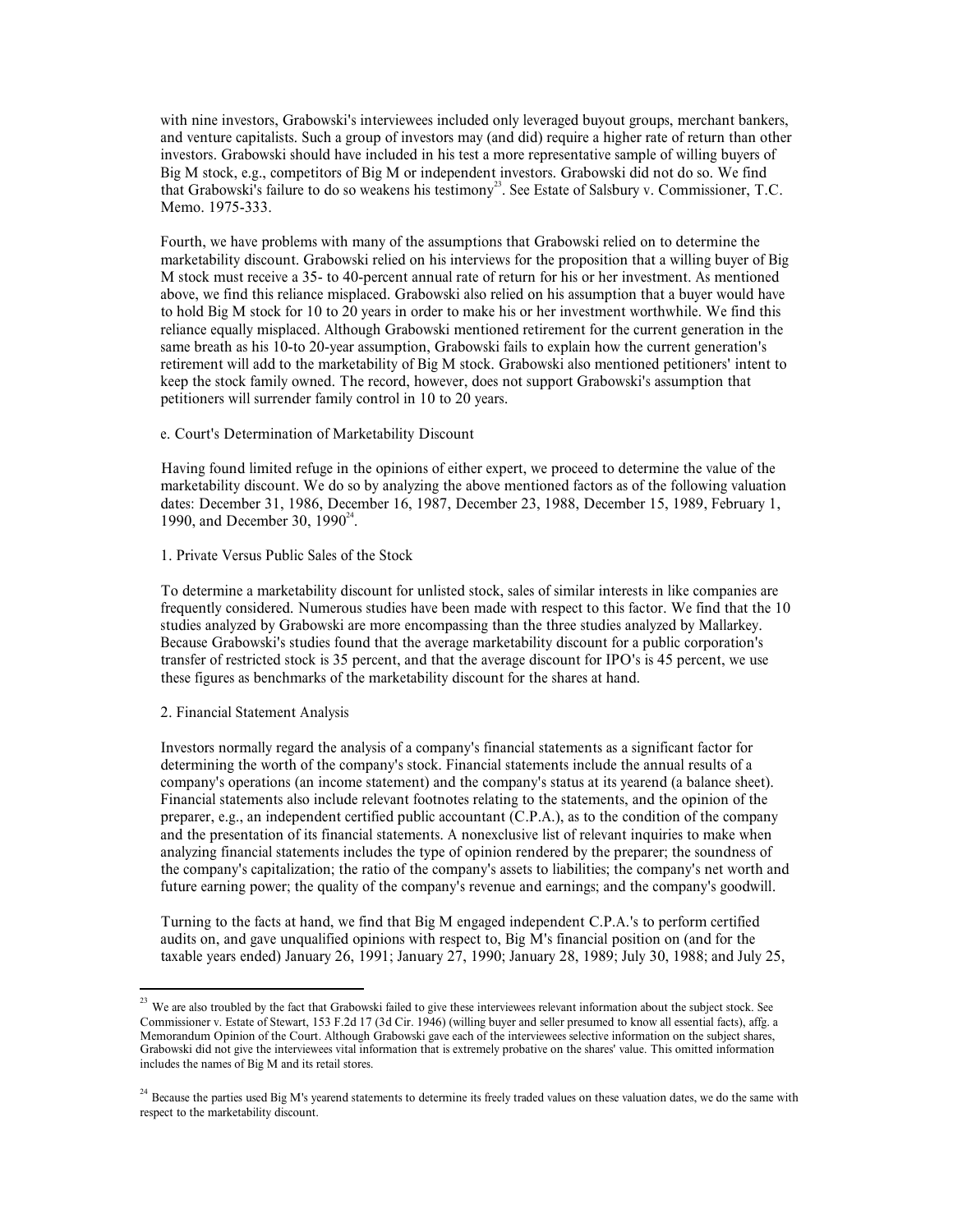1987. Big M's independent C.P.A.'s also performed certified audits on, and gave unqualified opinions<br>with respect to, Big M and its subsidiaries' financial position on (and for the taxable years ended) July<br>26, 1986, and J 1987. Big M's independent C.P.A.'s also performed certified audits on, and gave unqualified opinions<br>with respect to, Big M and its subsidiaries' financial position on (and for the taxable years ended) July<br>26, 1986, and J 1987. Big M's independent C.P.A.'s also performed certified audits on, and gave unqualified opinions<br>with respect to, Big M and its subsidiaries' financial position on (and for the taxable years ended) July<br>26, 1986, and J

1987. Big M's independent C.P.A.'s also performed certified audits on, and gave unqualified opinions<br>with respect to, Big M and its subsidiaries' financial position on (and for the taxable years ended) July<br>26, 1986, and J 1987. Big M's independent C.P.A.'s also performed certified audits on, and gave unqualified opinions<br>with respect to, Big M and its usubsidaries' financial position on (and for the taxable years ended) July<br>26, 1986, and J 1987. Big M's independent C.P.A.'s also performed certified audits on, and gave unqualified opinions<br>virth respect to, Big M and its subsidiaries' financial position on (and for the taxable years ended) July<br>26, 1986, and 1987. Big M's independent C.P.A.'s also performed certified audits on, and gave unqualified opinions<br>with respect to, Big M and its subsidiaries' financial position on (and for the taxable years ended) July<br>26, 1986, and J 1987. Big M's independent C.P.A.'s also performed certified audits on, and gave unqualified opinions<br>with respect to, Big M and its subsidiaries 'financial position on (and for the taxable years ended) July<br>26, 1986, and J 1987. Big M's independent C.P.A.'s also performed certified audits on, and gave unqualified opinion<br>with respect to, Big M and its subsidiaries' financial position on (and for the taxable years ended) July<br>26, 1986, and Ju 1987. Big M's independent C. P.A.'s also performed certified audits on, and gave unqualified opinions<br>with respect to, Big M and its subsidiaries' financial position on (and for the taxable years ended) July<br>26, 1986, and 1987. Big M's independent C.P.A.'s also performed certified audits on, and gave unqualified opinions<br>with respect to, Big M and its subsidiaries' financial position on (and for the taxable years ended) July<br>26, 1986, and J 1987. Big M's independent C.P.A.'s also performed certified audits on, and gave unqualified opinions with respect to, Big M and its subsidiaries' financial position on (and for the taxable years ended) July 26, 1986, and 1987. Big M's independent C.P.A.'s also performed certified audits on, and gave unqualified opinions<br>vidt respect to, Big M and its subsidiaries' financial position on (and for the taxable years ended) July<br>26, 1986, and J 1987. Big M's independent C.P.A.'s also performed certified audits on, and gave unqualified opinions with respect to, Big M and its usbisdiurics' linancial position on (and for the taxable years ended) July 26, 1986, and 1987. Big M's independent C.P.A.'s also performed certified audits on, and gave unqualified opinions<br>with respect to. Big M and its subsidiaries' financial position on (and for the taxable years ended) July<br>26, 1986, and J 1987. Big M's independent C.P.A.'s also performed certified audits on, and gave unqualified opinions with respect to, Big M and its usbidiaries' financial position on (and for the taxable years ended) July 26, 1986, and J 1987. Big M's independent C.P.A.'s also performed certified audits on, and gave unque with respect to, Big M and its subsiddaries' financial position on (and for the taxable yea<br>26, 1986, and July 27, 1985.<br>20. 1986, and 1987. Big Ms andependent C.P.A.'s also performed certified audits on, and gave unqualited opinions of the state and the state of the company's 26, 1986, and July 27, 1985.<br>26, 1986, and July 27, 1985.<br>26, 1986, and July 27 with respect to, big M and its subsidiarcs' imancial position on (and for the taxable years ended) July 26, 1986, and July 27, 1985.<br>Big M had strong capitalization on the six valuation dates. It also had solid current rat 26, 1986, and July 27, 1985.<br>High Mad strong capitalization on the six valuation dates. It also had solid current ratios of assets to<br>HighWiset Mad strong capitalization on the six valuation dates. It also had solid curren Eig M had strong capitalization on the six valuation dates. It also had solid current ratios of assets to show as able to finance its operations to the extent necessary.<br>
Eig M and its workin, revenue, and earnings also we Big M's net worth, revenue, and carnings also were substantial for the subject years: For example, the net sales co fit<br>gia bas subsidiaries increased approximately 16 percent from their taxtele year that ended<br>in 1985 to Big M's net worth, revenue, and earnings also were substantial for the subject years: For expect stands by the state and the state of the state and the state of the state of the state of the state of the state of the trac in 1985 to their tracked builty even that ended in 1986; big M's net sales continually increased for each of its net sales increased by 35.5 percent from its taxable year thand that ended in 1987 to 1991; Big M's net is ta taxtelle paralled in 1987 to 1991; Hig M's net states increased by 3.5. percent from its taxable year. The state of their taxable year that ended in 1997; the minions for Hig M and its subsidiaries exceeded \$4.6 million fo that ended in 1987 to this taxable year that ended an 1991; the net income for Big M and its substituting through<br>exceeded \$1.4 million for their taxable years ending in 1991. We also find relevant the fact that Big M<br>Sc. exceeded S 4.6 million for their taxtable years and map in 1998 and 1986; big M's net income exceeded sears and the matter of the traction of the matter of the contenents of the million for all of in the taxible years that S6. Inition for all of its taxable years that ended in 1987 through 1990; and BM of the Theorem<br>Sexeeded S1.4 million for its taxable year that ended in 1991. We also find relevant the fact that Big M<br>paid S5.719,000 in ea

the additional later that Big M's stores are widely recognized in the industry, we conclude that these<br>factors favor a below-average marketability discount for stock in Big M on each of the six valuation<br>dates.<br>To company' dates.<br>
3. Company's Dividend Policy<br>
3. Company's dividend policy<br>
Investors regard a company's dividend policy as a factor to consider in determining the worth of that<br>
company's stock. Critical to this factor is whether 3. Company's Dividend Policy<br>Investors regard a company's dividend policy as a factor to consider in determining the worth of that<br>company's stock. Critical do this factors whether an investor will receive a fair attent of Investors regard a company's dividend policy as a factor is consider in determining the worth or that the future investing the more properties. The future distant and the properties of company's marketability. Northern Tru Even if a corporation seldom pays dividends, an investor may aim to participate in the success mainly through the appreciation in the value of his or her stock brought on by r<br>and the possibility of a future return.<br>Turni

This factor favors a below-average marketability discount.

success mannly through the appreciation in the value of his or her stock brought on by retained earnings<br>Turning to the facts at hand, Hig M has paid small dividends in companison to its net income. We do<br>not find this fac and the possibility of a future return.<br>Turming to the facts at hand, Hig M has paid small dividends in companison to its net income. We do<br>not find this fact determinative. Big M's net income exceeded 5.6.1 million for te Turning to the facts at hand, Big M has paid small dividends in comparison to its net income. We do<br>not find this fact electromizative. Big M's net income exceeded SA. Inillion for its year endeed in 1911. Big M sibo had<br>s Turming to the facts at hand, Big M has paid small dividends in comparison to its net income. We do<br>not find this fact determinative. Big M's net income exceeded S6.1 million for each of its years ended in<br>1987 through 199 not limel lists listed elerromanive. Big M's net meome exceeded Sb. I million for rist year noted in 1991. Big M slabs had sufficient esah during each of the syes and company cherests of only the Big M stock might attract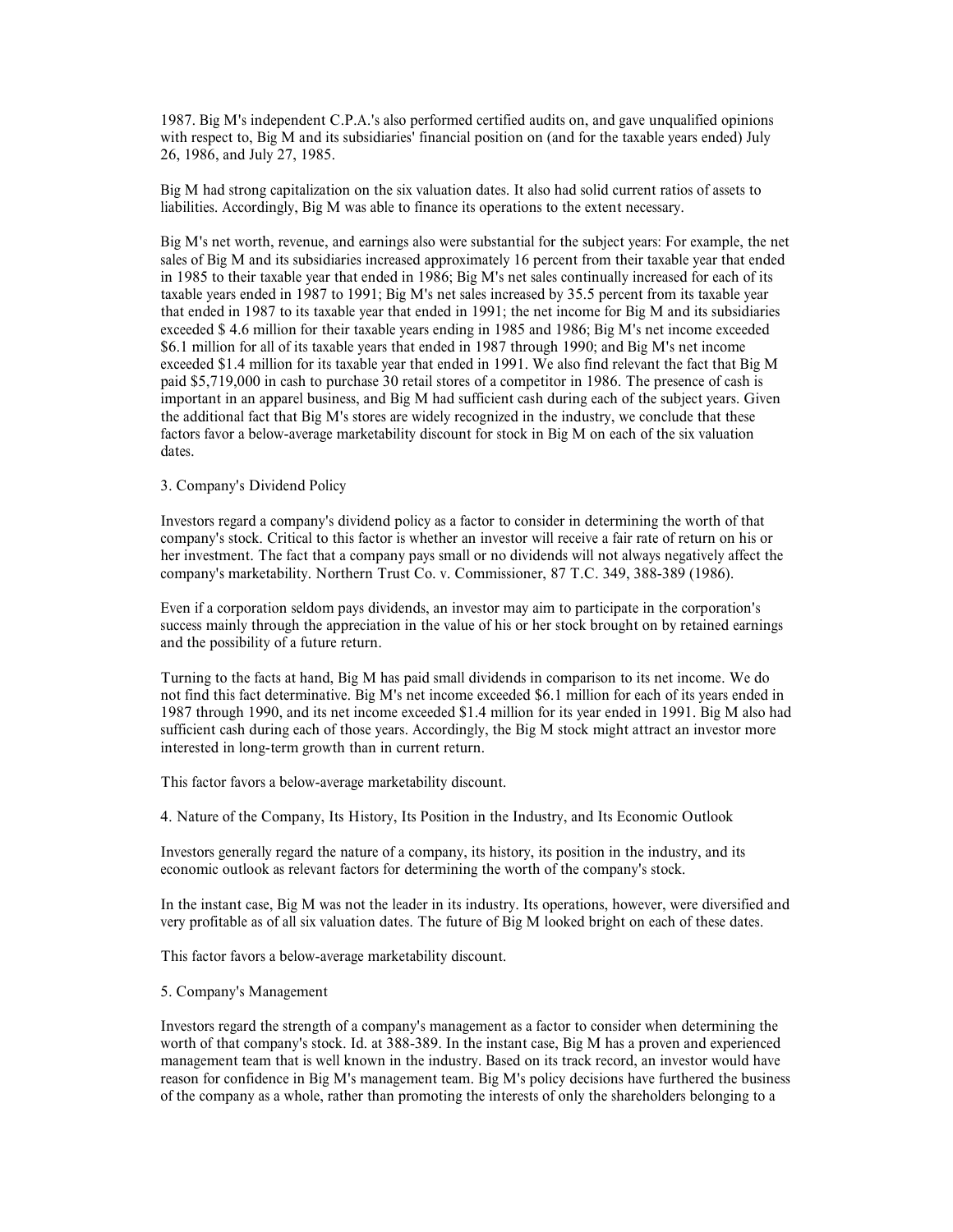particular branch of the family.

This factor favors a below-average marketability discount.

particular branch of the family.<br>
This factor favors a below-average marketability discount.<br>
6. Amount of Control in Transferred Shares<br>
Investors regard the control inherent in transferred shares as a relevant factor for particular branch of the family.<br>
This factor favors a below-average marketability discount.<br>
6. Amount of Control in Transferred Shares<br>
Investors regard the control inherent in transferred shares as a relevant factor for particular branch of the family.<br>
This factor favors a below-average marketability discount.<br>
6. Amount of Control in Transferred Shares<br>
Investors regard the control inherent in transferred shares as a relevant factor for particular branch of the family.<br>
This factor favors a below-average marketability discount.<br>
6. Amount of Control in Transferred Shares<br>
Investors regard the control inherent in transferred shares as a relevant factor for value that justifies a higher value for a controlling block of stock. An investor will pay more for a block particular branch of the family.<br>
This factor favors a below-average marketability discount.<br>
6. Amount of Control in Transferred Shares<br>
Investors regard the control inherent in transferred shares as a relevant factor for particular branch of the family.<br>
6. Amount of Control in Transferred Shares<br>
Investors regard the control inherent in transferred shares<br>
Investors regard the control rellevis a shareholder's ability to direct a corporati particular branch of the family.<br>
This factor favors a below-average marketability discount.<br>
6. Amount of Control in Transferred Shares<br>
Investors regard the control inherent in transferred shares as a relevant factor for

average marketability discount.

particular branch of the family.<br>
Inis factor favors a below-average marketability discount.<br>
6. Amount of Control in Transferred Shares<br>
Investors regard the control inherent in transferred shares as a relevant factor for particular branch of the family,<br>
Co. Amount of Control in Transferred Shares<br>
flowedos regard the control inherent in transferred shares as a relevant factor for determining the worth<br>
Investors regard the control inheren purticular branch of the family.<br>
This factor favors a below-average marketability discount.<br>
6. Amount of Control in Transferred Shares<br>
Investors regard the control inflerent in transferred shares as a relevant factor fo Agreements as a major factor because they specify no price (or formula to determine a price) for the right particular branch of the family.<br>
This factor favors a below-average marketability discount.<br>
6. Amount of Control in Transferred Shares<br>
Havestors regard the control inherent in transferred shares as a relevant factor for particular branch of the family.<br>
This factor favors a below-average marketability discount.<br>
6. Amount of Control in Transferred shares<br>
Agreements of the stock. Control reflects a shareholder's ability to direct a corpor This factor favors a below-average marketability discount.<br>
6. Amount of Control in Transferred shares<br>
Investors regard the control inherent in transferred shares as a relevant factor for determining the worth<br>
of the sto This factor favors a below-average marketability discount.<br>
6. Amount of Control in Transferred Shares as a relevant factor for determining the worth<br>
Investors regard the control inherent in transferied shares as a releva discount. of the stock. Control releast as hareholder's ability to direct a corporation through his policies, procedures, or operations. Control of a closely held corporation represents a<br>value that justifies a higher value for a co wall that justifies a higher value for a controlling blood of stock. An investor will pay more for a block<br>of stock that teprestatis controll w. Commissioner, 88 T.C. 1577, 1588-1589 (1987).<br>
company. Estate of Chenoweth v of stock that represents control than for a block of stock that is merely a minority interest in the order of a stock that are at issue herein represent control of Big M. This factor favors an average marketability discoun company. Estate of Chenoweth v. Commissioner, 88 T.C. 1577, 1588-1589 (1987).<br>
None of the blocks of stock that are at issue herein represent control of Hig M. This factor favors an<br>
average marketability discount.<br>
7. Res average marketability discount.<br>
The extors consider transferability restrictions as a factor to consider in determining the worth of that<br>
Investors consider transvood v. Commissioner, 82 T.C. 239, 260, 263-264 (1984), af company's stock. Harwood v. Commissioner, 82 T.C. 239, 260, 263-264 (1984), aftile, and Agreements as a major factor because they specify no price (or formula to determine a pol first retusal. We are mindful that the agree

This factor favors an above-average to average marketability discount.

marketability tends to decrease) as the holding period gets longer.

Agreements as a many fractor because they specify an price (or formula to determine a pince) for the right<br>for first relians. We are mindful that the agreements are enforceable legal documents. All the same, the<br>Shireholde ownership and control of Big M. Nevertheless, we are an persuaded that the restrictions embodied descount.<br>
therein result in severe restrictability on the transfer of Big M's shares or in a large marketability<br>
discount.<br> therein result in severe restrictability on the transfer of Big M's shares or in a large marketability<br>This factor favors an above-average to average marketability discount.<br>
8. Holding Period for Stock<br>
The length of time discount.<br>
This factor favors an above-average to average marketability discount.<br>
S. Holding Period for Stock<br>
The length of the that an investor must hold his or her investment is a factor to consider in<br>
determining the 8. Holding Period for Stock<br>The length of time that an investor must hold his or her investment is a factor to consider in<br>fortermining the worth of a corporation's stock. An interest is less marketed<br>bei its an investor m S. Holding Period for Stock<br>
The length of time that an investor must hold his or her investment is a factor to consider in<br>
Telectricalizing the worth of a corporation's stock. An interest is less marketable if an investo The length of time that an investor must hold his or her investment is a factor to consider in<br>fortermining the worth of a corporation's slock. An interest is liss marketable if an investor must hold it<br>for for a extended The length of time that an investor must hold his to the rinvestment is a fielder to consider in method and redemption in a factor to consider in the matched period of the in a method of the in a method of the in one of th determining the worth of a compension's stock. An interest is less marketable if an investor reformant charge throm a retroided period of time in order to reap a sufficient profit. Market risk tends to incredistant profit